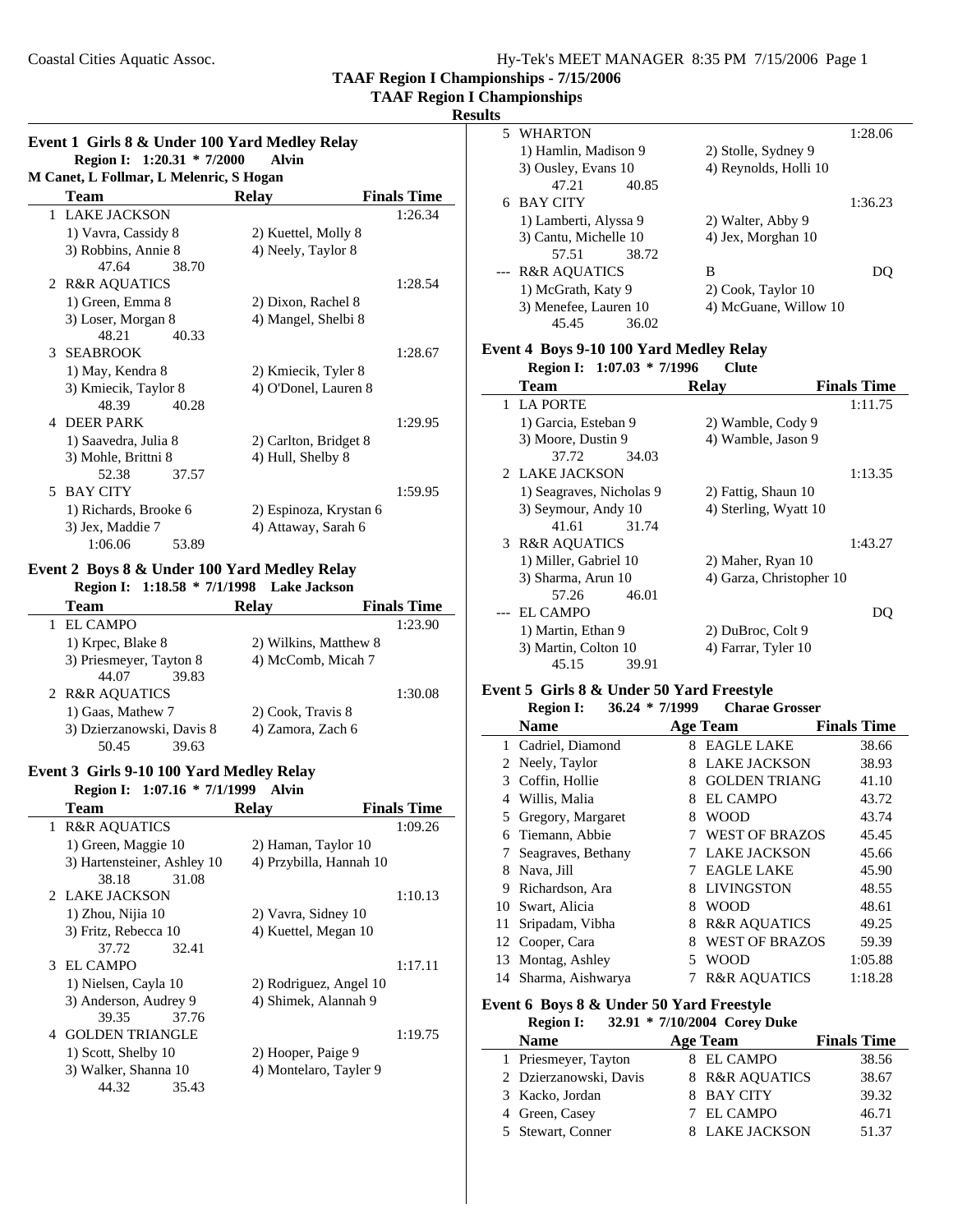7 23.56 Dzierzanowsky, Kathryn 6 R&R AQUATICS 8 Gardea, Elissa 8 DEER PARK 23.77 9 Henderson, Arlesia 7 EAGLE LAKE 23.91 10 Hull, Shelby 8 DEER PARK 23.92 11 May, Kendra 8 SEABROOK 24.30 12 Castro, Andrea 8 TEXAS CITY 24.54

**TAAF Region I Championships - 7/15/2006 TAAF Region I Championships**

**Results**

 $\overline{\phantom{0}}$ 

| (Event 6 Boys 8 & Under 50 Yard Freestyle) |                                      |             |                                |                    |  |
|--------------------------------------------|--------------------------------------|-------------|--------------------------------|--------------------|--|
|                                            | <b>Name</b>                          |             | <b>Age Team</b>                | <b>Finals Time</b> |  |
|                                            | 6 Sheffield, Cameron                 | $7^{\circ}$ | <b>ALVIN</b>                   | 1:05.76            |  |
|                                            | 7 Rodriguez, Lucas                   |             | 6 EL CAMPO                     | 1:06.14            |  |
|                                            | 8 Adkins, Hunter                     |             | 7 EAGLE LAKE                   | 1:07.96            |  |
|                                            | 9 Sturgis, Luke                      |             | 6 WEST OF BRAZOS               | 1:18.84            |  |
|                                            | Event 7 Girls 9-10 50 Yard Freestyle |             |                                |                    |  |
|                                            | 28.93 * 7/1999<br><b>Region I:</b>   |             | <b>LIsa Paul</b>               |                    |  |
|                                            | <b>Name</b>                          |             | <b>Age Team</b>                | <b>Finals Time</b> |  |
|                                            | 1 Kristynik, Angela                  |             | 10 BAY CITY                    | 32.12              |  |
|                                            | 2 Kacko, Sierra                      |             | 10 BAY CITY                    | 33.13              |  |
|                                            | 3 Green, Maggie                      |             | 10 R&R AQUATICS                | 33.17              |  |
|                                            | 4 McGrath, Katy                      |             | 9 R&R AQUATICS                 | 35.85              |  |
|                                            | 5 Freshour, Sarah                    |             | 10 DEER PARK                   | 36.91              |  |
|                                            | 6 Cordero, Stacey                    |             | 9 EL CAMPO                     | 37.15              |  |
|                                            | 7 Estes, Maddison                    |             | 10 LA PORTE                    | 37.23              |  |
|                                            | 8 Nixon, Chandler                    |             | 10 ALVIN                       | 37.53              |  |
|                                            | 9 Meyer, Kelli                       |             | 10 LAKE JACKSON                | 41.11              |  |
|                                            | 10 McGuane, Willow                   |             | 10 R&R AQUATICS                | 41.51              |  |
|                                            | 11 Huddleston, Bayley                |             | 10 EL CAMPO                    | 42.20              |  |
|                                            | 12 Mikulencak, Rachel                |             | 9 LAKE JACKSON                 | 42.25              |  |
|                                            | 13 Flanagan, Madeline                |             | 9 WOOD                         | 45.56              |  |
|                                            | 14 Walter, Allie                     |             | 9 BAY CITY                     | 47.22              |  |
|                                            | 15 Garcia, Krista                    |             | 10 R&R AQUATICS                | 47.48              |  |
|                                            | 16 Flores, Kelsey                    | 9           | <b>ALVIN</b>                   | 48.03              |  |
|                                            | 17 Benavides, Keke                   | 9.          | <b>BAY CITY</b>                | 1:26.88            |  |
|                                            | --- Vasquez, Angela                  |             | 10 DEER PARK                   | DO                 |  |
|                                            | Event 8 Boys 9-10 50 Yard Freestyle  |             |                                |                    |  |
|                                            | <b>Region I:</b>                     |             | 29.89 * 7/12/2003 Bobby Button |                    |  |
|                                            | <b>Name</b>                          |             | <b>Age Team</b>                | <b>Finals Time</b> |  |
|                                            | 1 Cymes, Hunter                      |             | 10 WOOD                        | 34.13              |  |
|                                            | 2 Mangel, Sean                       |             | 10 R&R AQUATICS                | 35.03              |  |
|                                            | 3 Apel, Austin                       |             | 10 LA PORTE                    | 36.61              |  |
|                                            | 4 Martin, Ethan                      |             | 9 EL CAMPO                     | 38.83              |  |
|                                            | 5 Nagler, Clayton                    |             | 10 WEST OF BRAZOS              | 38.85              |  |
|                                            | 6 Alderman, Gavin                    |             | 10 ALVIN                       | 39.54              |  |
|                                            | 7 Gregory, Michael Jr.               |             | 9 WOOD                         | 40.02              |  |
|                                            | 8 Tannos, Jonah                      |             | 10 TEXAS CITY                  | 40.67              |  |
|                                            | 9 Johnson, Aidan                     |             | 10 TEXAS CITY                  | 44.68              |  |
|                                            | 10 Humes, Curtis                     |             | 10 LIVINGSTON                  | 45.53              |  |
| 11                                         | Boineau, Matthew                     |             | 10 WEST OF BRAZOS              | 45.98              |  |
| 12                                         | Brown, Ryan                          |             | 10 FREEPORT                    | 46.02              |  |

13 Garza, Christopher 10 R&R AQUATICS 46.95 14 Maher, Ryan 10 R&R AQUATICS 47.52 15 52.63 Nielsen, Ryan 10 EL CAMPO 16 Merchant, Cody 9 ALVIN 53.21 17 Sharma, Arun 10 R&R AQUATICS 1:06.50

**Name Age Team Finals Time** 1 Montanari, Maret 8 GOLDEN TRIANG 20.65 2 Kelley, Emma 8 EAGLE LAKE 21.21 3 Owens, Kendall 8 WEST OF BRAZOS 21.63 4 Ryland, Kayla 7 DEER PARK 22.38 5 22.75 Hoots, Natalie 8 LA PORTE 6 23.03 Terry, Amber 8 WOOD

**Event 9 Girls 8 & Under 25 Yard Backstroke**

**Region I: 18.82 \* 7/1997 N. Melanric** 

| 13 | Gregory, Margaret     | 8 | <b>WOOD</b>             | 24.66 |
|----|-----------------------|---|-------------------------|-------|
| 14 | Nava, Jill            | 7 | <b>EAGLE LAKE</b>       | 25.16 |
| 15 | Green, Emma           | 8 | <b>R&amp;R AQUATICS</b> | 25.40 |
| 16 | Suter, Rhiannon       | 7 | <b>R&amp;R AQUATICS</b> | 25.48 |
| 17 | Seagraves, Bethany    | 7 | <b>LAKE JACKSON</b>     | 25.52 |
| 18 | McBroom, Hannah       | 8 | <b>TEXAS CITY</b>       | 25.54 |
| 19 | Saavedra, Julia       | 8 | <b>DEER PARK</b>        | 25.69 |
| 20 | Bahnsen, Pryce        | 7 | <b>WHARTON</b>          | 25.95 |
| 21 | Priesmeyer, Kinsey    | 6 | <b>EL CAMPO</b>         | 25.98 |
| 22 | Richardson, Ara       | 8 | <b>LIVINGSTON</b>       | 26.78 |
| 23 | Montag, Ashley        | 5 | <b>WOOD</b>             | 26.85 |
| 24 | Morales, Kaitlyn      | 7 | <b>DEER PARK</b>        | 26.96 |
| 25 | Sublett, Reannon      | 7 | <b>DEER PARK</b>        | 27.19 |
| 26 | Sripadam, Vibha       | 8 | <b>R&amp;R AQUATICS</b> | 27.73 |
| 27 | Rodriguez, Valeria    | 7 | <b>WHARTON</b>          | 28.11 |
| 28 | Willis, Ivy           | 6 | <b>EL CAMPO</b>         | 29.19 |
| 29 | Cooper, Cara          | 8 | <b>WEST OF BRAZOS</b>   | 29.20 |
| 30 | Steelman, Katherine   | 8 | <b>GOLDEN TRIANG</b>    | 29.21 |
| 31 | Krpec, Brooke         | 6 | <b>EL CAMPO</b>         | 29.66 |
| 32 | Larralde, Brisa       | 8 | <b>TEXAS CITY</b>       | 31.12 |
| 33 | Brown, Stephanie      | 7 | <b>ALVIN</b>            | 31.33 |
| 34 | DeRouen, Makayla      | 7 | <b>GOLDEN TRIANG</b>    | 31.34 |
| 35 | Ferguson, Hailey      | 7 | <b>EAGLE LAKE</b>       | 32.49 |
| 36 | McReynolds, Mary Cath | 7 | <b>WEST OF BRAZOS</b>   | 32.72 |
| 37 | Richards, Brooke      | 6 | <b>BAY CITY</b>         | 33.44 |
| 38 | Attaway, Sarah        | 6 | <b>BAY CITY</b>         | 34.25 |
| 39 | McClain, Rikisha      | 8 | <b>GOLDEN TRIANG</b>    | 35.85 |
| 40 | Scott, Chastity       | 7 | <b>EAGLE LAKE</b>       | 37.92 |
| 41 | Rubel, Sarah          | 6 | <b>WOOD</b>             | 38.51 |
| 42 | Zarate, Summer        | 6 | <b>EAGLE LAKE</b>       | 40.99 |
| 43 | Sharma, Aishwarya     | 7 | <b>R&amp;R AQUATICS</b> | 42.82 |
|    |                       |   |                         |       |

# **Event 10 Boys 8 & Under 25 Yard Backstroke**

|    | <b>Region I:</b>   | $18.58 * 7/9/2005$ | <b>Esteban Garcia</b>   |                    |
|----|--------------------|--------------------|-------------------------|--------------------|
|    | <b>Name</b>        |                    | <b>Age Team</b>         | <b>Finals Time</b> |
|    | Herdejurgen, Jack  | 7                  | WOOD                    | 22.19              |
| 2  | Krpec, Blake       | 8                  | <b>EL CAMPO</b>         | 22.57              |
| 3  | Chandler, Dillon   | 8                  | <b>DEER PARK</b>        | 22.80              |
| 4  | Coulter, Christian | 8                  | <b>WEST OF BRAZOS</b>   | 22.84              |
| 5  | Gable, Chris       | 6                  | WOOD                    | 23.01              |
| 6  | Roemer, Brock      | 8                  | <b>LA PORTE</b>         | 23.51              |
| 7  | Gaas, Samuel       | 7                  | <b>R&amp;R AQUATICS</b> | 23.53              |
| 8  | Eddy, Hunter       | 8                  | <b>WEST OF BRAZOS</b>   | 23.87              |
| 9  | Gaas, Mathew       | 7                  | <b>R&amp;R AQUATICS</b> | 23.89              |
| 10 | Stockton, Davis    | 6                  | <b>EL CAMPO</b>         | 24.09              |
| 11 | Guajardo, Jared    | 7                  | <b>LA PORTE</b>         | 24.73              |
| 12 | Eddy, Tanner       | 8                  | <b>WEST OF BRAZOS</b>   | 25.25              |
| 13 | Stewart, Andrew    | 7                  | WOOD                    | 25.64              |
| 14 | Nixon, Vaughn      | 6                  | <b>ALVIN</b>            | 26.16              |
| 15 | Canizales, Gaby    | 8                  | <b>LA PORTE</b>         | 26.17              |
| 16 | Nagvekar, Rahul    | 8                  | <b>R&amp;R AQUATICS</b> | 26.57              |
| 17 | Green, Casey       | 7                  | <b>EL CAMPO</b>         | 28.08              |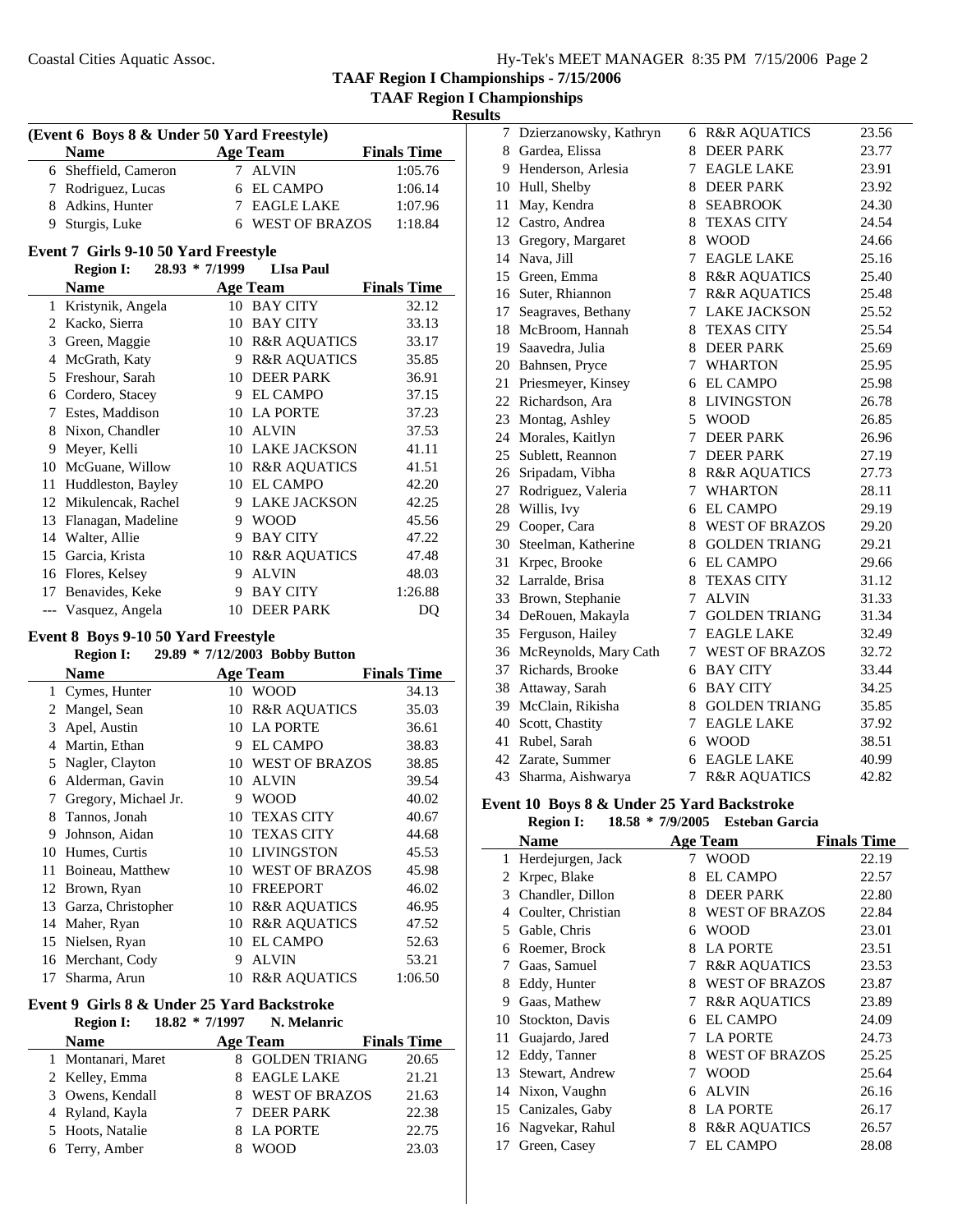|  |  | Hy-Tek's MEET MANAGER 8:35 PM 7/15/2006 Page 3 |  |  |  |
|--|--|------------------------------------------------|--|--|--|
|--|--|------------------------------------------------|--|--|--|

**TAAF Region I Championships**

**Results** --- Garza, Haley 10 WHARTON DQ

 $\overline{\phantom{a}}$ 

| (Event 10 Boys 8 & Under 25 Yard Backstroke) |                      |   |                         |                    |  |
|----------------------------------------------|----------------------|---|-------------------------|--------------------|--|
|                                              | <b>Name</b>          |   | <b>Age Team</b>         | <b>Finals Time</b> |  |
|                                              | 18 Maher, Ben        | 7 | <b>R&amp;R AQUATICS</b> | 29.55              |  |
| 19                                           | Vaughn, Justice      |   | <b>GOLDEN TRIANG</b>    | 29.78              |  |
| 20                                           | Kuettel, Jack        | 6 | <b>LAKE JACKSON</b>     | 29.83              |  |
| 21                                           | Sheffield, Cameron   | 7 | <b>ALVIN</b>            | 30.52              |  |
| 22                                           | Sturgis, Luke        | 6 | <b>WEST OF BRAZOS</b>   | 31.32              |  |
| 23                                           | Przybilla, Joey      | 6 | <b>R&amp;R AQUATICS</b> | 33.30              |  |
| 24                                           | Rodriguez, Lucas     | 6 | <b>EL CAMPO</b>         | 33.71              |  |
|                                              | 25 Hernandez, Maximo | 7 | <b>WOOD</b>             | 35.00              |  |
| 26                                           | Brown, Kyle          | 6 | <b>FREEPORT</b>         | 35.83              |  |
| 27                                           | Herrera, Christopher | 7 | <b>TEXAS CITY</b>       | 36.13              |  |
| 28                                           | Flanagan, Mark       | 7 | WOOD                    | 36.86              |  |
| 29                                           | Griffith, Matthew    | 6 | <b>WOOD</b>             | 40.61              |  |
| 30                                           | Rubel, Kyle          | 3 | <b>WOOD</b>             | 1:42.95            |  |
|                                              | Adkins, Hunter       | 7 | <b>EAGLE LAKE</b>       | DO                 |  |
|                                              | Miller, Brayden      | 6 | <b>R&amp;R AQUATICS</b> | DO                 |  |

#### **Event 11 Girls 9-10 25 Yard Backstroke**

į.

|              | <b>Region I:</b>      | 16.74 * 7/1999 | <b>Michelle Lostracco</b> |                    |
|--------------|-----------------------|----------------|---------------------------|--------------------|
|              | <b>Name</b>           |                | <b>Age Team</b>           | <b>Finals Time</b> |
| $\mathbf{1}$ | Wilkins, Kari         |                | 10 EL CAMPO               | 16.75              |
|              | 2 Przybilla, Hannah   | 10             | <b>R&amp;R AQUATICS</b>   | 17.53              |
| 3            | Nielsen, Cayla        | 10             | <b>EL CAMPO</b>           | 17.88              |
|              | 4 Gardea, Abby        | 9              | <b>DEER PARK</b>          | 18.09              |
| 5            | Zhou, Nijia           | 10             | <b>LAKE JACKSON</b>       | 18.93              |
| 6            | Hunt, Ashley          | 10             | <b>WEST OF BRAZOS</b>     | 20.02              |
| 7            | Barskey, Lia          | 9              | <b>ALVIN</b>              | 20.10              |
| 8            | Richardson, Kailey    | 10             | <b>LA PORTE</b>           | 20.61              |
| 9            | Stokes, Elizabeth     | 10             | <b>ALVIN</b>              | 20.75              |
| 10           | Trebileock, Jeana     |                | 10 TEXAS CITY             | 21.23              |
| 11           | Lasonde, Elana        | 10             | <b>TEXAS CITY</b>         | 21.40              |
|              | 12 Nixon, Chandler    | 10             | <b>ALVIN</b>              | 21.61              |
|              | 13 Veazey, Ashley     | 10             | <b>R&amp;R AQUATICS</b>   | 21.85              |
| 14           | Lamberti, Alyssa      | 9              | <b>BAY CITY</b>           | 21.88              |
| 15           | Mikulencak, Rachel    | 9              | <b>LAKE JACKSON</b>       | 22.63              |
|              | 16 Menefee, Lauren    | 10             | <b>R&amp;R AQUATICS</b>   | 22.73              |
|              | 17 Wainikainen, Cindy | 9              | <b>R&amp;R AQUATICS</b>   | 23.33              |
|              | 18 Stewart, Bailey    | 9              | <b>GOLDEN TRIANG</b>      | 23.45              |
|              | 19 Sanchez, Aletha    | 9              | <b>LA PORTE</b>           | 23.46              |
|              | 20 Baltera, Kate      | 9              | <b>QUILLIAN</b>           | 24.05              |
|              | 21 Vertil, Bianca     |                | 10 GOLDEN TRIANG          | 24.59              |
| 22           | Marstellar, Kalee     | 10             | <b>QUILLIAN</b>           | 24.65              |
| 23           | Hammond, Hayley       | 9              | <b>WOOD</b>               | 24.92              |
| 24           | Jex, Morghan          | 10             | <b>BAY CITY</b>           | 25.08              |
| 25           | Patrick, Makenna      | 9              | <b>DEER PARK</b>          | 25.37              |
|              | 26 Estes, Taylor      | 9              | <b>LIVINGSTON</b>         | 25.80              |
| 27           | Tavoussi, Niki        | 10             | <b>QUILLIAN</b>           | 25.86              |
| 28           | Scott, Shelby         | 10             | <b>GOLDEN TRIANG</b>      | 26.51              |
| 29           | Hatcher, Susanna      | 10             | <b>TEXAS CITY</b>         | 26.60              |
| 30           | Griffin, Tiffany      | 9              | <b>WEST OF BRAZOS</b>     | 26.97              |
| 30           | Hamlin, Madison       | 9              | <b>WHARTON</b>            | 26.97              |
| 32           | McReynolds, Claire    | 9              | <b>WEST OF BRAZOS</b>     | 27.46              |
| 33           | Walter, Allie         | 9              | <b>BAY CITY</b>           | 27.85              |
| 34           | Montalbano, Sarah     | 9              | <b>QUILLIAN</b>           | 28.95              |
| 35           | Hernandez, Rhebecca   | 9              | <b>WOOD</b>               | 30.53              |
| 36           | Dia, Jessica          | 10             | <b>QUILLIAN</b>           | 32.37              |
| 37           | Cooper, Kiara         | 9              | <b>QUILLIAN</b>           | 45.85              |
|              |                       |                |                           |                    |

| Event 12 Boys 9-10 25 Yard Backstroke<br><b>Region I:</b><br>16.64 * 7/10/2004 Justin Koenig |                     |    |                         |                    |
|----------------------------------------------------------------------------------------------|---------------------|----|-------------------------|--------------------|
|                                                                                              | <b>Name</b>         |    | <b>Age Team</b>         | <b>Finals Time</b> |
| 1                                                                                            | Wallace, Carter     | 10 | <b>WEST OF BRAZOS</b>   | 16.76              |
| $\mathcal{D}_{\mathcal{L}}$                                                                  | Garcia, Esteban     | 9  | <b>LA PORTE</b>         | 17.30              |
| 3                                                                                            | Matherne, Harrison  | 10 | <b>SOUTH BELT</b>       | 18.12              |
| 4                                                                                            | Griffith, Jon       | 10 | <b>WOOD</b>             | 19.05              |
| 5                                                                                            | Goodeaux, Bailey    | 9  | <b>GOLDEN TRIANG</b>    | 19.50              |
| 6                                                                                            | Seagraves, Nicholas | 9  | <b>LAKE JACKSON</b>     | 19.63              |
| 7                                                                                            | Cymes, Hunter       | 10 | <b>WOOD</b>             | 19.96              |
| 8                                                                                            | Campbell, Logan     | 10 | <b>DEER PARK</b>        | 20.33              |
| 9                                                                                            | Apel, Austin        | 10 | <b>LA PORTE</b>         | 21.63              |
| 10                                                                                           | Miller, Gabriel     | 10 | <b>R&amp;R AQUATICS</b> | 22.88              |
| 11                                                                                           | Alderman, Grayson   | 10 | <b>ALVIN</b>            | 22.98              |
| 12                                                                                           | Mohle, Brandon      | 10 | <b>DEER PARK</b>        | 24.75              |
| 13                                                                                           | Barth, Kyle         | 10 | <b>WOOD</b>             | 24.83              |
| 14                                                                                           | Humes, Curtis       | 10 | <b>LIVINGSTON</b>       | 25.73              |
| 15                                                                                           | Merchant, Cody      | 9  | <b>ALVIN</b>            | 25.79              |
| 16                                                                                           | Wilburn, Mire       | 9  | <b>GOLDEN TRIANG</b>    | 25.92              |
| 17                                                                                           | Ferguson, Dylan     | 10 | <b>EAGLE LAKE</b>       | 26.61              |
| 18                                                                                           | Gonzales, RJ        | 9  | <b>EAGLE LAKE</b>       | 30.38              |
| 19                                                                                           | Maher, Ryan         | 10 | <b>R&amp;R AQUATICS</b> | 30.93              |
| 20                                                                                           | Sharma, Arun        | 10 | <b>R&amp;R AQUATICS</b> | 32.67              |

#### **Event 13 Girls 8 & Under 25 Yard Breaststroke Region I: 20.30 \* S. Chamberlain 7/1997**

|       | кеgіон 1;<br>20.JU   | <b>1979</b><br>111991 | э. Спашрегіаш           |                    |
|-------|----------------------|-----------------------|-------------------------|--------------------|
|       | <b>Name</b>          |                       | <b>Age Team</b>         | <b>Finals Time</b> |
| 1     | Dixon, Rachel        |                       | 8 R&R AQUATICS          | 21.16              |
| 2     | Adair, Mackenzie     | 8                     | <b>WOOD</b>             | 21.77              |
| 3     | Kuettel, Molly       | 8                     | <b>LAKE JACKSON</b>     | 22.45              |
| 4     | Willis, Malia        | 8                     | <b>EL CAMPO</b>         | 22.70              |
| 5     | Kmiecik, Tyler       | 8                     | <b>SEABROOK</b>         | 23.77              |
| 6     | Terry, Amber         | 8                     | <b>WOOD</b>             | 23.98              |
| 7     | Kelley, Emma         | 8                     | <b>EAGLE LAKE</b>       | 24.03              |
| 8     | Gable, Morgan        | 8                     | <b>WOOD</b>             | 25.41              |
| 9     | Billings, Rachel     | 8                     | <b>WHARTON</b>          | 26.10              |
| 10    | Carlton, Bridget     | 8                     | <b>DEER PARK</b>        | 27.57              |
| 11    | Fritz, Jessica       | 8                     | <b>LAKE JACKSON</b>     | 27.78              |
| 12    | McBroom, Hannah      | 8                     | <b>TEXAS CITY</b>       | 28.58              |
| 13    | Swart, Alicia        | 8                     | <b>WOOD</b>             | 29.20              |
| 14    | Espinoza, Krystan    | 6                     | <b>BAY CITY</b>         | 29.81              |
| 15    | Steelman, Katherine  | 8                     | <b>GOLDEN TRIANG</b>    | 29.82              |
| 16    | Suter, Rhiannon      | 7                     | <b>R&amp;R AQUATICS</b> | 30.42              |
| 17    | Owens, Kendall       | 8                     | <b>WEST OF BRAZOS</b>   | 31.79              |
| 18    | Bahnsen, Pryce       | 7                     | <b>WHARTON</b>          | 41.36              |
| 19    | Richards, Brooke     | 6                     | <b>BAY CITY</b>         | 49.20              |
| $---$ | DeRouen, Makayla     | 7                     | <b>GOLDEN TRIANG</b>    | DQ                 |
| $---$ | Starks, Taylor       | 8                     | <b>QUILLIAN</b>         | <b>XDQ</b>         |
|       | McClain, Rikisha     | 8                     | <b>GOLDEN TRIANG</b>    | DQ                 |
|       | Rosenstrauch, Nicole | 8                     | <b>WOOD</b>             | DQ                 |
| $---$ | Ferguson, Hailey     | 7                     | <b>EAGLE LAKE</b>       | DQ                 |
| $---$ | Morales, Kaitlyn     | 7                     | <b>DEER PARK</b>        | DQ                 |
|       | --- Rubel, Sarah     | 6                     | <b>WOOD</b>             | DQ                 |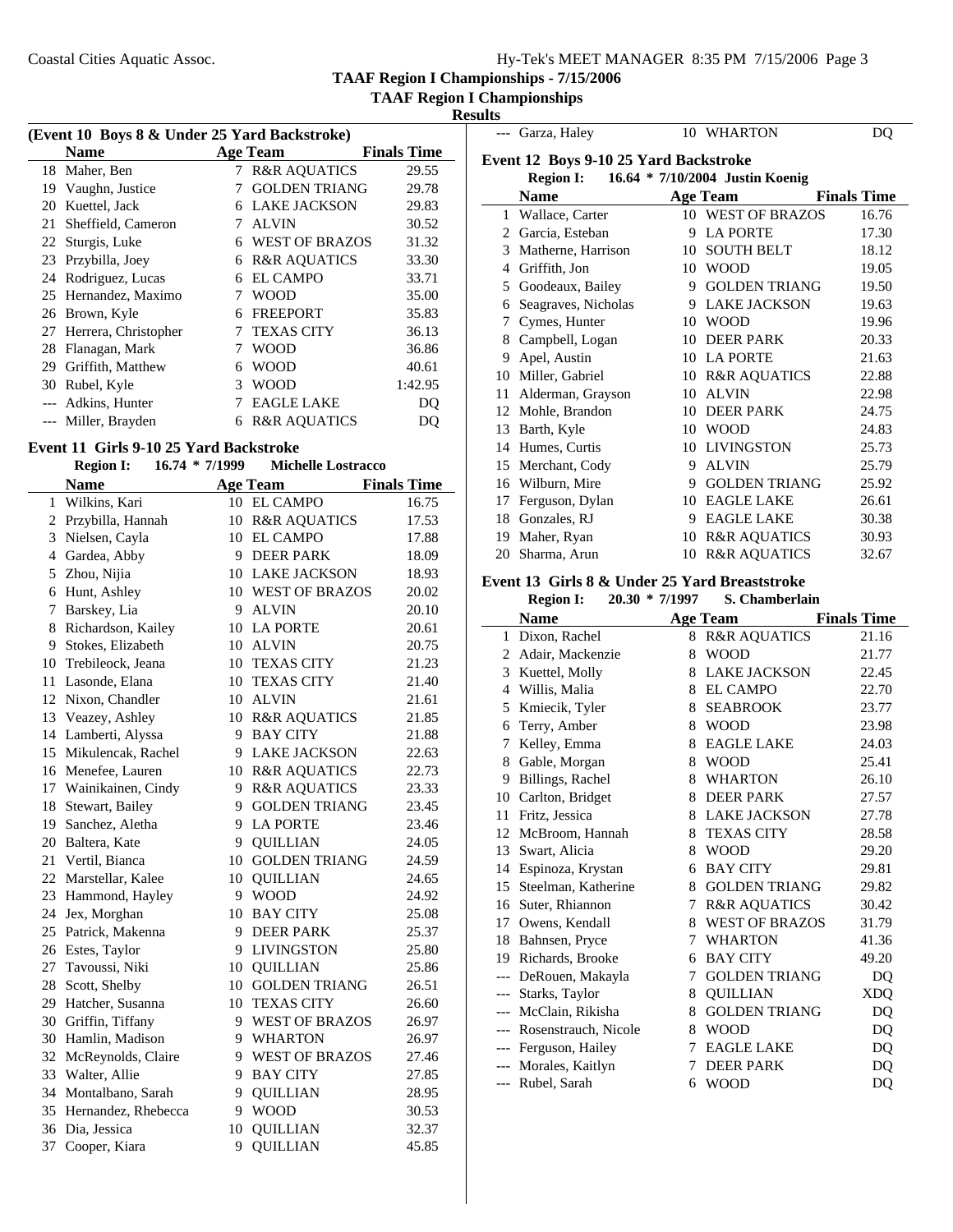**TAAF Region I Championships**

**Results**

| Event 14 Boys 8 & Under 25 Yard Breaststroke<br>Region I: 20.34 * 7/1986 Brent Wenzel |                    |  |            |                    |  |
|---------------------------------------------------------------------------------------|--------------------|--|------------|--------------------|--|
|                                                                                       | <b>Name</b>        |  | Age Team   | <b>Finals Time</b> |  |
|                                                                                       | 1 Wilkins, Matthew |  | 8 EL CAMPO | 21.30              |  |
|                                                                                       | 2 Kacko, Jordan    |  | 8 BAY CITY | 23.55              |  |
|                                                                                       |                    |  |            |                    |  |

| 3 Cook, Travis      | 8  | <b>R&amp;R AQUATICS</b> | 25.50 |
|---------------------|----|-------------------------|-------|
| 4 Rubel, Jacob      | 8  | <b>WOOD</b>             | 26.62 |
| 5 Chandler, Dillon  | 8  | <b>DEER PARK</b>        | 27.50 |
| 6 Canizales, Gaby   | 8. | <b>LA PORTE</b>         | 27.61 |
| 7 Eddy, Tanner      |    | 8 WEST OF BRAZOS        | 30.63 |
| --- Gable, Chris    | 6  | <b>WOOD</b>             | DO    |
| --- Brown, Jaylen   | 8  | <b>GOLDEN TRIANG</b>    | DQ    |
| --- Stewart, Andrew |    | <b>WOOD</b>             | DQ    |
| --- Guajardo, Jared |    | 7 LA PORTE              | DQ    |
| --- Huff, Victor    | 8  | <b>ALVIN</b>            | DQ    |
| --- Flanagan, Mark  |    | WOOD                    |       |

# **Event 15 Girls 9-10 25 Yard Breaststroke**

#### **Region I:** 18.41 \* 7/9/2005 **Riley Kmiecik**

|                | <b>Name</b>         |    | <b>Age Team</b>       | <b>Finals Time</b> |
|----------------|---------------------|----|-----------------------|--------------------|
| 1              | Kmiecik, Riley      |    | 10 SEABROOK           | $17.71*$           |
|                | 2 Vavra, Sidney     | 10 | <b>LAKE JACKSON</b>   | 17.95*             |
|                | 3 Wilkins, Kari     |    | 10 EL CAMPO           | 19.14              |
| $\overline{4}$ | Haman, Taylor       |    | 10 R&R AQUATICS       | 20.10              |
| 5              | Hooper, Paige       | 9  | <b>GOLDEN TRIANG</b>  | 20.22              |
| 6              | Presswood, Bailey   | 9  | <b>LA PORTE</b>       | 20.54              |
| 7              | Allsep, Cameron     | 10 | <b>DEER PARK</b>      | 20.77              |
| 8              | Vasquez, Angela     | 10 | <b>DEER PARK</b>      | 21.27              |
| 9              | Frawley, Rachael    | 10 | <b>BAY CITY</b>       | 21.33              |
| 10             | Mueller, Natalie    | 10 | <b>WOOD</b>           | 21.63              |
| 11             | Freshour, Sarah     |    | 10 DEER PARK          | 22.44              |
| 12             | Janer, Jessica      |    | 10 R&R AQUATICS       | 22.52              |
| 13             | Huddleston, Bayley  |    | 10 EL CAMPO           | 22.57              |
|                | 14 Rodriguez, Angel |    | 10 EL CAMPO           | 22.71              |
| 15             | Veazey, Ashley      |    | 10 R&R AQUATICS       | 22.78              |
| 16             | Stolle, Sydney      |    | 9 WHARTON             | 22.98              |
| 17             | Koenig, Hailee      | 10 | WHARTON               | 23.80              |
| 18             | Tavoussi, Niki      |    | 10 OUILLIAN           | 23.91              |
| 19             | Montelaro, Tayler   |    | 9 GOLDEN TRIANG       | 24.00              |
|                | 20 Veazey, Meaghan  |    | 9 R&R AQUATICS        | 24.02              |
| 21             | Trebileock, Jeana   | 10 | <b>TEXAS CITY</b>     | 24.65              |
| 22             | Hunt, Ashley        | 10 | <b>WEST OF BRAZOS</b> | 25.26              |
| 23             | Estes, Taylor       | 9  | <b>LIVINGSTON</b>     | 25.94              |
| 24             | Skinn, Jessica      | 10 | <b>QUILLIAN</b>       | 26.19              |
| 25             | Stewart, Bailey     | 9  | <b>GOLDEN TRIANG</b>  | 26.25              |
| 26             | Flanagan, Madeline  | 9  | <b>WOOD</b>           | 26.74              |
| 27             | Lasonde, Elana      | 10 | <b>TEXAS CITY</b>     | 26.75              |
| 28             | Majors, Angelica    | 9  | <b>TEXAS CITY</b>     | 27.13              |
| 29             | Stokes, Elizabeth   | 10 | <b>ALVIN</b>          | 27.28              |
| 30             | Patrick, Makenna    | 9  | <b>DEER PARK</b>      | 28.02              |
| 31             | Walter, Abby        | 9  | <b>BAY CITY</b>       | 30.58              |
| 32             | Sanchez, Aletha     |    | 9 LA PORTE            | 33.04              |
|                | --- Benavides, Keke |    | 9 BAY CITY            | DQ                 |
|                | --- Baltera, Kate   | 9  | <b>QUILLIAN</b>       | D <sub>O</sub>     |
|                | --- Hammond, Hayley | 9  | <b>WOOD</b>           | DQ                 |
|                |                     |    |                       |                    |

| Event 16 Boys 9-10 25 Yard Breaststroke |                    |                  |                         |                    |
|-----------------------------------------|--------------------|------------------|-------------------------|--------------------|
|                                         | <b>Region I:</b>   | $16.90 * 7/2000$ | <b>M</b> Pham           |                    |
|                                         | <b>Name</b>        |                  | Age Team                | <b>Finals Time</b> |
| $\mathbf{1}$                            | Wallace, Carter    |                  | 10 WEST OF BRAZOS       | 19.82              |
| 2                                       | Wamble, Cody       | 9                | <b>LA PORTE</b>         | 20.01              |
| 3                                       | Adair, Jake        | 10               | <b>WOOD</b>             | 20.15              |
| 4                                       | Headrick, Canyon   | 10               | <b>DEER PARK</b>        | 20.40              |
| 5                                       | Goodeaux, Bailey   | 9                | <b>GOLDEN TRIANG</b>    | 20.56              |
| 6                                       | Manley, Shane      | 9                | <b>WEST OF BRAZOS</b>   | 20.88              |
| 7                                       | Fattig, Shaun      | 10               | <b>LAKE JACKSON</b>     | 20.89              |
| 8                                       | Jensen, J.R.       | 10               | <b>WOOD</b>             | 21.55              |
| 9                                       | O'Sullivan, Timmy  | 10               | <b>ALVIN</b>            | 22.39              |
| 10                                      | Thomet, Collin     | 9                | <b>SEABROOK</b>         | 22.48              |
| 11                                      | Griffith, Jon      | 10               | <b>WOOD</b>             | 22.64              |
| 12                                      | DuBroc, Colt       | 9                | <b>EL CAMPO</b>         | 23.46              |
| 13                                      | Cadriel, Paul      | 10               | <b>EAGLE LAKE</b>       | 23.63              |
|                                         | 14 Zou, Oliver     | 10               | <b>FREEPORT</b>         | 23.78              |
| 15                                      | Farrar, Tyler      | 10               | EL CAMPO                | 24.03              |
|                                         | 16 Cymes, Hunter   | 10               | <b>WOOD</b>             | 24.28              |
| 17                                      | Barton, Caleb      | 9                | <b>GOLDEN TRIANG</b>    | 26.25              |
| 18                                      | Boineau, Matthew   | 10               | <b>WEST OF BRAZOS</b>   | 28.84              |
| 19                                      | Ferguson, Dylan    | 10               | <b>EAGLE LAKE</b>       | 31.28              |
|                                         | --- Baranoff, Ivan | 9                | <b>QUILLIAN</b>         | DQ                 |
|                                         | --- Robb, Andy     | 9                | <b>DEER PARK</b>        | DQ                 |
|                                         | Burditt, Mason     | 10               | <b>R&amp;R AQUATICS</b> | DQ                 |

#### **Event 17 Girls 8 & Under 25 Yard Butterfly**

**Region I:** 16.55 \* 7/1999 Charae Grosser

|    | <b>Name</b>            |   | <b>Age Team</b>         | <b>Finals Time</b> |
|----|------------------------|---|-------------------------|--------------------|
| 1  | Gable, Morgan          | 8 | <b>WOOD</b>             | 19.72              |
| 2  | Robbins, Annie         | 8 | <b>LAKE JACKSON</b>     | 19.73              |
| 3  | Mohle, Brittni         | 8 | <b>DEER PARK</b>        | 20.87              |
| 4  | Dzierzanowsky, Kathryn | 6 | <b>R&amp;R AQUATICS</b> | 21.28              |
| 5  | Adair, Mackenzie       | 8 | <b>WOOD</b>             | 22.23              |
| 6  | Billings, Rachel       | 8 | <b>WHARTON</b>          | 22.72              |
| 7  | Kmiecik, Taylor        | 8 | <b>SEABROOK</b>         | 22.86              |
| 8  | Henderson, Arlesia     | 7 | <b>EAGLE LAKE</b>       | 23.43              |
| 9  | Loser, Morgan          | 8 | <b>R&amp;R AQUATICS</b> | 23.60              |
| 10 | Coffin, Hollie         | 8 | <b>GOLDEN TRIANG</b>    | 23.84              |
| 11 | Carlton, Bridget       | 8 | <b>DEER PARK</b>        | 24.29              |
| 12 | Seagraves, Bethany     | 7 | <b>LAKE JACKSON</b>     | 24.41              |
| 13 | Huddleston, Ashlyn     | 7 | <b>EL CAMPO</b>         | 27.34              |
| 14 | Sublett, Reannon       | 7 | <b>DEER PARK</b>        | 28.57              |
| 15 | Ryland, Kayla          | 7 | <b>DEER PARK</b>        | 29.85              |
| 16 | McReynolds, Mary Cath  |   | <b>WEST OF BRAZOS</b>   | 30.46              |
| 17 | Morales, Kaitlyn       | 7 | <b>DEER PARK</b>        | 31.27              |
|    | Hoots, Natalie         | 8 | <b>LA PORTE</b>         | DQ                 |
|    | Brown, Stephanie       | 7 | <b>ALVIN</b>            | DO                 |
|    | Gardea, Elissa         | 8 | <b>DEER PARK</b>        | DQ                 |

#### **Event 18 Boys 8 & Under 25 Yard Butterfly Region I:** 17.29 \* 7/10/2004 Corey Duke

| <b>Name</b>            | Age Team         | <b>Finals Time</b> |
|------------------------|------------------|--------------------|
| 1 Dzierzanowski, Davis | 8 R&R AOUATICS   | 18.94              |
| 2 Herdejurgen, Jack    | 7 WOOD           | 23.46              |
| 3 Rubel, Jacob         | 8 WOOD           | 23.93              |
| 4 Eddy, Hunter         | 8 WEST OF BRAZOS | 25.33              |
| 5 Veazey, Garrett      | 7 R&R AQUATICS   | 27.59              |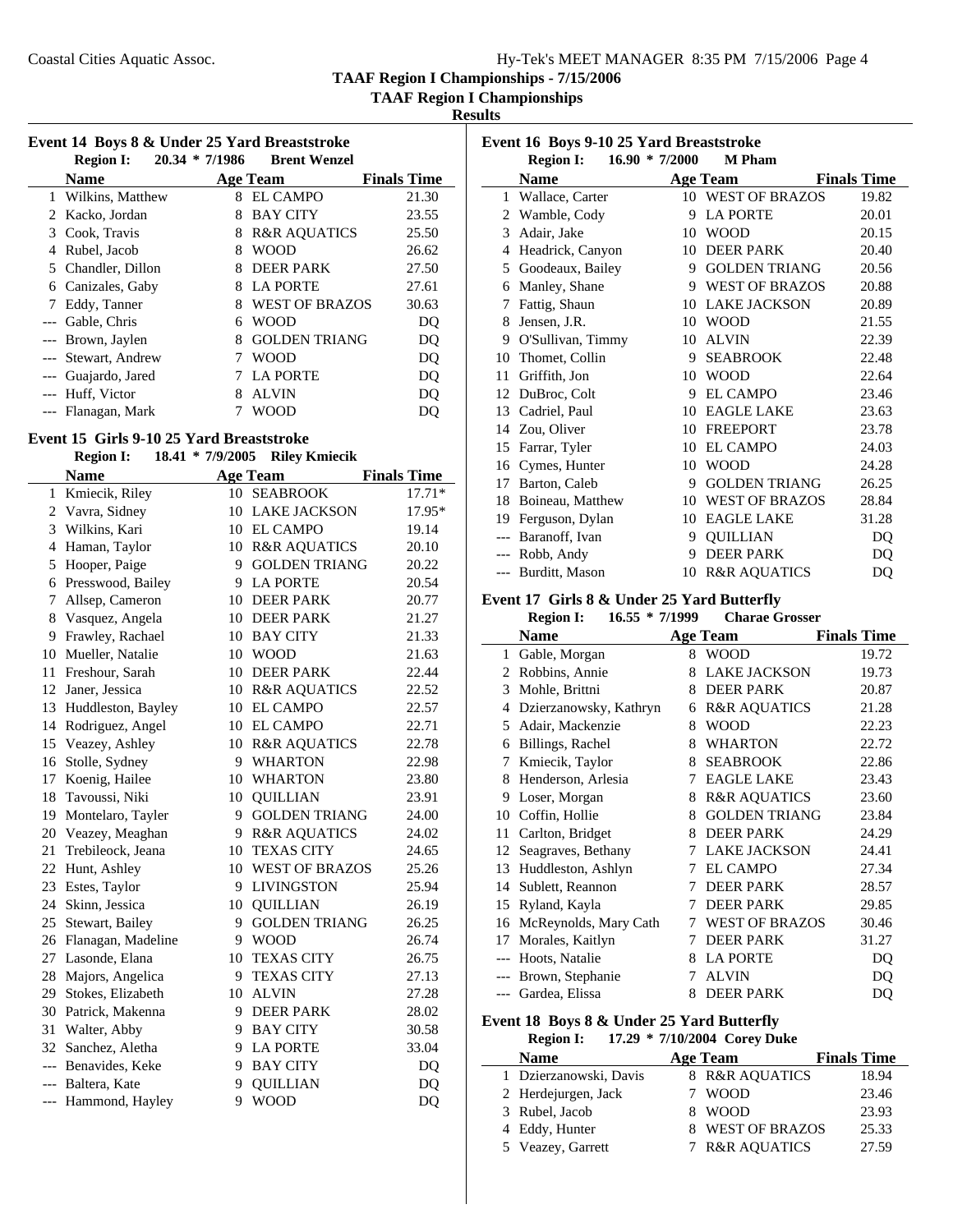**TAAF Region I Championships - 7/15/2006 TAAF Region I Championships**

**Results**

| (Event 18 Boys 8 & Under 25 Yard Butterfly) |                     |   |                       |                    |
|---------------------------------------------|---------------------|---|-----------------------|--------------------|
|                                             | <b>Name</b>         |   | <b>Age Team</b>       | <b>Finals Time</b> |
|                                             | 6 Eddy, Tanner      | 8 | <b>WEST OF BRAZOS</b> | 27.61              |
|                                             | 7 Stewart, Conner   |   | 8 LAKE JACKSON        | 28.23              |
|                                             | 8 Kuettel, Jack     |   | <b>6 LAKE JACKSON</b> | 28.32              |
|                                             | 9 Flanagan, Mark    |   | <b>WOOD</b>           | 35.26              |
|                                             | --- Vaughn, Justice |   | <b>GOLDEN TRIANG</b>  | DQ                 |
|                                             | --- Brown, Kyle     |   | 6 FREEPORT            | DO                 |
|                                             | --- Saavedra, Mateo |   | <b>DEER PARK</b>      | DQ                 |
|                                             | --- Roemer, Brock   |   | <b>LA PORTE</b>       |                    |

#### **Event 19 Girls 9-10 25 Yard Butterfly Region I: 14.60 \* Haley Skinner 7/9/2005**

|    | <b>Region 1:</b>        |    | $14.60$ $\degree$ $1/9/2005$ Haley Skinner |                    |
|----|-------------------------|----|--------------------------------------------|--------------------|
|    | <b>Name</b>             |    | Age Team                                   | <b>Finals Time</b> |
| 1  | Kmiecik, Riley          | 10 | <b>SEABROOK</b>                            | 14.66              |
| 2  | Przybilla, Hannah       | 10 | <b>R&amp;R AQUATICS</b>                    | 15.71              |
| 3  | Manley, Brittany        | 10 | <b>WEST OF BRAZOS</b>                      | 17.38              |
| 4  | Walker, Shanna          | 10 | <b>GOLDEN TRIANG</b>                       | 17.70              |
| 5  | Barskey, Lia            | 9  | <b>ALVIN</b>                               | 18.17              |
| 6  | Estes, Maddison         | 10 | <b>LA PORTE</b>                            | 19.36              |
| 7  | Cantu, Michelle         | 10 | <b>BAY CITY</b>                            | 20.23              |
| 8  | Mayes, Shelby           | 10 | <b>DEER PARK</b>                           | 20.38              |
| 9  | Cordero, Stacey         | 9  | <b>EL CAMPO</b>                            | 20.49              |
| 10 | Richardson, Kailey      | 10 | <b>LA PORTE</b>                            | 20.79              |
| 11 | Mueller, Natalie        | 10 | <b>WOOD</b>                                | 21.61              |
| 12 | Katri, Allison          | 9  | <b>WOOD</b>                                | 21.63              |
|    | 13 Vertil, Bianca       | 10 | <b>GOLDEN TRIANG</b>                       | 21.75              |
| 14 | Meyer, Kelli            | 10 | <b>LAKE JACKSON</b>                        | 22.10              |
| 15 | Skinn, Jessica          | 10 | <b>OUILLIAN</b>                            | 22.26              |
| 16 | McGuane, Willow         | 10 | <b>R&amp;R AQUATICS</b>                    | 23.56              |
| 17 | Veazey, Meaghan         | 9  | <b>R&amp;R AQUATICS</b>                    | 23.92              |
| 18 | Flores, Kelsey          | 9  | <b>ALVIN</b>                               | 26.65              |
| 19 | Dia, Jessica            | 10 | <b>QUILLIAN</b>                            | 30.41              |
|    | Marstellar, Kalee       | 10 | <b>OUILLIAN</b>                            | DQ                 |
|    | --- Hernandez, Rhebecca | 9  | <b>WOOD</b>                                | DQ                 |

#### **Event 20 Boys 9-10 25 Yard Butterfly**

|    | <b>Region I:</b>     | $15.32 * 7/1984$ | David Staffeld          |                    |
|----|----------------------|------------------|-------------------------|--------------------|
|    | <b>Name</b>          |                  | <b>Age Team</b>         | <b>Finals Time</b> |
| 1  | Sheffield, Logan     | 10               | <b>ALVIN</b>            | 16.06              |
| 2  | Seymour, Andy        | 10               | <b>LAKE JACKSON</b>     | 16.96              |
| 3  | Moore, Dustin        | 9                | <b>LA PORTE</b>         | 18.50              |
| 4  | Griffith, Jon        | 10               | <b>WOOD</b>             | 18.58              |
| 5  | Thomet, Collin       | 9                | <b>SEABROOK</b>         | 19.04              |
| 6  | Jensen, J.R.         | 10               | WOOD                    | 19.23              |
| 7  | Nagler, Clayton      | 10               | <b>WEST OF BRAZOS</b>   | 19.51              |
| 8  | Burditt, Mason       | 10               | <b>R&amp;R AQUATICS</b> | 19.60              |
| 9  | Barth, Kyle          | 10               | WOOD                    | 20.15              |
| 10 | Stewart, Mason       | 10               | <b>GOLDEN TRIANG</b>    | 21.01              |
| 11 | Nick, Matthew        | 9                | <b>R&amp;R AOUATICS</b> | 21.55              |
| 12 | Gregory, Michael Jr. | 9                | WOOD                    | 21.74              |
| 13 | Wilburn, Mire        | 9                | <b>GOLDEN TRIANG</b>    | 24.65              |
|    | Baranoff, Ivan       | 9                | <b>OUILLIAN</b>         | DO                 |
|    | Barton, Caleb        | 9                | <b>GOLDEN TRIANG</b>    | DO                 |

#### **Event 21 Girls 8 & Under 25 Yard Freestyle**

| <b>Region I:</b> | $15.81 * 7/1997$ | Lisa Paul |
|------------------|------------------|-----------|

| <b>Name</b>        | <b>Age Team</b> | <b>Finals Time</b> |  |
|--------------------|-----------------|--------------------|--|
| 1 Montanari, Maret | 8 GOLDEN TRIANG | 16.61              |  |

| 2     | Dixon, Rachel          | 8      | <b>R&amp;R AQUATICS</b> | 16.87  |
|-------|------------------------|--------|-------------------------|--------|
| 3     | Mohle, Brittni         | 8      | <b>DEER PARK</b>        | 17.43  |
|       | 4 O'Donel, Lauren      | 8      | <b>SEABROOK</b>         | 17.79  |
|       | 5 Cadriel, Diamond     | 8      | <b>EAGLE LAKE</b>       | 18.35  |
|       | 6 Adair, Mackenzie     | 8      | <b>WOOD</b>             | 18.41  |
| 7     | Rosenstrauch, Nicole   | 8      | <b>WOOD</b>             | 18.64  |
| 8     | Mangel, Shelbi         | 8      | <b>R&amp;R AQUATICS</b> | 18.89  |
|       | 9 Gable, Morgan        | 8      | <b>WOOD</b>             | 18.94  |
| 10    | Jex, Maddie            | 7      | <b>BAY CITY</b>         | 19.12  |
| 11    | Hull, Shelby           | 8      | <b>DEER PARK</b>        | 19.33  |
|       | 12 Terry, Amber        | 8      | <b>WOOD</b>             | 19.58  |
|       | 13 Tiemann, Abbie      | 7      | <b>WEST OF BRAZOS</b>   | 19.59  |
|       | 14 Gregory, Margaret   | 8      | <b>WOOD</b>             | 20.25  |
|       | 15 Billings, Rachel    | 8      | <b>WHARTON</b>          | 20.42  |
|       | 16 Fritz, Jessica      | 8      | <b>LAKE JACKSON</b>     | 20.74  |
|       | 17 Bahnsen, Pryce      | $\tau$ | <b>WHARTON</b>          | 21.10  |
| 18    | Ryland, Kayla          | 7      | <b>DEER PARK</b>        | 21.29  |
| 19    | Sripadam, Vibha        | 8      | <b>R&amp;R AQUATICS</b> | 21.53  |
|       | 20 Castro, Andrea      | 8      | <b>TEXAS CITY</b>       | 21.57  |
| 21    | Hoots, Natalie         | 8      | <b>LA PORTE</b>         | 21.76  |
|       | 22 Gardea, Elissa      | 8      | <b>DEER PARK</b>        | 22.19  |
|       | 23 Richardson, Ara     | 8      | <b>LIVINGSTON</b>       | 22.44  |
|       | 24 Steelman, Katherine | 8      | <b>GOLDEN TRIANG</b>    | 23.11  |
|       | 25 Suter, Rhiannon     | 7      | <b>R&amp;R AQUATICS</b> | 23.80  |
|       | 26 Attaway, Sarah      | 6      | <b>BAY CITY</b>         | 24.04  |
|       | 27 Sublett, Reannon    | 7      | <b>DEER PARK</b>        | 24.13  |
| 28    | Krpec, Brooke          |        | 6 EL CAMPO              | 24.50  |
| 29    | Rodriguez, Valeria     | 7      | <b>WHARTON</b>          | 25.40  |
| 30    | Espinoza, Krystan      | 6      | <b>BAY CITY</b>         | 25.73  |
| 31    | Sturgis, Tarin         | 8      | <b>WEST OF BRAZOS</b>   | 25.93  |
|       | 32 Willis, Ivy         | 6      | <b>EL CAMPO</b>         | 26.16  |
| 33    | Priesmeyer, Kinsey     | 6      | <b>EL CAMPO</b>         | 26.29  |
| 34    | Huddleston, Ashlyn     | 7      | <b>EL CAMPO</b>         | 26.36  |
| 35    | McClain, Rikisha       |        | 8 GOLDEN TRIANG         | 27.59  |
|       | 36 Cooper, Cara        | 8      | <b>WEST OF BRAZOS</b>   | 28.03  |
| 37    | Ferguson, Hailey       | 7      | <b>EAGLE LAKE</b>       | 28.12  |
| 38    | Montag, Ashley         | 5      | <b>WOOD</b>             | 28.24  |
|       | 39 DeRouen, Makayla    |        | 7 GOLDEN TRIANG         | 28.89  |
|       | 40 Larralde, Brisa     | 8      | <b>TEXAS CITY</b>       | 31.28  |
| 41    | Scott, Chastity        | 7      | <b>EAGLE LAKE</b>       | 32.94  |
|       | 42 Rubel, Sarah        | 6      | <b>WOOD</b>             | 33.56  |
|       | 43 Sharma, Aishwarya   | 7      | <b>R&amp;R AQUATICS</b> | 34.24  |
|       | 44 Zarate, Summer      | 6      | <b>EAGLE LAKE</b>       | 35.78  |
| $---$ | Starks, Taylor         | 8      | <b>OUILLIAN</b>         | X25.43 |

## **Event 22 Boys 8 & Under 25 Yard Freestyle**

|    | $15.12 * 7/1984$<br><b>Region I:</b> |   | <b>Marshal Fleniken</b> |                    |
|----|--------------------------------------|---|-------------------------|--------------------|
|    | <b>Name</b>                          |   | Age Team                | <b>Finals Time</b> |
|    | 1 Herdejurgen, Jack                  |   | <b>WOOD</b>             | 17.02              |
|    | 2 Kacko, Jordan                      |   | <b>BAY CITY</b>         | 17.10              |
|    | 3 Coulter, Christian                 | 8 | <b>WEST OF BRAZOS</b>   | 18.32              |
|    | 4 Zamora, Zach                       |   | 6 R&R AQUATICS          | 19.49              |
|    | 5 McComb, Micah                      |   | <b>EL CAMPO</b>         | 19.96              |
|    | 6 Stockton, Davis                    | 6 | EL CAMPO                | 19.98              |
|    | 7 Nagyekar, Rahul                    | 8 | <b>R&amp;R AQUATICS</b> | 20.11              |
|    | Gable, Chris                         | 6 | <b>WOOD</b>             | 20.34              |
| 9  | Roemer, Brock                        | 8 | <b>LA PORTE</b>         | 20.63              |
| 10 | Brown, Jaylen                        |   | <b>GOLDEN TRIANG</b>    | 21.38              |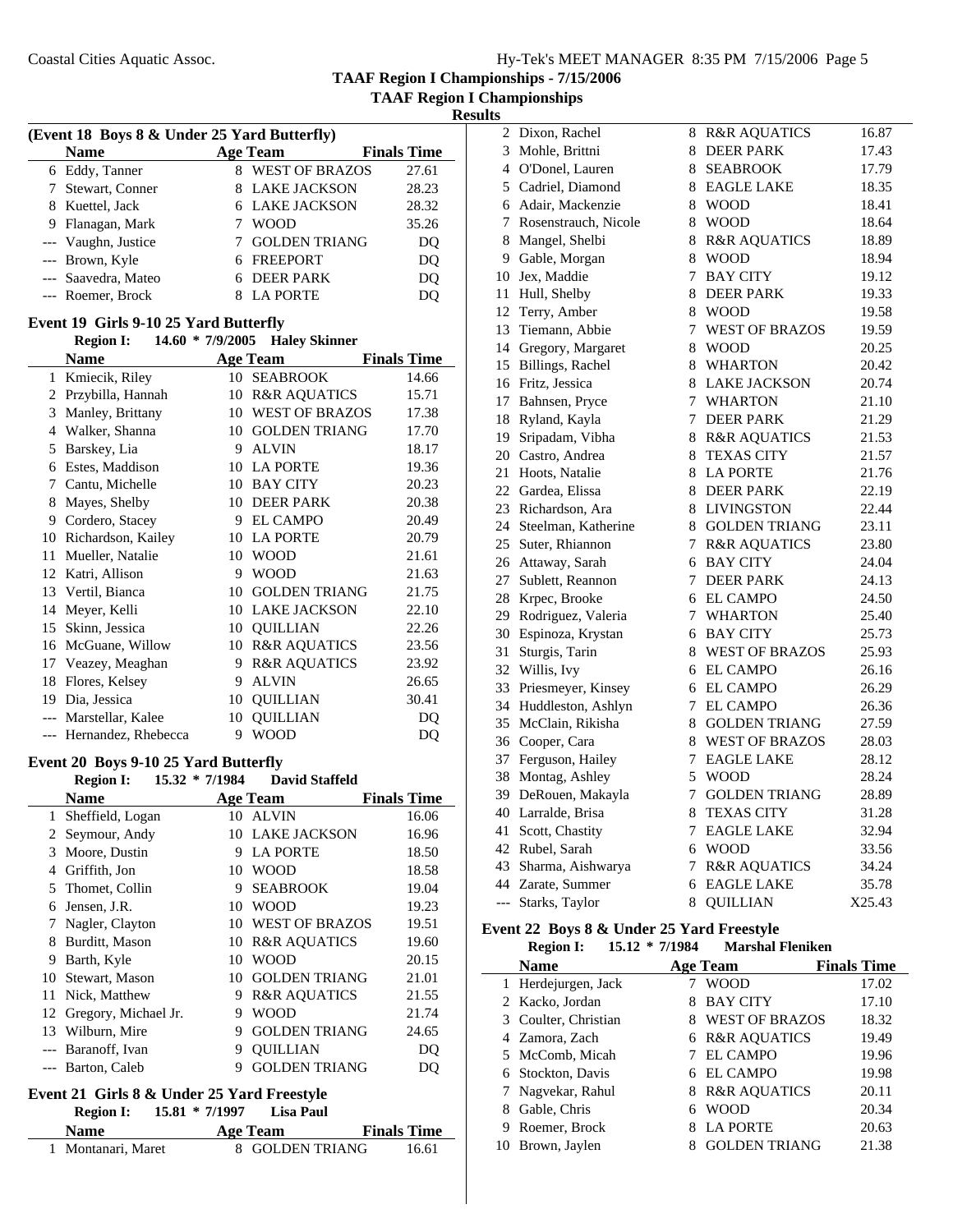**TAAF Region I Championships - 7/15/2006 TAAF Region I Championships**

**Results**

| (Event 22 Boys 8 & Under 25 Yard Freestyle) |                      |   |                         |                    |  |  |
|---------------------------------------------|----------------------|---|-------------------------|--------------------|--|--|
|                                             | <b>Name</b>          |   | <b>Age Team</b>         | <b>Finals Time</b> |  |  |
|                                             | 11 Veazey, Garrett   | 7 | <b>R&amp;R AQUATICS</b> | 21.68              |  |  |
| 12                                          | Rubel, Jacob         | 8 | <b>WOOD</b>             | 22.29              |  |  |
| 13                                          | Green, Casey         | 7 | <b>EL CAMPO</b>         | 22.54              |  |  |
| 13                                          | Canizales, Gaby      | 8 | <b>LA PORTE</b>         | 22.54              |  |  |
| 15                                          | Saavedra, Mateo      | 6 | <b>DEER PARK</b>        | 23.59              |  |  |
| 16                                          | Stewart, Andrew      | 7 | <b>WOOD</b>             | 24.36              |  |  |
| 17                                          | Gaas, Samuel         | 7 | <b>R&amp;R AQUATICS</b> | 25.19              |  |  |
| 18                                          | Sheffield, Cameron   | 7 | <b>ALVIN</b>            | 25.51              |  |  |
| 19                                          | Kuettel, Jack        | 6 | <b>LAKE JACKSON</b>     | 26.35              |  |  |
| 20                                          | Herrera, Christopher | 7 | <b>TEXAS CITY</b>       | 26.38              |  |  |
| 21                                          | Guajardo, Jared      | 7 | <b>LA PORTE</b>         | 26.64              |  |  |
| 22                                          | Nixon, Vaughn        | 6 | <b>ALVIN</b>            | 26.88              |  |  |
| 23                                          | Vaughn, Justice      | 7 | <b>GOLDEN TRIANG</b>    | 27.42              |  |  |
| 24                                          | Maher, Ben           | 7 | <b>R&amp;R AQUATICS</b> | 27.56              |  |  |
| 25                                          | Griffith, Matthew    | 6 | <b>WOOD</b>             | 27.72              |  |  |
| 26                                          | Hernandez, Maximo    | 7 | <b>WOOD</b>             | 27.79              |  |  |
| 27                                          | Przybilla, Joey      | 6 | <b>R&amp;R AQUATICS</b> | 28.28              |  |  |
| 28                                          | Rodriguez, Lucas     | 6 | EL CAMPO                | 30.12              |  |  |
| 29                                          | Adkins, Hunter       | 7 | <b>EAGLE LAKE</b>       | 30.37              |  |  |
| 30                                          | Huff, Victor         | 8 | <b>ALVIN</b>            | 32.06              |  |  |
| 31                                          | Miller, Brayden      | 6 | <b>R&amp;R AQUATICS</b> | 37.77              |  |  |
| 32                                          | Sturgis, Luke        | 6 | <b>WEST OF BRAZOS</b>   | 38.10              |  |  |
| 33                                          | Brown, Kyle          | 6 | <b>FREEPORT</b>         | 38.56              |  |  |
| 34                                          | Rubel, Kyle          | 3 | <b>WOOD</b>             | 1:01.89            |  |  |

#### **Event 23 Girls 9-10 25 Yard Freestyle**

|    | <b>Region I:</b>    | 13.46 * 7/1999 | <b>Lisa Paul</b>        |                    |
|----|---------------------|----------------|-------------------------|--------------------|
|    | <b>Name</b>         |                | <b>Age Team</b>         | <b>Finals Time</b> |
| 1  | Kmiecik, Riley      | 10             | <b>SEABROOK</b>         | 13.61              |
| 2  | Kristynik, Angela   | 10             | <b>BAY CITY</b>         | 14.82              |
| 3  | Kacko, Sierra       | 10             | <b>BAY CITY</b>         | 15.00              |
| 4  | Kuettel, Megan      | 10             | <b>LAKE JACKSON</b>     | 15.20              |
| 5  | Gardea, Abby        | 9              | <b>DEER PARK</b>        | 15.77              |
| 6  | Fritz, Rebecca      | 10             | <b>LAKE JACKSON</b>     | 16.06              |
| 7  | Barskey, Lia        | 9              | <b>ALVIN</b>            | 16.31              |
| 8  | Presswood, Bailey   | 9              | <b>LA PORTE</b>         | 16.50              |
| 9  | Nixon, Chandler     | 10             | <b>ALVIN</b>            | 16.59              |
| 10 | Montelaro, Tayler   | 9              | <b>GOLDEN TRIANG</b>    | 16.61              |
| 11 | Walker, Shanna      | 10             | <b>GOLDEN TRIANG</b>    | 16.89              |
| 12 | Manley, Brittany    | 10             | <b>WEST OF BRAZOS</b>   | 16.90              |
| 13 | Cook, Taylor        | 10             | <b>R&amp;R AQUATICS</b> | 17.27              |
| 14 | Cordero, Stacey     | 9              | <b>EL CAMPO</b>         | 17.40              |
| 15 | Janer, Jessica      | 10             | <b>R&amp;R AQUATICS</b> | 17.54              |
| 16 | Katri, Allison      | 9              | <b>WOOD</b>             | 17.96              |
| 17 | Richardson, Kailey  | 10             | <b>LA PORTE</b>         | 18.16              |
| 18 | Lasonde, Elana      | 10             | <b>TEXAS CITY</b>       | 18.22              |
|    | 19 Vertil, Bianca   | 10             | <b>GOLDEN TRIANG</b>    | 18.37              |
| 20 | Mayes, Shelby       | 10             | <b>DEER PARK</b>        | 18.41              |
| 21 | Meyer, Kelli        | 10             | <b>LAKE JACKSON</b>     | 18.46              |
| 22 | Hooper, Paige       | 9              | <b>GOLDEN TRIANG</b>    | 18.50              |
| 23 | Cantu, Michelle     | 10             | <b>BAY CITY</b>         | 18.66              |
| 24 | Shimek, Alannah     | 9              | <b>EL CAMPO</b>         | 18.70              |
| 25 | Anderson, Audrey    | 9              | <b>EL CAMPO</b>         | 18.82              |
| 26 | Hernandez, Rhebecca | 9              | <b>WOOD</b>             | 19.05              |
| 27 | Stewart, Bailey     | 9              | <b>GOLDEN TRIANG</b>    | 19.19              |
|    | 28 Menefee, Lauren  | 10             | <b>R&amp;R AQUATICS</b> | 19.22              |
|    |                     |                |                         |                    |

| 29 | Hammond, Hayley       | 9  | <b>WOOD</b>             | 19.28 |
|----|-----------------------|----|-------------------------|-------|
| 30 | Reynolds, Holli       |    | 10 WHARTON              | 19.45 |
| 31 | Stokes, Elizabeth     | 10 | <b>ALVIN</b>            | 19.83 |
| 32 | Mueller, Natalie      |    | 10 WOOD                 | 19.95 |
| 33 | Sanchez, Aletha       | 9  | <b>LA PORTE</b>         | 19.96 |
|    | 33 Trebileock, Jeana  | 10 | <b>TEXAS CITY</b>       | 19.96 |
| 35 | Mikulencak, Rachel    | 9  | <b>LAKE JACKSON</b>     | 20.01 |
|    | 36 Garcia, Krista     | 10 | <b>R&amp;R AQUATICS</b> | 20.11 |
| 37 | Scott, Shelby         | 10 | <b>GOLDEN TRIANG</b>    | 20.17 |
| 38 | Patrick, Makenna      | 9  | <b>DEER PARK</b>        | 20.22 |
| 39 | Wainikainen, Cindy    | 9  | <b>R&amp;R AQUATICS</b> | 20.40 |
| 40 | Majors, Angelica      | 9  | <b>TEXAS CITY</b>       | 20.63 |
| 41 | Tavoussi, Niki        | 10 | <b>OUILLIAN</b>         | 20.75 |
| 42 | Huddleston, Bayley    | 10 | <b>EL CAMPO</b>         | 20.95 |
| 43 | Jex, Morghan          |    | 10 BAY CITY             | 21.06 |
| 44 | Koenig, Hailee        |    | 10 WHARTON              | 21.08 |
| 45 | Walter, Allie         | 9  | <b>BAY CITY</b>         | 21.11 |
|    | 46 Flanagan, Madeline | 9  | <b>WOOD</b>             | 21.56 |
| 47 | Flores, Kelsey        | 9  | <b>ALVIN</b>            | 22.05 |
| 48 | McReynolds, Claire    | 9  | <b>WEST OF BRAZOS</b>   | 22.15 |
|    | 49 Walter, Abby       | 9  | <b>BAY CITY</b>         | 22.17 |
| 50 | Estes, Taylor         | 9  | <b>LIVINGSTON</b>       | 22.33 |
| 51 | Montalbano, Sarah     | 9  | <b>QUILLIAN</b>         | 22.80 |
|    | 52 Griffin, Tiffany   | 9  | <b>WEST OF BRAZOS</b>   | 23.73 |
| 53 | Baltera, Kate         | 9  | <b>QUILLIAN</b>         | 24.24 |
|    | 54 Hamlin, Madison    | 9  | <b>WHARTON</b>          | 24.85 |
| 55 | Dia, Jessica          | 10 | <b>OUILLIAN</b>         | 25.34 |
| 56 | Hatcher, Susanna      | 10 | <b>TEXAS CITY</b>       | 26.14 |
| 57 | Cooper, Kiara         | 9  | <b>QUILLIAN</b>         | 27.59 |
| 58 | Marstellar, Kalee     | 10 | <b>QUILLIAN</b>         | 27.67 |
| 59 | Garza, Haley          | 10 | <b>WHARTON</b>          | 30.04 |
| 60 | Benavides, Keke       | 9  | <b>BAY CITY</b>         | 36.56 |

#### **Event 24 Boys 9-10 25 Yard Freestyle**

|    | <b>Region I:</b>   | 13.90 * 7/1986 | <b>Marshal Fleniken</b> |                    |
|----|--------------------|----------------|-------------------------|--------------------|
|    | <b>Name</b>        |                | <b>Age Team</b>         | <b>Finals Time</b> |
| 1  | Sterling, Wyatt    |                | <b>10 LAKE JACKSON</b>  | 15.20              |
| 2  | Matherne, Harrison | 10             | <b>SOUTH BELT</b>       | 15.21              |
| 3  | Adair, Jake        | 10             | <b>WOOD</b>             | 15.38              |
| 4  | Thomet, Collin     | 9              | <b>SEABROOK</b>         | 15.76              |
| 5  | Jensen, J.R.       | 10             | <b>WOOD</b>             | 15.77              |
| 6  | Mangel, Sean       | 10             | <b>R&amp;R AQUATICS</b> | 16.18              |
| 7  | O'Sullivan, Timmy  | 10             | <b>ALVIN</b>            | 16.29              |
| 7  | Campbell, Logan    | 10             | <b>DEER PARK</b>        | 16.29              |
| 9  | Wamble, Jason      | 9              | <b>LA PORTE</b>         | 16.35              |
| 10 | Martin, Colton     | 10             | <b>EL CAMPO</b>         | 16.68              |
| 11 | Apel, Austin       | 10             | <b>LA PORTE</b>         | 17.32              |
| 12 | Barth, Kyle        | 10             | <b>WOOD</b>             | 17.60              |
| 13 | Nagler, Clayton    | 10             | <b>WEST OF BRAZOS</b>   | 17.69              |
| 14 | Wilburn, Mire      | 9              | <b>GOLDEN TRIANG</b>    | 17.88              |
| 15 | Goodeaux, Bailey   | 9              | <b>GOLDEN TRIANG</b>    | 18.14              |
| 16 | Alderman, Grayson  | 10             | <b>ALVIN</b>            | 18.30              |
| 17 | Alderman, Gavin    | 10             | <b>ALVIN</b>            | 18.36              |
| 18 | Stewart, Mason     | 10             | <b>GOLDEN TRIANG</b>    | 18.51              |
| 19 | Manley, Shane      | 9              | <b>WEST OF BRAZOS</b>   | 18.72              |
| 20 | Miller, Gabriel    | 10             | <b>R&amp;R AQUATICS</b> | 19.18              |
| 21 | Zou, Oliver        | 10             | <b>FREEPORT</b>         | 19.22              |
| 22 | Tannos, Jonah      | 10             | <b>TEXAS CITY</b>       | 19.28              |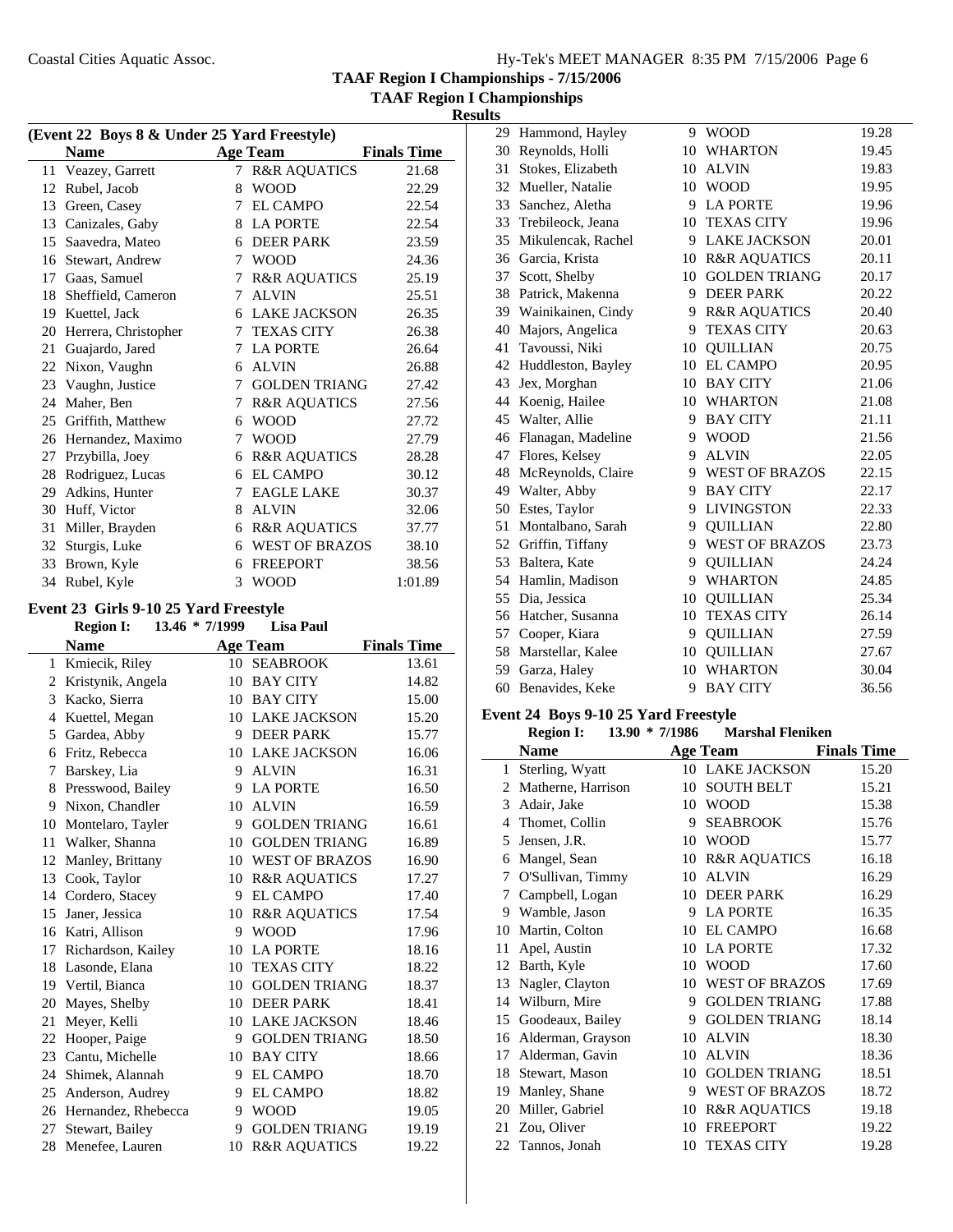**TAAF Region I Championships**

**Results**

| (Event 24 Boys 9-10 25 Yard Freestyle) |                    |     |                      |                    |  |
|----------------------------------------|--------------------|-----|----------------------|--------------------|--|
|                                        | <b>Name</b>        |     | <b>Age Team</b>      | <b>Finals Time</b> |  |
|                                        | 23 Nielsen, Ryan   | 10  | <b>EL CAMPO</b>      | 19.64              |  |
|                                        | 24 Humes, Curtis   | 10  | <b>LIVINGSTON</b>    | 19.69              |  |
| 25                                     | Brown, Ryan        | 10  | <b>FREEPORT</b>      | 19.74              |  |
| 26                                     | Boineau, Matthew   | 10. | WEST OF BRAZOS       | 19.81              |  |
|                                        | 27 Martin, Ethan   | 9   | <b>EL CAMPO</b>      | 19.86              |  |
| 28                                     | Johnson, Aidan     | 10  | <b>TEXAS CITY</b>    | 19.87              |  |
| 29                                     | Barton, Caleb      | 9   | <b>GOLDEN TRIANG</b> | 20.26              |  |
| 30                                     | Mohle, Brandon     | 10. | <b>DEER PARK</b>     | 20.80              |  |
| 31                                     | Robb, Andy         | 9   | <b>DEER PARK</b>     | 21.26              |  |
|                                        | 32 Merchant, Cody  | 9   | <b>ALVIN</b>         | 23.48              |  |
|                                        | 33 Ferguson, Dylan | 10  | <b>EAGLE LAKE</b>    | 23.55              |  |
| 34                                     | Gonzales, RJ       | 9   | <b>EAGLE LAKE</b>    | 26.44              |  |
| 35                                     | Baranoff, Ivan     | 9   | <b>OUILLIAN</b>      | 26.78              |  |

#### **Event 25 Girls 8 & Under 100 Yard IM**

#### **Region I:** 1:31.54 \* 7/1986 **B. Haschke**

| <b>Name</b>            |         |   | <b>Age Team</b>      | <b>Finals Time</b> |
|------------------------|---------|---|----------------------|--------------------|
| 1 Montanari, Maret     |         |   | 8 GOLDEN TRIANG      | 1:43.03            |
| 47.82                  | 55.21   |   |                      |                    |
| 2 Kuettel, Molly       |         |   | 8 LAKE JACKSON       | 1:45.89            |
| 50.07                  | 55.82   |   |                      |                    |
| 3 Rosenstrauch, Nicole |         | 8 | <b>WOOD</b>          | 1:46.87            |
| 49.38                  | 57.49   |   |                      |                    |
| 4 Willis, Malia        |         | 8 | <b>EL CAMPO</b>      | 1:52.24            |
| 51.39                  | 1:00.85 |   |                      |                    |
| 5 Coffin, Hollie       |         | 8 | <b>GOLDEN TRIANG</b> | 1:57.56            |
| 52.81                  | 1:04.75 |   |                      |                    |
| 6 Jex, Maddie          |         |   | 7 BAY CITY           | 1:59.01            |
| 57.51 1:01.50          |         |   |                      |                    |
| 7 Swart, Alicia        |         | 8 | <b>WOOD</b>          | 2:10.77            |
| $1:02.67$ $1:08.10$    |         |   |                      |                    |
| 8 Sturgis, Tarin       |         | 8 | WEST OF BRAZOS       | 2:26.54            |
| 1:05.62                | 1:20.92 |   |                      |                    |
| --- Brown, Stephanie   |         |   | 7 ALVIN              | DQ                 |
| 1:10.17                | 1:23.00 |   |                      |                    |
| Vavra, Cassidy         |         | 8 | <b>LAKE JACKSON</b>  | DO                 |
| 47.94                  | 57.76   |   |                      |                    |

#### **Event 26 Boys 8 & Under 100 Yard IM**

# **Region I: 1:28.75 \* 7/10/2004** Corey Duke

| <b>Name</b>            | Age Team         | <b>Finals Time</b> |
|------------------------|------------------|--------------------|
| 1 Eddy, Hunter         | 8 WEST OF BRAZOS | 2:14.67            |
| 1:04.31<br>1:10.36     |                  |                    |
| --- Coulter, Christian | 8 WEST OF BRAZOS | DO                 |
| 53.73 1:05.83          |                  |                    |
| --- Stewart, Conner    | 8 LAKE JACKSON   | DO                 |
| 1:19.46<br>1:41.48     |                  |                    |

## **Event 27 Girls 9-10 100 Yard IM**

|                         | Region I: 1:19.73 * 7/1998 | <b>Betsy Outlaw</b>        |                    |
|-------------------------|----------------------------|----------------------------|--------------------|
| <b>Name</b>             |                            | <b>Age Team</b>            | <b>Finals Time</b> |
| Allsep, Cameron<br>1    |                            | 10 DEER PARK               | 1:25.34            |
| 39.22                   | 46.12                      |                            |                    |
| 2 Hartensteiner, Ashley |                            | <b>10 R&amp;R AOUATICS</b> | 1:26.67            |
| 40.33                   | 46.34                      |                            |                    |
| 3 Green, Maggie         |                            | 10 R&R AQUATICS            | 1:32.84            |
| 42.18                   | 50.66                      |                            |                    |

|   | 4 Frawley, Rachael  |       |     | 10 BAY CITY      | 1:34.74 |
|---|---------------------|-------|-----|------------------|---------|
|   | 45.86               | 48.88 |     |                  |         |
|   | 5 Presswood, Bailey |       | 9   | <b>LA PORTE</b>  | 1:36.35 |
|   | 44.12               | 52.23 |     |                  |         |
| 6 | Estes, Maddison     |       |     | 10 LA PORTE      | 1:38.26 |
|   | 43.19               | 55.07 |     |                  |         |
|   | 7 Katri, Allison    |       | 9   | <b>WOOD</b>      | 1:39.82 |
|   | 48.72               | 51.10 |     |                  |         |
| 8 | Haman, Taylor       |       |     | 10 R&R AOUATICS  | 1:40.92 |
|   | 49.38               | 51.54 |     |                  |         |
|   | --- Mayes, Shelby   |       | 10. | <b>DEER PARK</b> | DO      |
|   | 45.12               | 53.02 |     |                  |         |
|   | --- Wilkins, Kari   |       | 10. | EL CAMPO         | DO      |
|   | 37.42               | 45.82 |     |                  |         |

## **Event 28 Boys 9-10 100 Yard IM**

**Region I:** 1:18.53 \* 7/1983 **B. Luedke** 

|    | <b>Name</b>          |       |    | <b>Age Team</b>         | <b>Finals Time</b> |
|----|----------------------|-------|----|-------------------------|--------------------|
|    | 1 Sheffield, Logan   |       |    | 10 ALVIN                | 1:23.50            |
|    | 38.08                | 45.42 |    |                         |                    |
|    | 2 Wallace, Carter    |       |    | 10 WEST OF BRAZOS       | 1:26.03            |
|    | 39.04                | 46.99 |    |                         |                    |
|    | 3 Garcia, Esteban    |       | 9  | <b>LA PORTE</b>         | 1:26.95            |
|    | 38.00                | 48.95 |    |                         |                    |
|    | 4 Adair, Jake        |       |    | 10 WOOD                 | 1:30.12            |
|    | 43.42                | 46.70 |    |                         |                    |
|    | 5 Moore, Dustin      |       | 9  | <b>LA PORTE</b>         | 1:31.37            |
|    | 42.32                | 49.05 |    |                         |                    |
|    | 6 Wamble, Jason      |       | 9  | <b>LA PORTE</b>         | 1:35.04            |
|    | 42.94                | 52.10 |    |                         |                    |
|    | 7 Matherne, Harrison |       |    | 10 SOUTH BELT           | 1:35.46            |
|    | 41.19                | 54.27 |    |                         |                    |
|    | 8 Wamble, Cody       |       | 9  | LA PORTE                | 1:38.67            |
|    | 48.22                | 50.45 |    |                         |                    |
|    | 9 Nick, Matthew      |       | 9  | <b>R&amp;R AQUATICS</b> | 1:42.45            |
|    | 45.11                | 57.34 |    |                         |                    |
|    | 10 Manley, Shane     |       | 9  | <b>WEST OF BRAZOS</b>   | 1:42.64            |
|    | 52.12                | 50.52 |    |                         |                    |
| 11 | Gregory, Michael Jr. |       | 9  | <b>WOOD</b>             | 1:42.80            |
|    | 48.22                | 54.58 |    |                         |                    |
|    | 12 Stewart, Mason    |       | 10 | <b>GOLDEN TRIANG</b>    | 1:50.07            |
|    | 50.15                | 59.92 |    |                         |                    |

#### **Event 29 Girls 8 & Under 100 Yard Freestyle Relay Region I:** 1:08.09 \* 7/1997 Clute

| <b>Team</b>                  | <b>Finals Time</b><br>Relav |
|------------------------------|-----------------------------|
| <b>SEABROOK</b>              | 1:13.75                     |
| 1) Kmiecik, Tyler 8          | 2) May, Kendra 8            |
| 3) Kmiecik, Taylor 8         | 4) O'Donel, Lauren 8        |
| 37.89<br>35.86               |                             |
| 2 LAKE JACKSON               | 1:13.83                     |
| 1) Robbins, Annie 8          | 2) Fritz, Jessica 8         |
| 3) Vavra, Cassidy 8          | 4) Neely, Taylor 8          |
| 36.82<br>37.01               |                             |
| <b>R&amp;R AQUATICS</b><br>3 | 1:19.49                     |
| 1) Dzierzanowsky, Kathryn 6  | 2) Green, Emma 8            |
| 3) Loser, Morgan 8           | 4) Mangel, Shelbi 8         |
| 38.72<br>40.77               |                             |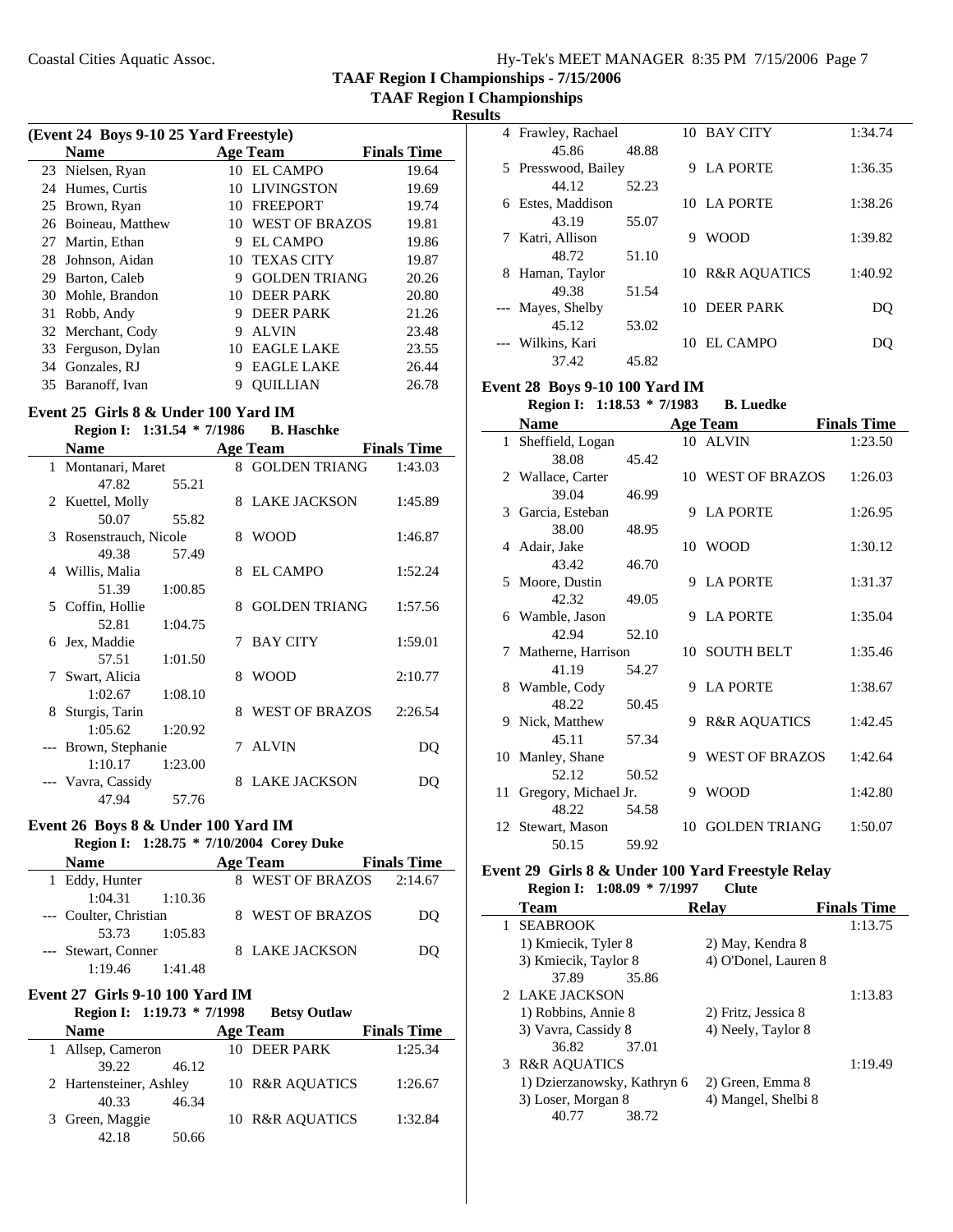#### **TAAF Region I Championships Results**

 $\overline{\phantom{a}}$ 

| (Event 29 Girls 8 & Under 100 Yard Freestyle Relay) |                         |                    |  |  |
|-----------------------------------------------------|-------------------------|--------------------|--|--|
| Team                                                | Relav                   | <b>Finals Time</b> |  |  |
| <b>EAGLE LAKE</b><br>4                              |                         | 1:20.59            |  |  |
| 1) Cadriel, Diamond 8                               | 2) Nava, Jill 7         |                    |  |  |
| 3) Henderson, Arlesia 7                             | 4) Kelley, Emma 8       |                    |  |  |
| 46.68<br>33.91                                      |                         |                    |  |  |
| 5 WEST OF BRAZOS                                    |                         | 1:31.22            |  |  |
| 1) McReynolds, Mary Cather                          | 2) Sturgis, Tarin 8     |                    |  |  |
| 3) Owens, Kendall 8                                 | 4) Tiemann, Abbie 7     |                    |  |  |
| 40.59<br>50.63                                      |                         |                    |  |  |
| 6 EL CAMPO                                          |                         | 1:49.59            |  |  |
| 1) Huddleston, Ashlyn 7                             | 2) Priesmeyer, Kinsey 6 |                    |  |  |
| 3) Willis, Ivy 6                                    | 4) Krpec, Brooke 6      |                    |  |  |
| 57.43<br>52.16                                      |                         |                    |  |  |

#### **Event 30 Boys 8 & Under 100 Yard Freestyle Relay Region I: 1:09.54 \* Wharton 7/1995**

| Region 1: $1:09.54$ $\degree$ //1995 | wnarton              |                    |
|--------------------------------------|----------------------|--------------------|
| Team                                 | Relay                | <b>Finals Time</b> |
| EL CAMPO                             |                      | 1:16.31            |
| 1) Wilkins, Matthew 8                | 2) McComb, Micah 7   |                    |
| 3) Priesmeyer, Tayton 8              | 4) Krpec, Blake 8    |                    |
| 43.70<br>32.61                       |                      |                    |
| 2 R&R AQUATICS                       |                      | 1:31.47            |
| 1) Veazey, Garrett 7                 | 2) Gaas, Samuel 7    |                    |
| 3) Cook, Travis 8                    | 4) Zamora, Zach 6    |                    |
| 48.53<br>42.94                       |                      |                    |
| --- R&R AQUATICS                     | В                    |                    |
| 1) Gaas, Mathew 7                    | 2) Przybilla, Joey 6 |                    |
| 3) Maher, Ben 7                      | 4) Nagyekar, Rahul 8 |                    |
| 1:09.46<br>43.74                     |                      |                    |

### **Event 31 Girls 9-10 100 Yard Freestyle Relay**

|   | <b>Region I:</b>       | 58.94 * 7/1999 | <b>Lake Jackson</b>         |                    |
|---|------------------------|----------------|-----------------------------|--------------------|
|   | Team                   |                | <b>Relay</b>                | <b>Finals Time</b> |
| 1 | <b>BAY CITY</b>        |                |                             | 1:03.34            |
|   | 1) Kacko, Sierra 10    |                | 2) Lamberti, Alyssa 9       |                    |
|   | 3) Frawley, Rachael 10 |                | 4) Kristynik, Angela 10     |                    |
|   | 32.46                  | 30.88          |                             |                    |
|   | 2 LAKE JACKSON         |                |                             | 1:03.58            |
|   | 1) Kuettel, Megan 10   |                | 2) Zhou, Nijia 10           |                    |
|   | 3) Fritz, Rebecca 10   |                | 4) Vavra, Sidney 10         |                    |
|   | 33.29                  | 30.29          |                             |                    |
|   | 3 R&R AQUATICS         |                |                             | 1:03.91            |
|   | 1) Cook, Taylor 10     |                | 2) Janer, Jessica 10        |                    |
|   | 3) McGrath, Katy 9     |                | 4) Hartensteiner, Ashley 10 |                    |
|   | 33.30                  | 30.61          |                             |                    |
|   | 4 DEER PARK            |                |                             | 1:04.58            |
|   | 1) Gardea, Abby 9      |                | 2) Vasquez, Angela 10       |                    |
|   | 3) Allsep, Cameron 10  |                | 4) Freshour, Sarah 10       |                    |
|   | 32.86                  | 31.72          |                             |                    |
|   | 5 EL CAMPO             |                |                             | 1:08.74            |
|   | 1) Anderson, Audrey 9  |                | 2) Shimek, Alannah 9        |                    |
|   | 3) Rodriguez, Angel 10 |                | 4) Nielsen, Cayla 10        |                    |
|   | 36.26                  | 32.48          |                             |                    |
|   | 6 WHARTON              |                |                             | 1:18.31            |
|   | 1) Ousley, Evans 10    |                | 2) Stolle, Sydney 9         |                    |
|   | 3) Koenig, Hailee 10   |                | 4) Reynolds, Holli 10       |                    |
|   | 37.80                  | 40.51          |                             |                    |

| 7 R&R AQUATICS         | 1:18.89<br>В            |
|------------------------|-------------------------|
| 1) Veazey, Meaghan 9   | 2) Garcia, Krista 10    |
| 3) Veazey, Ashley 10   | 4) Wainikainen, Cindy 9 |
| 31.77<br>47.12         |                         |
| WEST OF BRAZOS         | 1:23.37                 |
| 1) Griffin, Tiffany 9  | 2) McReynolds, Claire 9 |
| 3) Manley, Brittany 10 | 4) Hunt, Ashley 10      |
| 48.24<br>35.13         |                         |

# **Event 32 Boys 9-10 100 Yard Freestyle Relay**

|   | <b>Region I:</b>         | $58.17 * 7/1997$ | Wharton                  |                    |
|---|--------------------------|------------------|--------------------------|--------------------|
|   | Team                     |                  | Relav                    | <b>Finals Time</b> |
| 1 | <b>LAKE JACKSON</b>      |                  |                          | 1:04.74            |
|   | 1) Seymour, Andy 10      |                  | 2) Fattig, Shaun 10      |                    |
|   | 3) Seagraves, Nicholas 9 |                  | 4) Sterling, Wyatt 10    |                    |
|   | 33.60                    | 31.14            |                          |                    |
|   | 2 ALVIN                  |                  |                          | 1:07.99            |
|   | 1) Sheffield, Logan 10   |                  | 2) O'Sullivan, Timmy 10  |                    |
|   | 3) Alderman, Gavin 10    |                  | 4) Alderman, Grayson 10  |                    |
|   | 32.02                    | 35.97            |                          |                    |
|   | 3 EL CAMPO               |                  |                          | 1:13.23            |
|   | 1) Nielsen, Ryan 10      |                  | 2) DuBroc, Colt 9        |                    |
|   | 3) Farrar, Tyler 10      |                  | 4) Martin, Colton 10     |                    |
|   | 38.72                    | 34.51            |                          |                    |
|   | <b>R&amp;R AQUATICS</b>  |                  |                          | DU                 |
|   | 1) Mangel, Sean 10       |                  | 2) Garza, Christopher 10 |                    |
|   | 3) Burditt, Mason 10     |                  | 4) Nick, Matthew 9       |                    |
|   | 34.17                    | 32.56            |                          |                    |

#### **Event 33 Girls 11-12 200 Yard Medley Relay Region I: 2:12.18 \* 7/2000 Lake Jackson**

#### **K Yoder, S Wharmby, S Chamberlain, L Paul**

| Team                   | <b>Relav</b>           | <b>Finals Time</b> |
|------------------------|------------------------|--------------------|
| <b>WHARTON</b><br>1.   |                        | 2:16.87            |
| 1) Norrell, Kaitlyn 11 | 2) Harper, Hannah 11   |                    |
| 3) Kacal, Kaleigh 12   | 4) Roades, Lizzie 12   |                    |
| 38.03<br>38.57         | 29.82                  | 30.45              |
| 2 R&R AQUATICS         |                        | 2:34.35            |
| 1) Dunstan, Brandy 12  | 2) Marroquin, Erika 12 |                    |
| 3) Nick, Amanda 12     | 4) Fedderke, Aubrey 12 |                    |
| 40.24<br>42.27         | 40.95                  | 30.89              |
| 3 EL CAMPO             |                        | 2:35.52            |
| 1) Galow, Kristi 12    | 2) Stovall, Megan 11   |                    |
| 3) Thrash, Derian 12   | 4) Quintero, Kirby 12  |                    |
| 40.41<br>43.41         | 36.43                  | 35.27              |
| 4 BAY CITY             |                        | 2:38.09            |
| 1) Gorman, Bethany 11  | 2) Walter, Shannon 11  |                    |
| 3) Attaway, Meagan 11  | 4) Green, Paige 12     |                    |
| 44.83<br>41.81         | 40.63                  | 30.82              |
| 5 LAKE JACKSON         |                        | 2:40.80            |
| 1) Goff, Haley 11      | 2) Gaona, Catherine 11 |                    |
| 3) Lander, Lauren 11   | 4) Han, Sunny 11       |                    |
| 42.21<br>41.95         | 42.34                  | 34.30              |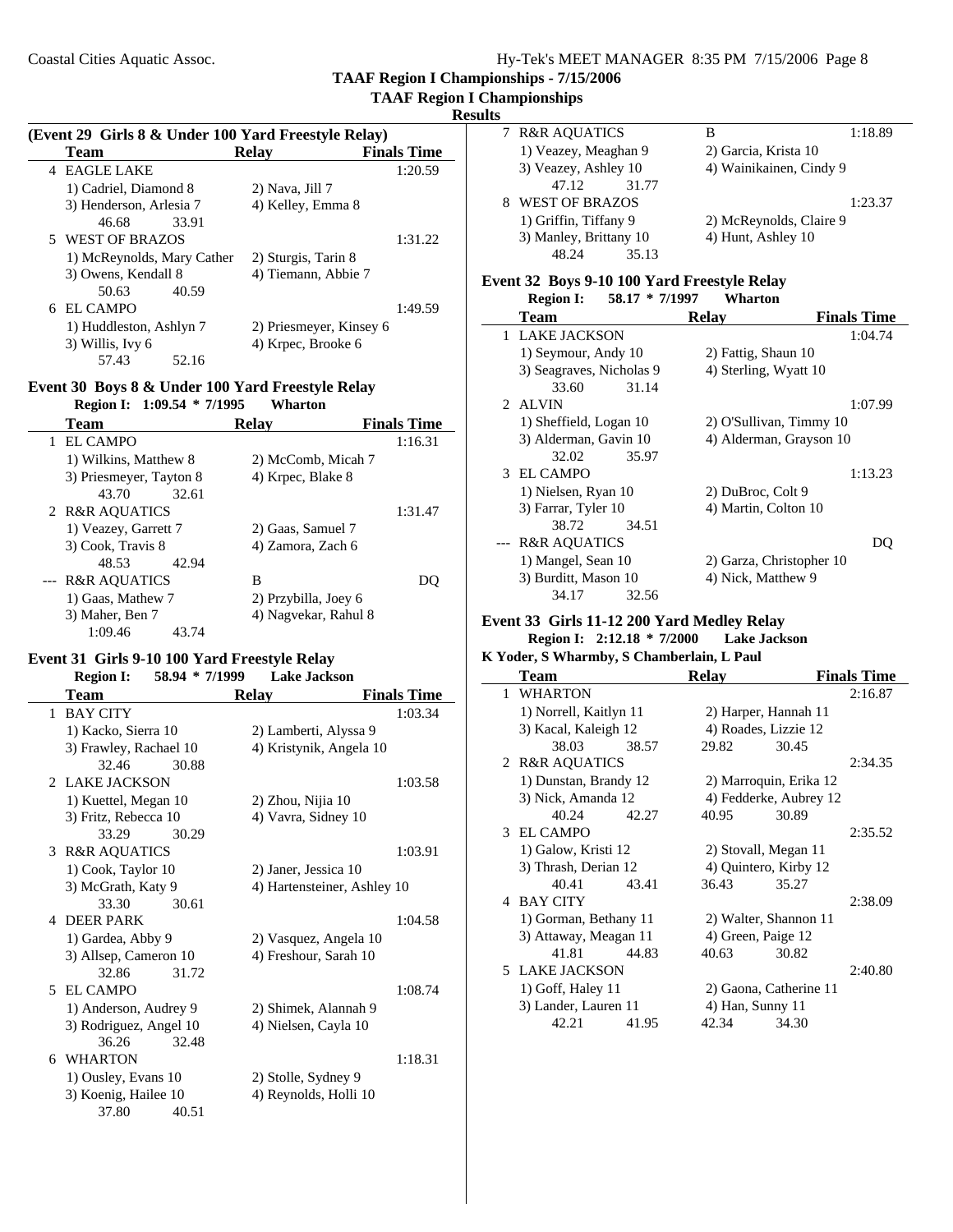## **TAAF Region I Championships**

**Results**

| Event 34 Boys 11-12 200 Yard Medley Relay |                              |       |                      |                          |                    |
|-------------------------------------------|------------------------------|-------|----------------------|--------------------------|--------------------|
|                                           | Region I: 2:13.12 * 7/1999   |       | Wharton              |                          |                    |
|                                           | <b>Team</b>                  |       | <b>Relav</b>         |                          | <b>Finals Time</b> |
| 1                                         | <b>GOLDEN TRIANGLE</b>       |       |                      |                          | 2:29.44            |
|                                           | 1) Stockmann, Christopher 12 |       |                      | 2) Alexcee, Damani 12    |                    |
|                                           | 3) Scott, Eddie 11           |       |                      | 4) Stockmann, Matthew 11 |                    |
|                                           | 38.59                        | 40.59 | 45.33                | 24.93                    |                    |
|                                           | 2 WEST OF BRAZOS             |       |                      |                          | 2:37.39            |
|                                           | 1) Griffin, Jermel 12        |       | 2) Bell, Dylan 11    |                          |                    |
|                                           | 3) Hunt, Daniel 11           |       | 4) Morgan, Mark 12   |                          |                    |
|                                           | 35.45                        | 44.61 | 41.50                | 35.83                    |                    |
|                                           | 3 EL CAMPO                   |       |                      |                          | 2:40.24            |
|                                           | 1) Haas, Benjamine 11        |       | 2) Nielsen, Chris 11 |                          |                    |
|                                           | 3) Yackel, Derek 12          |       | 4) Mahoney, Sean 11  |                          |                    |
|                                           | 41.94                        | 43.90 | 41.86                | 32.54                    |                    |
| 4                                         | <b>WHARTON</b>               |       |                      |                          | 2:44.58            |
|                                           | 1) Johnson, Phillip 11       |       | 2) Ousley, Parkes 12 |                          |                    |
|                                           | 3) Curlee, Colin 12          |       | 4) Kieler, Aaron 12  |                          |                    |
|                                           | 41.44                        | 43.97 | 42.12                | 37.05                    |                    |

#### **Event 35 Girls 13-14 200 Yard Medley Relay Region I:** 2:03.60 \* 7/2002 **Alvin K Kelly, M Lostracco, L Nick, N Melenric**

| <b>Team</b>             |       | <b>Relay</b>         |                          | <b>Finals Time</b> |
|-------------------------|-------|----------------------|--------------------------|--------------------|
| 1 WHARTON               |       |                      |                          | 2:11.93            |
| 1) Billings, Amanda 14  |       | 2) Harper, Sarah 14  |                          |                    |
| 3) Thompson, Kendall 14 |       |                      | 4) Sanchez, Jennifer 13  |                    |
| 33.57                   | 36.02 | 33.11                | 29.23                    |                    |
| 2 R&R AQUATICS          |       |                      |                          | 2:12.73            |
| 1) Vrana, Samantha 14   |       | 2) Major, Bronte 14  |                          |                    |
| 3) Cutbirth, Hannah 13  |       |                      | 4) Przybilla, Mehagan 14 |                    |
| 35.39                   | 37.41 | 32.84                | 27.09                    |                    |
| 3 ALVIN                 |       |                      |                          | 2:14.66            |
| 1) Roosevelt, Emily 14  |       | 2) Canet, Misty 14   |                          |                    |
| 3) Jones, Taylor 14     |       | 4) Castro, Cassie 14 |                          |                    |
| 33.12                   | 40.67 | 30.54                | 30.33                    |                    |
| 4 R&R AQUATICS          |       | B                    |                          | 2:26.06            |
| 1) Snider, Heather 13   |       |                      | 2) Wilkerson, Caitlin 14 |                    |
| 3) Dunstan, Courtney 13 |       | 4) Buede, Adelle 13  |                          |                    |
| 38.51                   | 43.07 | 33.47                | 31.01                    |                    |

# **Event 36 Boys 13-14 200 Yard Medley Relay**

 $\mathbf{r}$ 

## **Region I:** 1:59.42 \* 7/1996 **Deer Park**

| <b>Team</b>               |       | <b>Relay</b>           |                       | <b>Finals Time</b> |
|---------------------------|-------|------------------------|-----------------------|--------------------|
| 1 R&R AQUATICS            |       |                        |                       | 2:00.06            |
| 1) Tomas, Luke 14         |       |                        | 2) Ward, Nathan 14    |                    |
| 3) Jacks, Jeremy 13       |       |                        | 4) Vasquez, Steven 14 |                    |
| 29.16                     | 34.00 | 29.42                  | 27.48                 |                    |
| 2 BAY CITY                |       |                        |                       | 2:02.84            |
| 1) Davis, Blake 14        |       |                        | 2) Findley, Isaac 14  |                    |
| 3) Attaway, Tyler 14      |       | 4) Hulbert, Zachary 14 |                       |                    |
| 32.47                     | 34.85 | 27.69                  | 27.83                 |                    |
| WHARTON                   |       |                        |                       | 2:08.16            |
| 1) Zahn, Matthew 13       |       | 2) Cline, Taylor 14    |                       |                    |
| 3) Curlee, Christopher 13 |       | 4) Lee, Robert 13      |                       |                    |
| 34.01                     | 35.95 | 30.42                  | 27.78                 |                    |
|                           |       |                        |                       |                    |

|                                            | 4 R&R AOUATICS       |       | В                         | 2:18.32 |  |
|--------------------------------------------|----------------------|-------|---------------------------|---------|--|
|                                            | 1) Mangel, Andrew 13 |       | 2) Wainikainen, Daniel 13 |         |  |
|                                            | 3) D'Antoni, Gabe 14 |       | 4) Rodriguez, Stephen 13  |         |  |
|                                            | 34.86                | 41.45 | 32.78                     | 29.23   |  |
| vent 37  Cirls 15.17 200 Vard Medlev Relav |                      |       |                           |         |  |

#### **Event 37 Girls 15-17 200 Yard Medley Relay Region I:** 1:56.77 \* 7/10/2004 Richmond/Rosenberg Team **C PHILLIPS, J ROTH, H D'Antoni, J Louvier**

|   | F HILLIFS, J ROTH, H D'Alltoill, J Louvier |       |                       |                       |                    |  |  |  |
|---|--------------------------------------------|-------|-----------------------|-----------------------|--------------------|--|--|--|
|   | <b>Team</b>                                |       | Relav                 |                       | <b>Finals Time</b> |  |  |  |
| 1 | <b>R&amp;R AQUATICS</b>                    |       |                       |                       | 2:03.19            |  |  |  |
|   | 1) Snider, Valerie 15                      |       |                       | 2) Gale, Marissa 15   |                    |  |  |  |
|   | 3) Martin, Kelly 15                        |       |                       | 4) Hlavaty, Lyndey 15 |                    |  |  |  |
|   | 32.00                                      | 34.14 | 30.01                 | 27.04                 |                    |  |  |  |
|   | 2 R&R AQUATICS                             |       | В                     |                       | 2:13.38            |  |  |  |
|   | 1) Jones, Lauren 16                        |       | 2) Kacal, Lacey 17    |                       |                    |  |  |  |
|   | 3) Boxleitner, Kristin 17                  |       | 4) Teague, Jordan 15  |                       |                    |  |  |  |
|   | 33.96                                      | 39.08 | 34.07                 | 26.27                 |                    |  |  |  |
|   | 3 LA PORTE                                 |       |                       |                       | 2:18.03            |  |  |  |
|   | 1) Haw, Sarah 15                           |       | 2) Brink, Tiffany 15  |                       |                    |  |  |  |
|   | 3) Gadberry, Sarah 15                      |       | 4) Gomez, Samantha 15 |                       |                    |  |  |  |
|   | 38.09                                      | 35.99 | 34.56                 | 29.39                 |                    |  |  |  |

#### **Event 38 Boys 15-17 200 Yard Medley Relay**

# **Region I: 1:47.97 \* 7/9/2005 Richmond/Rosenberg Team**

| C Hlavinka, A MAJOR, E Busby, N WARD |                         |       |                    |                       |                    |  |
|--------------------------------------|-------------------------|-------|--------------------|-----------------------|--------------------|--|
|                                      | <b>Team</b>             |       | <b>Relay</b>       |                       | <b>Finals Time</b> |  |
| $\mathbf{1}$                         | <b>R&amp;R AQUATICS</b> |       |                    |                       | $1:44.47*$         |  |
|                                      | 1) Haver, Jeff 16       |       |                    | 2) Busby, Evan 17     |                    |  |
|                                      | 3) Tomas, Matt 15       |       |                    | 4) Major, Aijan 16    |                    |  |
|                                      | 27.74                   | 27.89 | 26.20              | 22.64                 |                    |  |
|                                      | 2 GOLDEN TRIANGLE       |       |                    |                       | 1:52.20            |  |
|                                      | 1) Hoelzer, Nicholas 15 |       | $2)$ Reed, Seth 16 |                       |                    |  |
|                                      | 3) Mills, Kyle 16       |       | 4) Sayles, Jake 17 |                       |                    |  |
|                                      | 30.14                   | 31.14 | 26.42              | 24.50                 |                    |  |
|                                      | 3 FREEPORT              |       |                    |                       | 1:53.09            |  |
|                                      | 1) Rivera, Roel 17      |       |                    | 2) Nugent, Robert 15  |                    |  |
|                                      | 3) Allison, Garrett 15  |       |                    | 4) Lara, Jordan 17    |                    |  |
|                                      | 26.49                   | 34.26 | 27.44              | 24.90                 |                    |  |
|                                      | 4 R&R AQUATICS          |       | B                  |                       | 2:11.64            |  |
|                                      | 1) Gregston, Nolan 15   |       |                    | 2) Moreno, Richard 16 |                    |  |
|                                      | 3) Arnold, Jason 15     |       |                    | 4) Becerra, Philip 15 |                    |  |
|                                      | 40.54                   | 33.80 | 29.19              | 28.11                 |                    |  |

# **Event 39 Girls 11-12 100 Yard Freestyle<br>Region I: 58.67 \* 7/1996** Jessic

|   | <b>Region I:</b>     |       | 58.67 * 7/1996 | <b>Jessica Lovorn</b> |                    |
|---|----------------------|-------|----------------|-----------------------|--------------------|
|   | <b>Name</b>          |       |                | <b>Age Team</b>       | <b>Finals Time</b> |
|   | 1 Griffith, Michelle |       |                | 12 WOOD               | 1:02.89            |
|   | 29.37                | 33.52 |                |                       |                    |
|   | 2 O'Hearn, Becca     |       |                | 11 R&R AOUATICS       | 1:04.87            |
|   | 31.07                | 33.80 |                |                       |                    |
|   | 3 Stavinoha, Darci   |       |                | 12 R&R AOUATICS       | 1:06.19            |
|   | 32.19                | 34.00 |                |                       |                    |
|   | 4 Attaway, Meagan    |       |                | 11 BAY CITY           | 1:08.01            |
|   | 32.49                | 35.52 |                |                       |                    |
|   | 5 Roades, Lizzie     |       |                | 12 WHARTON            | 1:09.39            |
|   | 32.48                | 36.91 |                |                       |                    |
| 6 | Gunnerson, Jessica   |       |                | 12 WOOD               | 1:09.58            |
|   | 34.10                | 35.48 |                |                       |                    |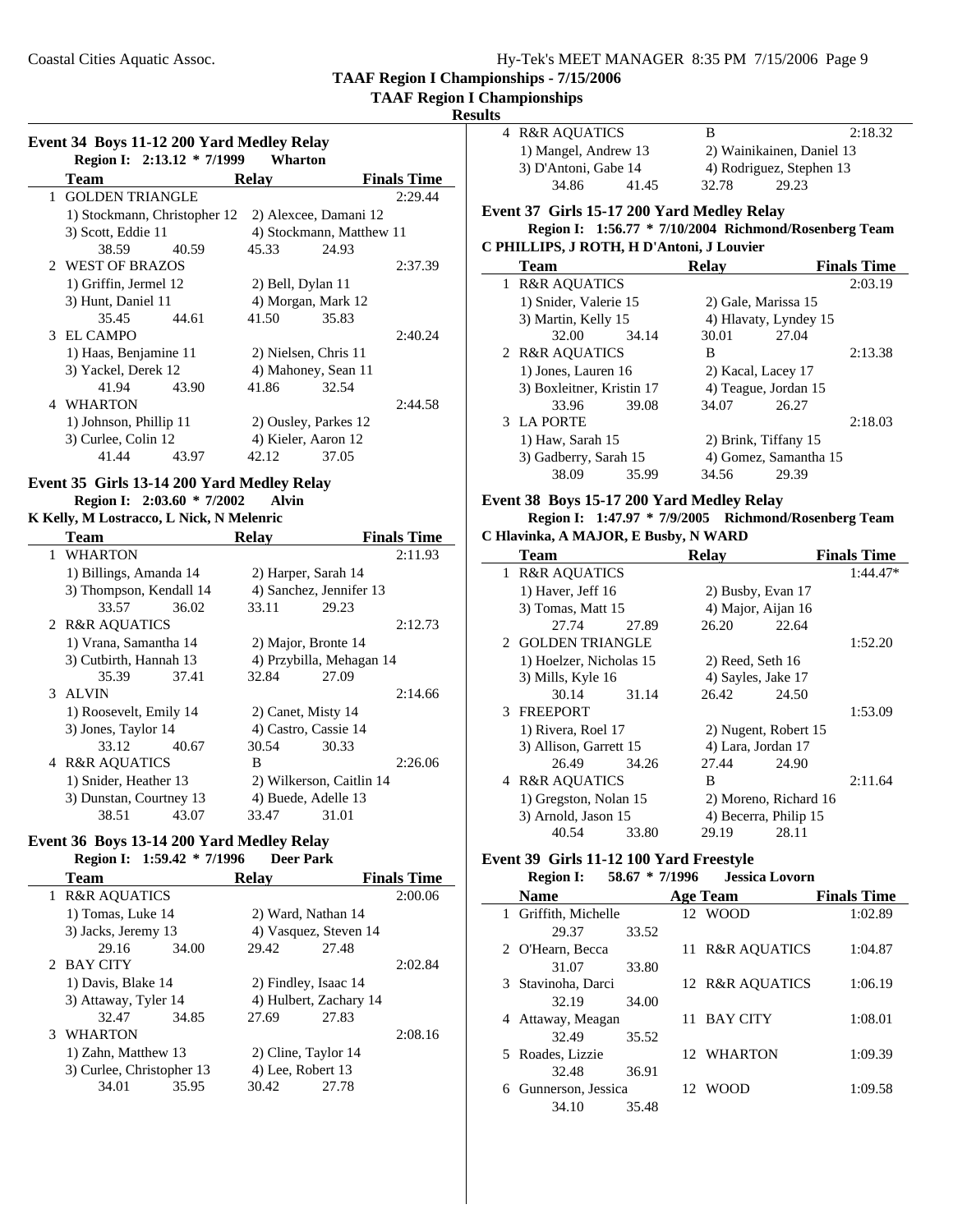**TAAF Region I Championships**

 $\mathcal{L}$ 

|   | (Event 39 Girls 11-12 100 Yard Freestyle) |       |  |                  |                    |  |
|---|-------------------------------------------|-------|--|------------------|--------------------|--|
|   | <b>Name</b>                               |       |  | <b>Age Team</b>  | <b>Finals Time</b> |  |
|   | 7 Young, Allyssa                          |       |  | 12 EAGLE LAKE    | 1:09.79            |  |
|   | 31.32                                     | 38.47 |  |                  |                    |  |
|   | 8 Cline, Madison                          |       |  | 11 WHARTON       | 1:10.42            |  |
|   | 33.28                                     | 37.14 |  |                  |                    |  |
| 9 | Fey, Alex                                 |       |  | 12 GOLDEN TRIANG | 1:12.85            |  |
|   | 10 Garcia, Korinna                        |       |  | 12 LA PORTE      | 1:15.55            |  |
|   | 35.97                                     | 39.58 |  |                  |                    |  |
|   | 11 Galow, Kristi                          |       |  | 12 EL CAMPO      | 1:15.66            |  |
|   | 36.86                                     | 38.80 |  |                  |                    |  |
|   | 12 Gorman, Bethany                        |       |  | 11 BAY CITY      | 1:19.50            |  |
|   | 38.47                                     | 41.03 |  |                  |                    |  |
|   | 13 Rosenstrauch, Kayla                    |       |  | 11 WOOD          | 1:20.36            |  |
|   | 37.66                                     | 42.70 |  |                  |                    |  |
|   | 14 Long, Erin                             |       |  | 12 WHARTON       | 1:20.48            |  |
|   | 37.39                                     | 43.09 |  |                  |                    |  |
|   | 15 Acosta, Amanda                         |       |  | 12 R&R AQUATICS  | 1:21.42            |  |
|   | 37.74                                     | 43.68 |  |                  |                    |  |
|   | 16 Alexander, Aubri                       |       |  | 12 LIVINGSTON    | 1:36.80            |  |
|   | 44.65                                     | 52.15 |  |                  |                    |  |

#### **Event 40 Boys 11-12 100 Yard Freestyle Region I:** 56.28 \* 7/9/2005 Cody Armstrong

|   | <b>Name</b>          |       | <b>Age Team</b>   | <b>Finals Time</b> |
|---|----------------------|-------|-------------------|--------------------|
|   | 1 Robinson, Tyler    |       | 12 R&R AQUATICS   | 1:04.61            |
|   | 31.12                | 33.49 |                   |                    |
|   | 2 Bergen, Brent      |       | 11 LAKE JACKSON   | 1:04.75            |
|   | 31.08                | 33.67 |                   |                    |
|   | 3 Humes, Cody        |       | 12 LIVINGSTON     | 1:06.69            |
|   | 30.88                | 35.81 |                   |                    |
|   | 4 Young, Logan       |       | 11 EAGLE LAKE     | 1:15.99            |
|   | 35.18                | 40.81 |                   |                    |
|   | 5 Hunt, Daniel       |       | 11 WEST OF BRAZOS | 1:17.30            |
|   | 36.65                | 40.65 |                   |                    |
|   | 6 Curlee, Colin      |       | 12 WHARTON        | 1:17.48            |
|   | 36.55                | 40.93 |                   |                    |
| 7 | Guerrero, Chris      |       | 12 R&R AQUATICS   | 1:19.32            |
|   | 35.00                | 44.32 |                   |                    |
|   | 8 Steelman, Michael  |       | 11 GOLDEN TRIANG  | 1:21.96            |
|   | 38.37                | 43.59 |                   |                    |
|   | 9 Frawley, Jeffrey   |       | 12 BAY CITY       | 1:24.92            |
|   | 41.41                | 43.51 |                   |                    |
|   | 10 Schiurring, Slade |       | 12 EL CAMPO       | 1:25.46            |
|   | 39.11                | 46.35 |                   |                    |
|   | 11 Lara, Nicholas    |       | 11 LA PORTE       | 1:26.69            |
|   | 41.93                | 44.76 |                   |                    |

#### **Event 41 Girls 13-14 100 Yard Freestyle**

à.

| $\mathbf{I}$ and $\mathbf{I}$ and $\mathbf{I}$ and $\mathbf{I}$ and $\mathbf{I}$ and $\mathbf{I}$ are $\mathbf{I}$<br><b>Region I:</b> |       | 58.74 * 7/1995 T. Faulk |                    |
|----------------------------------------------------------------------------------------------------------------------------------------|-------|-------------------------|--------------------|
| <b>Name</b>                                                                                                                            |       | Age Team                | <b>Finals Time</b> |
| 1 Griffith, Kara                                                                                                                       |       | 14 BAY CITY             | 58.38*             |
| 28.13                                                                                                                                  | 30.25 |                         |                    |
| 2 Bard, Meredith                                                                                                                       |       | 14 EL CAMPO             | 59.47              |
| 27.80                                                                                                                                  | 31.67 |                         |                    |
| 3 Nava, Blythe                                                                                                                         |       | 13 EAGLE LAKE           | 1:04.04            |
| 30.78                                                                                                                                  | 33.26 |                         |                    |

|    | 4 Young, Christi   |       |     | 13 LIVINGSTON   | 1:07.70 |
|----|--------------------|-------|-----|-----------------|---------|
|    | 32.25              | 35.45 |     |                 |         |
|    | 5 Lansford, Lauren |       |     | 14 ALVIN        | 1:07.80 |
|    | 31.35              | 36.45 |     |                 |         |
| 6. | Major, Bronte      |       |     | 14 R&R AOUATICS | 1:08.54 |
|    | 32.40              | 36.14 |     |                 |         |
|    | 7 Ortiz, Hannah    |       | 13. | ALVIN           | 1:10.21 |
|    | 32.92              | 37.29 |     |                 |         |
| 8. | Diephouse, Hillary |       |     | 14 LAKE JACKSON | 1:10.95 |
|    | 33.03              | 37.92 |     |                 |         |
| 9  | Witt, Brittany     |       |     | 13 LAKE JACKSON | 1:13.21 |
|    | 34.25              | 38.96 |     |                 |         |
| 10 | Mendoza, Monica    |       |     | 13 LAKE JACKSON | 1:14.14 |
|    | 33.82              | 40.32 |     |                 |         |

# **Event 42 Boys 13-14 100 Yard Freestyle**

**Region I:** 51.62 \* 7/1995 **Adam Main** 

| <b>Name</b>        |       |                 | <b>Age Team</b>      | <b>Finals Time</b> |
|--------------------|-------|-----------------|----------------------|--------------------|
| 1 Armstrong, Cody  |       |                 | 13 LAKE JACKSON      | 52.90              |
| 25.06              | 27.84 |                 |                      |                    |
| 2 Ward, Nathan     |       |                 | 14 R&R AQUATICS      | 54.74              |
| 25.82              | 28.92 |                 |                      |                    |
| 3 Alford, Ryan     |       |                 | 14 DEER PARK         | 55.47              |
| 26.06              | 29.41 |                 |                      |                    |
| 4 Stovall, Guy     |       |                 | 14 EL CAMPO          | 1:01.19            |
| 28.43              | 32.76 |                 |                      |                    |
| 5 Vasquez, Steven  |       |                 | 14 R&R AQUATICS      | 1:01.62            |
| 29.03              | 32.59 |                 |                      |                    |
| 6 Lara, Jarred     |       |                 | 13 LA PORTE          | 1:01.71            |
| 28.74              | 32.97 |                 |                      |                    |
| 7 Faries, Sean     |       | 13 <sup>7</sup> | <b>GOLDEN TRIANG</b> | 1:06.08            |
| 31.88              | 34.20 |                 |                      |                    |
| 8 Darder, Bryce    |       | 13 <sup>7</sup> | <b>GOLDEN TRIANG</b> | 1:10.69            |
| 32.99              | 37.70 |                 |                      |                    |
| 9 Roque, Alex      |       |                 | 13 EAGLE LAKE        | 1:10.81            |
| 33.42              | 37.39 |                 |                      |                    |
| 10 Shirtum, Daniel |       |                 | 13 FREEPORT          | 1:20.91            |
| 37.98              | 42.93 |                 |                      |                    |
| 11 Perez, Aaron    |       |                 | 13 FREEPORT          | 1:24.03            |
| 38.43              | 45.60 |                 |                      |                    |
| 12 Hicks, Cameron  |       |                 | 13 EL CAMPO          | 1:33.78            |
| 41.34              | 52.44 |                 |                      |                    |

#### **Event 43 Girls 15-17 100 Yard Freestyle Region I:** 55.10 \* 7/12/2003 Amanda Neal

| wegion 1.                | <u>JJ.LV</u> |    | $11222003$ Amanda Real  |                    |
|--------------------------|--------------|----|-------------------------|--------------------|
| <b>Name</b>              |              |    | Age Team                | <b>Finals Time</b> |
| 1 Gale, Marissa          |              |    | 15 R&R AOUATICS         | 56.90              |
| 27.57                    | 29.33        |    |                         |                    |
| 2 Teague, Jordan         |              |    | 15 R&R AOUATICS         | 1:00.21            |
| 29.16                    | 31.05        |    |                         |                    |
| 3 Hlavaty, Lyndey        |              |    | 15 R&R AOUATICS         | 1:01.01            |
| 29.56                    | 31.45        |    |                         |                    |
| 4 Zahn, Blaire           |              |    | 16 WHARTON              | 1:03.39            |
| 30.55                    | 32.84        |    |                         |                    |
| 5 Brink, Tiffany         |              |    | 15 LA PORTE             | 1:05.02            |
| 30.43                    | 34.59        |    |                         |                    |
| Boxleitner, Kristin<br>6 |              | 17 | <b>R&amp;R AOUATICS</b> | 1:05.03            |
| 31.48                    | 33.55        |    |                         |                    |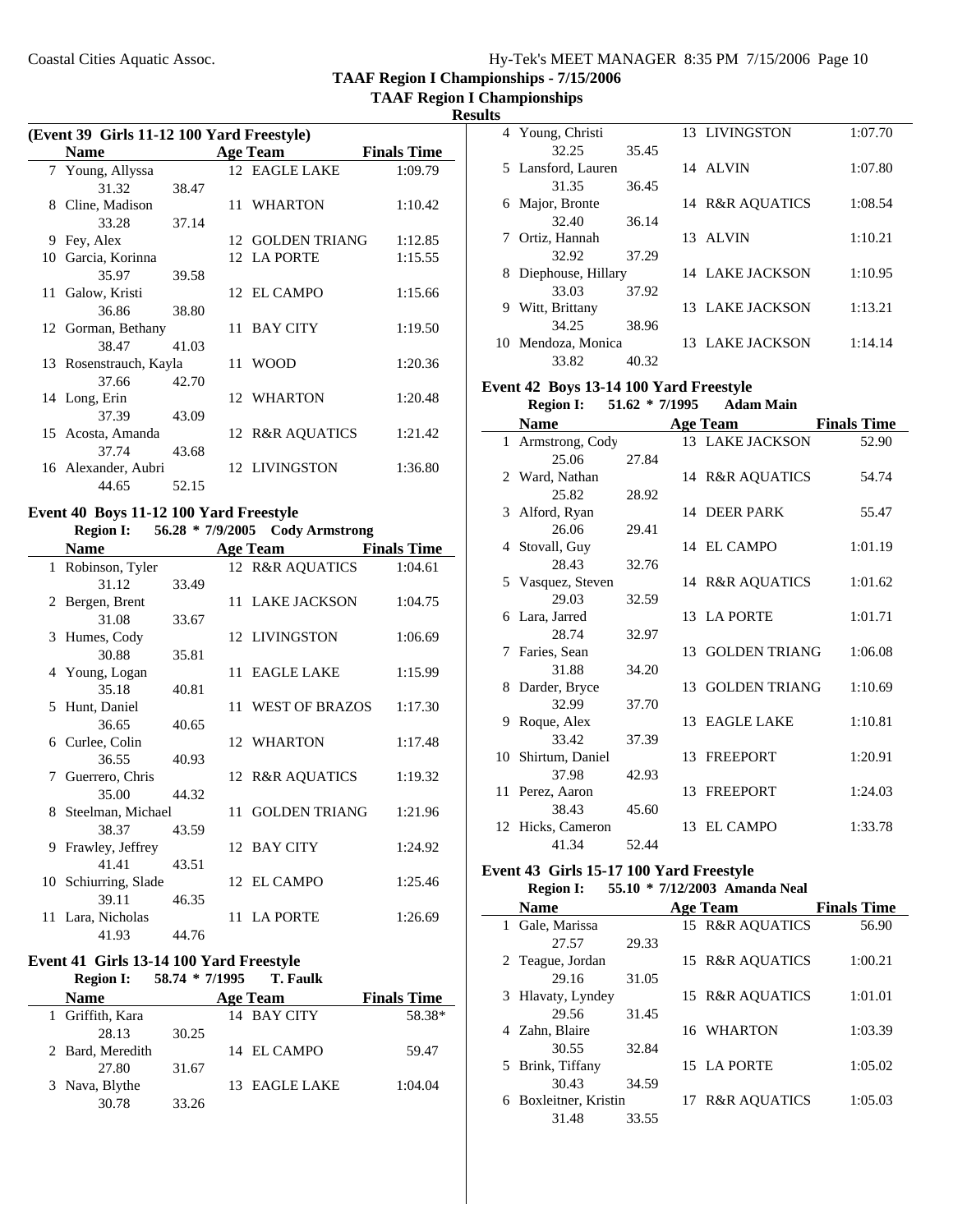**TAAF Region I Championships - 7/15/2006 TAAF Region I Championships**

**Results**

| (Event 43 Girls 15-17 100 Yard Freestyle) |                     |       |  |                 |                    |  |
|-------------------------------------------|---------------------|-------|--|-----------------|--------------------|--|
|                                           | <b>Name</b>         |       |  | <b>Age Team</b> | <b>Finals Time</b> |  |
|                                           | 7 Fedderke, Caitlin |       |  | 15 R&R AQUATICS | 1:06.83            |  |
|                                           | 32.00               | 34.83 |  |                 |                    |  |
|                                           | 8 Holt, Lindsay     |       |  | 15 LA PORTE     | 1:09.37            |  |
|                                           | 33.14               | 36.23 |  |                 |                    |  |
| 9                                         | Gomez, Samantha     |       |  | 15 LA PORTE     | 1:09.76            |  |
|                                           | 32.90               | 36.86 |  |                 |                    |  |
|                                           | 10 Lawrence, Sonjia |       |  | 17 LIVINGSTON   | 1:11.04            |  |
|                                           | 33.27               | 37.77 |  |                 |                    |  |
| 11                                        | Ragan, Jennifer     |       |  | 17 ALVIN        | 1:13.00            |  |
|                                           | 33.55               | 39.45 |  |                 |                    |  |
|                                           | 12 Terry, Sommer    |       |  | 16 WOOD         | 1:16.50            |  |
|                                           | 36.58               | 39.92 |  |                 |                    |  |

#### **Event 44 Boys 15-17 100 Yard Freestyle Region I:** 47.75 \* 7/9/2005 **Nicholas Ward**

|      |                        |       | $1721 = 000$     |                    |
|------|------------------------|-------|------------------|--------------------|
|      | <b>Name</b>            |       | <b>Age Team</b>  | <b>Finals Time</b> |
|      | 1 Tomas, Matt          |       | 15 R&R AQUATICS  | 52.19              |
|      | 24.78                  | 27.41 |                  |                    |
|      | 2 Harness, Michael     |       | 17 LA PORTE      | 54.88              |
|      | 26.12                  | 28.76 |                  |                    |
|      | 3 Moran, Shane         |       | 17 LA PORTE      | 55.44              |
|      | 26.07                  | 29.37 |                  |                    |
|      | 4 Arnold, Jason        |       | 15 R&R AQUATICS  | 55.49              |
|      | 26.45                  | 29.04 |                  |                    |
|      | 5 Ewton, Ryan          |       | 16 BAY CITY      | 55.86              |
|      | 26.86                  | 29.00 |                  |                    |
|      | 6 Bustos, Mario        |       | 17 LA PORTE      | 56.39              |
|      | 26.49                  | 29.90 |                  |                    |
|      | 7 Hoelzer, Nicholas    |       | 15 GOLDEN TRIANG | 56.57              |
|      | 26.47                  | 30.10 |                  |                    |
|      | 8 Moreno, Richard      |       | 16 R&R AQUATICS  | 56.70              |
|      | 26.64                  | 30.06 |                  |                    |
|      | 9 Barnes, Joseph       |       | 16 ALVIN         | 57.78              |
|      | 25.91                  | 31.87 |                  |                    |
| 10   | Sayles, Jake           |       | 17 GOLDEN TRIANG | 58.24              |
|      | 27.21                  | 31.03 |                  |                    |
| 11 - | Cobb, Bryan            |       | 17 LA PORTE      | 1:00.87            |
|      | 28.30                  | 32.57 |                  |                    |
|      | 12 Gregston, Nolan     |       | 15 R&R AQUATICS  | 1:02.30            |
|      | 29.18                  | 33.12 |                  |                    |
| 13   | Marroquin, Christopher |       | 15 R&R AQUATICS  | 1:03.65            |
|      | 30.34                  | 33.31 |                  |                    |

#### **Event 45 Girls 11-12 50 Yard Backstroke**<br>**Pagion L. 21.15 \* 7/1006** Lessing Levern  $21.15 * 7/1006$

| REGIOII 1:<br>$31.13$ $11390$ |    | Jessica Lovorii      |                    |
|-------------------------------|----|----------------------|--------------------|
| <b>Name</b>                   |    | Age Team             | <b>Finals Time</b> |
| 1 Griffith, Michelle          |    | 12 WOOD              | 34.44              |
| 2 McBroom, Kayla              | 11 | <b>TEXAS CITY</b>    | 35.11              |
| 3 Montanari, Madison          |    | <b>GOLDEN TRIANG</b> | 36.21              |
| 4 Norrell, Kaitlyn            |    | WHARTON              | 36.63              |
| 5 Diaz, Christiin             |    | 12 WEST OF BRAZOS    | 37.44              |
| 6 Fey, Alex                   |    | 12 GOLDEN TRIANG     | 38.68              |
| 7 Gunnerson, Jessica          |    | 12 WOOD              | 39.24              |
| 8 Fedderke, Aubrey            |    | 12 R&R AOUATICS      | 39.29              |
| 9 Clifton, Courtney           | 11 | <b>ALVIN</b>         | 39.88              |
| Thrash, Derian                |    | 12 EL CAMPO          | 40.44              |

|    | 11 Nick, Amanda     |    | 12 R&R AQUATICS         | 40.70 |
|----|---------------------|----|-------------------------|-------|
| 12 | Robb, Abbie         |    | 12 DEER PARK            | 41.10 |
| 13 | Richardson, Shelby  |    | 12 LA PORTE             | 42.82 |
| 14 | Sanchez, Christina  |    | 12 LA PORTE             | 43.10 |
|    | 15 Walters, Alyse   | 11 | <b>DEER PARK</b>        | 43.15 |
| 16 | Quintero, Kirby     |    | 12 EL CAMPO             | 44.20 |
| 17 | Rougeou, Breckelle  | 12 | <b>LA PORTE</b>         | 44.30 |
| 18 | Hunt, Deanna        | 11 | <b>WEST OF BRAZOS</b>   | 44.61 |
| 19 | Kieler, Amber       | 11 | <b>WHARTON</b>          | 45.00 |
| 20 | Chumchal, Tori      | 12 | <b>WHARTON</b>          | 46.98 |
| 21 | Garcia, Brelan      |    | 12 LA PORTE             | 47.02 |
| 22 | Perez, Keslie       | 11 | <b>EAGLE LAKE</b>       | 47.12 |
| 23 | Stokes, Virginia    | 12 | ALVIN                   | 48.25 |
| 24 | Diaz, Kori          | 11 | <b>WEST OF BRAZOS</b>   | 48.45 |
|    | 25 House, Megan     | 11 | <b>DEER PARK</b>        | 48.88 |
| 26 | Stockton, Savannah  | 11 | <b>EL CAMPO</b>         | 49.80 |
| 27 | Hlavinka, Marissa   |    | 12 WHARTON              | 50.17 |
| 28 | Canizales, Marisa   | 11 | <b>LA PORTE</b>         | 51.81 |
| 29 | Goote, Alyson       | 11 | <b>R&amp;R AQUATICS</b> | 53.37 |
|    | --- Spain, Samantha | 11 | <b>WOOD</b>             | DO    |

#### **Event 46 Boys 11-12 50 Yard Backstroke**

**Region I:** 31.73 \* 7/1999 **Ryan Barcot** 

|       | Name                   |    | <b>Age Team</b>         | <b>Finals Time</b> |
|-------|------------------------|----|-------------------------|--------------------|
| 1     | Beard, Zacory          |    | 12 LA PORTE             | 34.64              |
| 2     | Griffin, Jermel        | 12 | <b>WEST OF BRAZOS</b>   | 34.79              |
| 3     | Lowe, Tate             | 12 | <b>WHARTON</b>          | 35.25              |
| 4     | Veedell, Nick          | 12 | <b>DEER PARK</b>        | 35.82              |
| 5     | Robinson, Tyler        | 12 | <b>R&amp;R AQUATICS</b> | 36.87              |
| 6     | Patrick, Cody          | 12 | <b>DEER PARK</b>        | 37.41              |
| 7     | Vickers, Alex          | 12 | <b>DEER PARK</b>        | 39.05              |
| 8     | Humes, Cody            | 12 | <b>LIVINGSTON</b>       | 39.63              |
| 9     | Stockmann, Christopher | 12 | <b>GOLDEN TRIANG</b>    | 39.88              |
| 10    | Gardea, Erik           | 12 | <b>DEER PARK</b>        | 42.85              |
| 11    | Morgan, Mark           | 12 | <b>WEST OF BRAZOS</b>   | 43.67              |
| 12    | Serrano, Christian     | 11 | <b>GOLDEN TRIANG</b>    | 44.13              |
| 13    | Meissner, Kyle         | 11 | <b>WOOD</b>             | 44.27              |
| 14    | Chandler, Dakota       | 11 | <b>DEER PARK</b>        | 44.46              |
| 15    | Bell, Dylan            | 11 | <b>WEST OF BRAZOS</b>   | 46.60              |
| 16    | Shimek, Marvin         | 11 | <b>EL CAMPO</b>         | 47.48              |
| 17    | Lara, Nicholas         | 11 | <b>LA PORTE</b>         | 48.94              |
| 18    | Gonzales, Chris        | 12 | <b>BAY CITY</b>         | 49.10              |
| 19    | Frawley, Jeffrey       | 12 | <b>BAY CITY</b>         | 49.90              |
| 20    | Shimek, Brandon        | 11 | <b>EL CAMPO</b>         | 55.62              |
| 21    | Kieler, Aaron          | 12 | <b>WHARTON</b>          | 57.06              |
| $---$ | Haas, Benjamine        | 11 | <b>EL CAMPO</b>         | DQ                 |

#### **Event 47 Girls 13-14 50 Yard Backstroke**

**Region I: 29.88 \* S. Salinas 7/1995 Name Age Team Finals Time** 1 32.90 Roosevelt, Emily 14 ALVIN 2 Pace, Stephanie 14 LIVINGSTON 33.13 3 Watson, Amanda 13 SEABROOK 33.97 4 35.18 Dunnigan, Jessica 14 GOLDEN TRIANG 5 35.25 Chilton, Alyssa 14 LIVINGSTON 6 36.18 Canet, Misty 14 ALVIN 7 36.35 Vrana, Samantha 14 R&R AQUATICS 8 Snider, Heather 13 R&R AQUATICS 38.81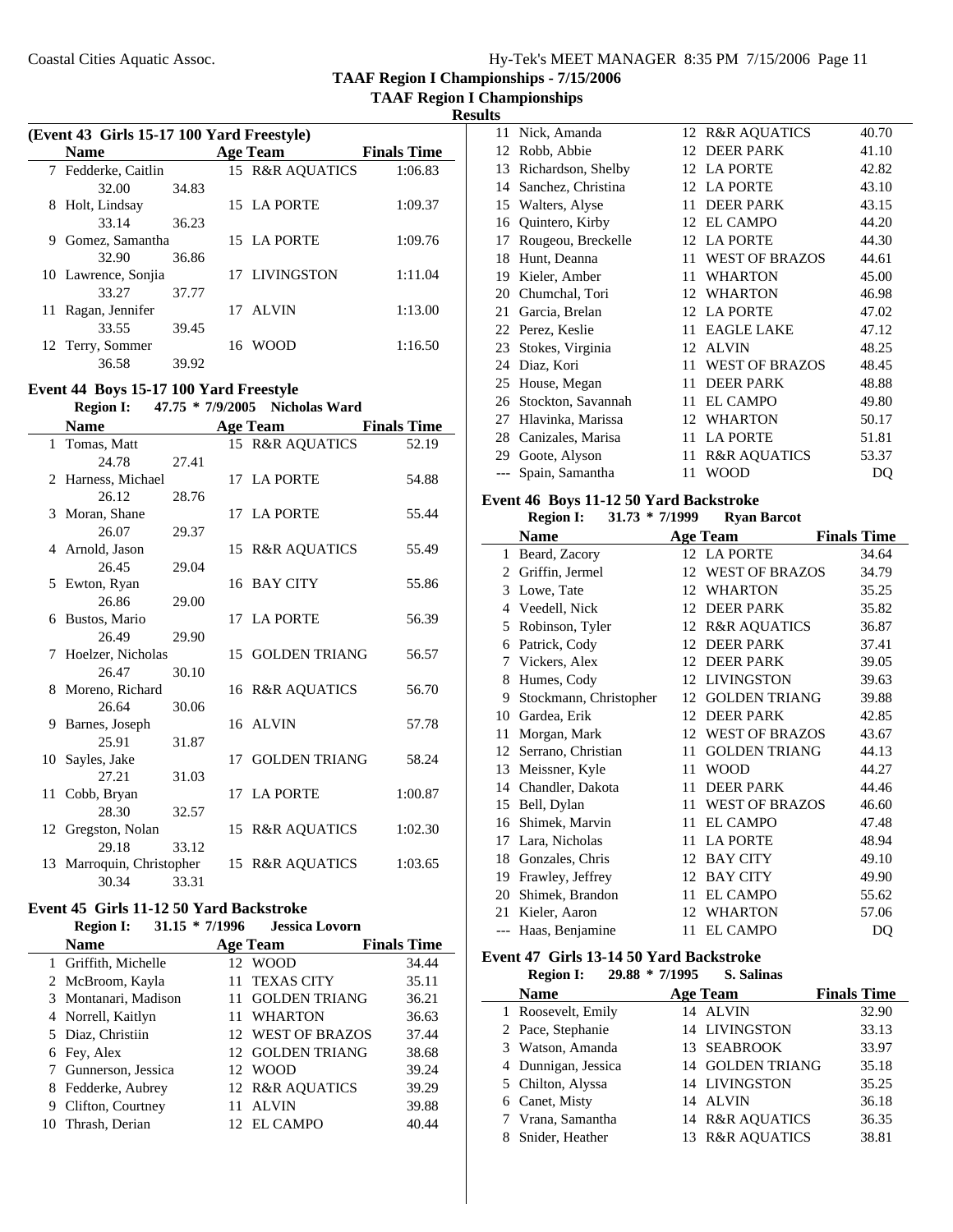**TAAF Region I Championships**

**Results**

| (Event 47 Girls 13-14 50 Yard Backstroke) |  |                        |                    |  |  |  |
|-------------------------------------------|--|------------------------|--------------------|--|--|--|
| <b>Name</b>                               |  | <b>Age Team</b>        | <b>Finals Time</b> |  |  |  |
| 9 Mendoza, Monica                         |  | <b>13 LAKE JACKSON</b> | 39.29              |  |  |  |
| 10 Kieler, Cameron                        |  | 14 WHARTON             | 40.79              |  |  |  |
| 11 Davis, Jennifer                        |  | 13 FREEPORT            | 44.55              |  |  |  |
| 12 Steelman, Jacqulynne                   |  | 14 GOLDEN TRIANG       | 46.22              |  |  |  |
| 13 Rowland, Sarah                         |  | 14 EL CAMPO            | 47.65              |  |  |  |
| 14 Dorsten, Sharon                        |  | 14 ALVIN               | 47.92              |  |  |  |
| 15 Jex, Meghan                            |  | 13 BAY CITY            | 48.82              |  |  |  |

#### **Event 48 Boys 13-14 50 Yard Backstroke**

#### **Region I:** 29.12 \* 7/10/2004 Jeorge Jimenez

|    | <b>Name</b>        |    | Age Team             | <b>Finals Time</b> |
|----|--------------------|----|----------------------|--------------------|
|    | 1 Tomas, Luke      |    | 14 R&R AQUATICS      | 29.17              |
|    | 2 Haskins, Ross    | 14 | <b>DEER PARK</b>     | 31.44              |
|    | 3 Davis, Blake     | 14 | <b>BAY CITY</b>      | 31.50              |
|    | 4 Lara, Jarred     |    | 13 LA PORTE          | 33.05              |
|    | 5 Zahn, Matthew    | 13 | <b>WHARTON</b>       | 33.68              |
|    | 6 Stewart, Colin   | 13 | <b>GOLDEN TRIANG</b> | 34.08              |
|    | Eddy, Kaleb        |    | 14 WEST OF BRAZOS    | 35.38              |
| 8  | Leslie, Billy      | 14 | <b>ALVIN</b>         | 36.32              |
| 9  | Kyle, Clark        | 13 | EL CAMPO             | 36.69              |
| 10 | Mangel, Andrew     |    | 13 R&R AQUATICS      | 37.57              |
| 11 | Golden, Zachary    | 13 | <b>LA PORTE</b>      | 38.55              |
|    | 12 Darder, Bryce   | 13 | <b>GOLDEN TRIANG</b> | 40.00              |
|    | 13 Keating, Kevin  | 13 | <b>GOLDEN TRIANG</b> | 43.40              |
|    | 14 Perez, Aaron    | 13 | <b>FREEPORT</b>      | 45.27              |
|    | --- Hicks, Cameron | 13 | <b>EL CAMPO</b>      | DO                 |

#### **Event 49 Girls 15-17 50 Yard Backstroke**

#### **Region I:** 28.74 \* 7/12/2003 **Kristine Kelly**

|   | <b>Name</b>         |    | <b>Age Team</b>   | <b>Finals Time</b> |
|---|---------------------|----|-------------------|--------------------|
|   | 1 Leslie, Nikki     |    | 17 ALVIN          | 29.14              |
|   | 2 Martin, Kelly     |    | 15 R&R AQUATICS   | 31.51              |
|   | 3 Norrell, Jessica  | 17 | <b>WHARTON</b>    | 31.78              |
|   | 4 Flynn, Shea       |    | 16 WHARTON        | 32.75              |
|   | 5 Minks, Madison    |    | 15 WEST OF BRAZOS | 33.56              |
|   | 6 Cymes, Kirsten    |    | 15 WOOD           | 33.62              |
|   | 7 Jones, Lauren     |    | 16 R&R AQUATICS   | 34.16              |
|   | 8 Huffman, Katelyn  |    | 15 WEST OF BRAZOS | 35.68              |
| 9 | Walker, Shawna      |    | 15 GOLDEN TRIANG  | 35.96              |
|   | 10 Lawrence, Sonjia |    | 17 LIVINGSTON     | 38.32              |
|   | Gobert, Carrie      |    | 16 EAGLE LAKE     | 43.73              |

#### **Event 50 Boys 15-17 50 Yard Backstroke Region I: 26.46 \* D Slingerland 7/2002**

|    | INCEIVIL 1.<br>40.TV     | 112002 | D DIMECHANG      |                    |
|----|--------------------------|--------|------------------|--------------------|
|    | Name                     |        | <b>Age Team</b>  | <b>Finals Time</b> |
|    | 1 Rivera, Roel           |        | 17 FREEPORT      | $26.25*$           |
|    | 2 Haver, Jeff            |        | 16 R&R AQUATICS  | 26.50              |
|    | 3 Larralde, Nicolas      |        | 16 TEXAS CITY    | 28.73              |
|    | 4 Robinson, Jaryd        |        | 17 LA PORTE      | 29.83              |
|    | 5 Ewton, Ryan            |        | 16 BAY CITY      | 30.59              |
|    | 6 Reed, Seth             |        | 16 GOLDEN TRIANG | 30.97              |
|    | 7 Francis, Kyle          |        | 15 LA PORTE      | 32.45              |
| 8  | Bustos, Mario            |        | 17 LA PORTE      | 33.48              |
| 9  | Ferina, Chris            |        | 16 BAY CITY      | 34.05              |
|    | 10 Wawrzynial, Caribbean |        | 15 R&R AQUATICS  | 37.31              |
| 11 | Becerra, Philip          |        | 15 R&R AQUATICS  | 42.16              |
|    | 12 Awad, Anthony         | 15     | <b>WOOD</b>      | 47.46              |

|       | Event 51 Girls 11-12 50 Yard Breaststroke<br><b>Region I:</b><br>$35.25 * 7/1997$<br>C. Spell |     |                         |                    |  |  |
|-------|-----------------------------------------------------------------------------------------------|-----|-------------------------|--------------------|--|--|
|       | <b>Name</b>                                                                                   |     | <b>Age Team</b>         | <b>Finals Time</b> |  |  |
|       | 1 Guthrie, Gabby                                                                              | 12  | <b>SEABROOK</b>         | 35.64              |  |  |
|       | 2 Skinner, Haley                                                                              | 11. | <b>BAY CITY</b>         | 36.94              |  |  |
|       | 3 Ecuer, Gabriella                                                                            | 12  | <b>ALVIN</b>            | 37.29              |  |  |
|       | 4 Noser, Kaitlin                                                                              |     | 12 R&R AQUATICS         | 38.05              |  |  |
|       | 5 Harper, Hannah                                                                              | 11  | <b>WHARTON</b>          | 38.96              |  |  |
|       | 6 Montanari, Madison                                                                          | 11  | <b>GOLDEN TRIANG</b>    | 40.04              |  |  |
| 7     | Watson, Rebecca                                                                               | 11  | <b>SEABROOK</b>         | 40.56              |  |  |
| 8     | Kieler, Amber                                                                                 | 11  | <b>WHARTON</b>          | 41.13              |  |  |
|       | 9 Strouz, Krista                                                                              | 12  | <b>ALVIN</b>            | 41.68              |  |  |
|       | 10 McBroom, Kayla                                                                             | 11  | <b>TEXAS CITY</b>       | 42.07              |  |  |
|       | 11 Gaona, Catherine                                                                           | 11  | <b>LAKE JACKSON</b>     | 42.19              |  |  |
|       | 12 Creveling, Hayley                                                                          |     | <b>12 LAKE JACKSON</b>  | 42.71              |  |  |
|       | 13 Stovall, Megan                                                                             | 11. | <b>EL CAMPO</b>         | 42.95              |  |  |
|       | 14 Goff, Haley                                                                                | 11  | <b>LAKE JACKSON</b>     | 43.07              |  |  |
|       | 15 Van Winkle, Kara                                                                           | 12  | <b>ALVIN</b>            | 43.39              |  |  |
|       | 16 Babcock, Jordan                                                                            |     | 12 WOOD                 | 43.63              |  |  |
|       | 17 Long, Erin                                                                                 | 12  | <b>WHARTON</b>          | 43.64              |  |  |
|       | 18 Han, Sunny                                                                                 | 11  | <b>LAKE JACKSON</b>     | 44.61              |  |  |
|       | 19 Spain, Samantha                                                                            | 11  | <b>WOOD</b>             | 45.74              |  |  |
|       | 20 Walter, Shannon                                                                            | 11  | <b>BAY CITY</b>         | 46.47              |  |  |
|       | 21 Dunstan, Brandy                                                                            |     | 12 R&R AQUATICS         | 47.04              |  |  |
|       | 22 Walters, Alyse                                                                             | 11. | <b>DEER PARK</b>        | 47.34              |  |  |
|       | 23 Allgeyer, Anneliese                                                                        | 11  | <b>BAY CITY</b>         | 47.67              |  |  |
|       | 24 Perez, Keslie                                                                              | 11  | <b>EAGLE LAKE</b>       | 48.22              |  |  |
|       | 25 House, Megan                                                                               | 11  | <b>DEER PARK</b>        | 49.22              |  |  |
|       | 26 Rosenstrauch, Kayla                                                                        | 11  | WOOD                    | 49.53              |  |  |
|       | 27 Hlavinka, Marissa                                                                          | 12  | <b>WHARTON</b>          | 50.39              |  |  |
|       | 28 Daniel, Shelby                                                                             |     | 12 LA PORTE             | 51.82              |  |  |
|       | 29 Goote, Alyson                                                                              | 11  | <b>R&amp;R AQUATICS</b> | 52.83              |  |  |
|       | 30 Canizales, Marisa                                                                          | 11  | <b>LA PORTE</b>         | 54.27              |  |  |
| 31    | Hunt, Deanna                                                                                  | 11  | <b>WEST OF BRAZOS</b>   | 55.02              |  |  |
|       | 32 Stokes, Virginia                                                                           | 12  | <b>ALVIN</b>            | 57.55              |  |  |
|       | 33 Carrico, Amanda                                                                            | 12  | <b>QUILLIAN</b>         | 1:11.64            |  |  |
| $---$ | Alexander, Aubri                                                                              | 12  | <b>LIVINGSTON</b>       | DO                 |  |  |

#### **Event 52 Boys 11-12 50 Yard Breaststroke**<br>Region I: 35.18 \* 7/1999 Watt Harrison **Region I: 35.18 \* Watt Harrison 7/1999**

|    | <b>Name</b>           |    | <b>Age Team</b>       | <b>Finals Time</b> |       |
|----|-----------------------|----|-----------------------|--------------------|-------|
|    | 1 Alexcee, Damani     |    | 12 GOLDEN TRIANG      |                    | 39.16 |
|    | 2 Robinson, Tyler     |    | 12 R&R AQUATICS       |                    | 41.85 |
|    | 3 Schiurring, Slade   | 12 | EL CAMPO              |                    | 42.74 |
| 4  | Stockmann, Matthew    | 11 | <b>GOLDEN TRIANG</b>  |                    | 42.75 |
|    | 5 Nielsen, Chris      |    | 11 EL CAMPO           |                    | 43.43 |
| 6  | Ousley, Parkes        |    | 12 WHARTON            |                    | 43.51 |
| 7  | Fattig, Casey         |    | 12 LAKE JACKSON       |                    | 44.05 |
| 8  | Steelman, Michael     | 11 | <b>GOLDEN TRIANG</b>  |                    | 44.16 |
| 9  | Patrick, Cody         |    | 12 DEER PARK          |                    | 44.20 |
|    | 10 Young, Logan       | 11 | <b>EAGLE LAKE</b>     |                    | 45.20 |
| 11 | Bell, Dylan           | 11 | <b>WEST OF BRAZOS</b> |                    | 45.78 |
|    | 12 Serrano, Christian | 11 | <b>GOLDEN TRIANG</b>  |                    | 46.15 |
|    | 13 Yackel, Derek      |    | 12 EL CAMPO           |                    | 46.27 |
|    | 14 Chandler, Dakota   | 11 | <b>DEER PARK</b>      |                    | 46.41 |
|    | 15 Pool, Kyle-Zachary |    | 12 EL CAMPO           |                    | 46.74 |
|    | 16 Nie, Allan         | 11 | <b>WOOD</b>           |                    | 47.55 |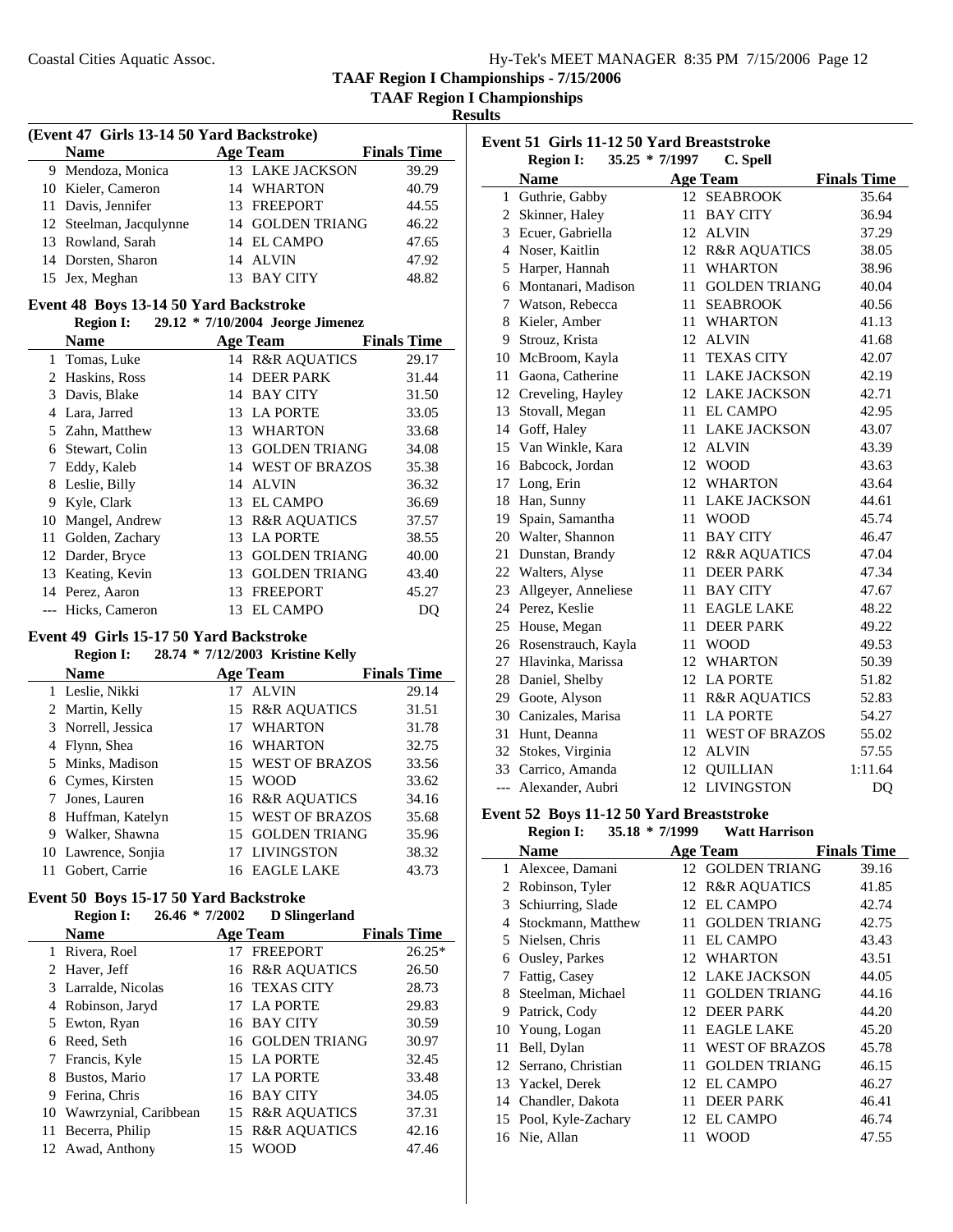**TAAF Region I Championships**

**Results**

#### **(Event 52 Boys 11-12 50 Yard Breaststroke)**

| <b>Name</b>          | Age Team          | <b>Finals Time</b> |
|----------------------|-------------------|--------------------|
| 17 Flanagan, Matthew | 11 WOOD           | 51.80              |
| 18 Morgan, Mark      | 12 WEST OF BRAZOS | 51.84              |
| 19 Robbins, Andrew   | 11 LAKE JACKSON   | 52.00              |
| --- Meissner, Kyle   | <b>WOOD</b>       | DO                 |

#### **Event 53 Girls 13-14 50 Yard Breaststroke**

#### **Region I:** 33.95 \* 7/1986 **Rene Mullins**

|    | <b>Name</b>             |     | <b>Age Team</b>            | <b>Finals Time</b> |
|----|-------------------------|-----|----------------------------|--------------------|
|    | 1 Przybilla, Mehagan    |     | 14 R&R AQUATICS            | 35.82              |
|    | 2 Headrick, Emily       | 13  | <b>DEER PARK</b>           | 36.72              |
|    | 3 Harper, Sarah         |     | 14 WHARTON                 | 36.81              |
| 4  | Bryan, Kathleen         |     | 13 SEABROOK                | 37.29              |
|    | 5 Major, Bronte         |     | <b>14 R&amp;R AOUATICS</b> | 38.14              |
|    | 6 O'Briant, Hailey      | 13. | <b>EL CAMPO</b>            | 39.37              |
|    | Hammond, Megan          |     | 13 WOOD                    | 40.18              |
|    | 8 Gertson, Stefani      |     | 14 EAGLE LAKE              | 41.54              |
|    | 9 Young, Christi        |     | 13 LIVINGSTON              | 42.11              |
| 10 | Kieler, Cameron         |     | 14 WHARTON                 | 42.82              |
|    | 11 Gouti, Chelsey       |     | 14 R&R AOUATICS            | 45.82              |
|    | 12 Keating, Carolina    | 13  | <b>GOLDEN TRIANG</b>       | 46.52              |
|    | 13 Steelman, Jacqulynne | 14  | <b>GOLDEN TRIANG</b>       | 50.33              |

## **Event 54 Boys 13-14 50 Yard Breaststroke**

#### **Region I:** 29.95 \* 7/12/2003 Chris Hughes **Name Age Team Finals Time** 1 30.56 Bertrand, Juvencio 14 DEER PARK 2 32.98 Stovall, Guy 14 EL CAMPO 3 Sturgis, Levi 14 WEST OF BRAZOS 33.27 4 Vonderheide, Josh 13 LAKE JACKSON 34.13 5 35.16 Holt, Taylor 13 LA PORTE 6 36.42 D'Antoni, Gabe 14 R&R AQUATICS 7 Findley, Isaac 14 BAY CITY 36.49 8 Stockmann, Michael 14 GOLDEN TRIANG 36.87 9 36.99 Lara, Jarred 13 LA PORTE 10 Eddy, Kaleb 14 WEST OF BRAZOS 37.05 11 Haskins, Ross 14 DEER PARK 37.15 12 Hotz, Jamie 13 LA PORTE 39.34 13 Wainikainen, Daniel 13 R&R AQUATICS 41.01 14 42.34 Golden, Zachary 13 LA PORTE 15 Rodriguez, Stephen 13 R&R AQUATICS 43.10 16 Shirtum, Daniel 13 FREEPORT 43.72 17 Keating, Kevin 13 GOLDEN TRIANG 46.45

#### **Event 55 Girls 15-17 50 Yard Breaststroke**

|   | <b>Region I:</b>   | 32.20 * 7/9/2005 Jocelyn Thibodaux |                    |
|---|--------------------|------------------------------------|--------------------|
|   | <b>Name</b>        | <b>Age Team</b>                    | <b>Finals Time</b> |
|   | 1 Snider, Valerie  | 15 R&R AQUATICS                    | 34.21              |
|   | 2 Zahn, Blaire     | 16 WHARTON                         | 35.26              |
|   | 3 Brink, Tiffany   | 15 LA PORTE                        | 36.19              |
|   | 4 Aston, Tori      | 15 WOOD                            | 37.10              |
|   | 5 Orlando, Shannon | 16 LA PORTE                        | 38.32              |
|   | 6 Kacal, Lacey     | 17 R&R AQUATICS                    | 39.92              |
|   | 7 Wells, Raygen    | 15 LIVINGSTON                      | 39.95              |
| 8 | Holt, Lindsay      | 15 LA PORTE                        | 40.63              |
|   | Terry, Sommer      | 16 WOOD                            | 44.05              |

| Event 56 Boys 15-17 50 Yard Breaststroke |                           |    |                                |                    |
|------------------------------------------|---------------------------|----|--------------------------------|--------------------|
|                                          | <b>Region I:</b>          |    | 28.31 * 7/10/2004 Chris Hughes |                    |
|                                          | <b>Name</b>               |    | Age Team                       | <b>Finals Time</b> |
| 1                                        | Busby, Evan               |    | 17 R&R AOUATICS                | 28.71              |
| 2                                        | Espinoza, Kyle            | 16 | <b>BAY CITY</b>                | 30.50              |
| 3                                        | Reed, Seth                |    | 16 GOLDEN TRIANG               | 32.37              |
| 4                                        | Lara, Jordan              | 17 | <b>FREEPORT</b>                | 32.66              |
|                                          | 5 Tibbs, Cody             |    | 15 LA PORTE                    | 33.68              |
| 6                                        | Nugent, Robert            |    | 15 FREEPORT                    | 34.09              |
| 7                                        | Moreno, Richard           |    | <b>16 R&amp;R AOUATICS</b>     | 34.37              |
| 8                                        | Ferina, Chris             | 16 | <b>BAY CITY</b>                | 34.58              |
| 9                                        | Sayles, Jake              | 17 | <b>GOLDEN TRIANG</b>           | 34.82              |
| 10                                       | Malbrough, Traes          |    | 15 GOLDEN TRIANG               | 35.11              |
| 11                                       | Gregston, Nolan           |    | 15 R&R AQUATICS                | 36.22              |
|                                          | 12 Marroquin, Christopher |    | 15 R&R AOUATICS                | 38.39              |
| 13                                       | Awad, Anthony             |    | 15 WOOD                        | 45.08              |

#### **Event 57 Girls 11-12 50 Yard Butterfly**

#### **Region I:** 29.72 \* 7/10/2004 Skylar Smith

|    | $\cdots$              |     | $\frac{1}{2}$ , $\frac{1}{2}$ $\frac{1}{2}$ $\frac{1}{2}$ $\frac{1}{2}$ $\frac{1}{2}$ $\frac{1}{2}$ $\frac{1}{2}$ $\frac{1}{2}$ $\frac{1}{2}$ $\frac{1}{2}$ $\frac{1}{2}$ $\frac{1}{2}$ $\frac{1}{2}$ $\frac{1}{2}$ $\frac{1}{2}$ $\frac{1}{2}$ $\frac{1}{2}$ $\frac{1}{2}$ $\frac{1}{2}$ $\frac{1}{2}$ $\frac{1}{2}$ |                    |
|----|-----------------------|-----|-----------------------------------------------------------------------------------------------------------------------------------------------------------------------------------------------------------------------------------------------------------------------------------------------------------------------|--------------------|
|    | <b>Name</b>           |     | <b>Age Team</b>                                                                                                                                                                                                                                                                                                       | <b>Finals Time</b> |
| 1  | Kacal, Kaleigh        | 12  | <b>WHARTON</b>                                                                                                                                                                                                                                                                                                        | $29.22*$           |
| 2  | Minks, Taylor         | 12  | <b>WEST OF BRAZOS</b>                                                                                                                                                                                                                                                                                                 | 31.01              |
| 3  | Babcock, Jordan       | 12  | <b>WOOD</b>                                                                                                                                                                                                                                                                                                           | 35.45              |
| 4  | Norrell, Kaitlyn      | 11  | <b>WHARTON</b>                                                                                                                                                                                                                                                                                                        | 36.24              |
| 5. | Watson, Rebecca       | 11  | <b>SEABROOK</b>                                                                                                                                                                                                                                                                                                       | 36.91              |
| 6  | Richardson, Shelby    |     | 12 LA PORTE                                                                                                                                                                                                                                                                                                           | 37.18              |
| 7  | Garcia, Korinna       |     | 12 LA PORTE                                                                                                                                                                                                                                                                                                           | 37.82              |
| 8  | Thrash, Derian        |     | 12 EL CAMPO                                                                                                                                                                                                                                                                                                           | 37.85              |
| 9  | Robb, Abbie           |     | 12 DEER PARK                                                                                                                                                                                                                                                                                                          | 38.95              |
| 10 | Kelley, Kara          |     | 12 DEER PARK                                                                                                                                                                                                                                                                                                          | 41.77              |
| 11 | Lander, Lauren        | 11  | <b>LAKE JACKSON</b>                                                                                                                                                                                                                                                                                                   | 44.06              |
|    | 12 Sanchez, Christina |     | 12 LA PORTE                                                                                                                                                                                                                                                                                                           | 44.61              |
|    | 13 Garcia, Brelan     |     | 12 LA PORTE                                                                                                                                                                                                                                                                                                           | 45.57              |
|    | 14 Walters, Alyse     | 11  | <b>DEER PARK</b>                                                                                                                                                                                                                                                                                                      | 47.70              |
|    | 15 Hartley, Tiffany   | 11. | WHARTON                                                                                                                                                                                                                                                                                                               | 53.18              |
| 16 | Carrico, Amanda       | 12  | <b>OUILLIAN</b>                                                                                                                                                                                                                                                                                                       | 1:02.59            |
|    |                       |     |                                                                                                                                                                                                                                                                                                                       |                    |

#### **Event 58 Boys 11-12 50 Yard Butterfly**

 $\overline{\phantom{0}}$ 

**Region I: 29.36 \* Joshua Foster 7/9/2005**

|   | <b>Name</b>         | Age Team          | <b>Finals Time</b> |
|---|---------------------|-------------------|--------------------|
|   | 1 Knezek, Tyler     | 12 WHARTON        | 30.92              |
|   | 2 Rivas, Ricky      | 12 LA PORTE       | 32.42              |
|   | 3 Lowe, Tate        | 12 WHARTON        | 33.01              |
|   | 4 Lara, Thomas      | 12 LA PORTE       | 33.57              |
|   | 5 Bergen, Brent     | 11 LAKE JACKSON   | 35.29              |
|   | 6 Vickers, Alex     | 12 DEER PARK      | 37.82              |
|   | Scott, Eddie        | 11 GOLDEN TRIANG  | 39.20              |
|   | 8 Guerrero, Chris   | 12 R&R AOUATICS   | 40.68              |
| 9 | Serrano, Christian  | 11 GOLDEN TRIANG  | 41.70              |
|   | 10 Hunt, Daniel     | 11 WEST OF BRAZOS | 42.14              |
|   | 11 Ohm, Logan       | 11 LIVINGSTON     | 42.26              |
|   | 12 Nie, Allan       | 11 WOOD           | 43.05              |
|   | 13 Frawley, Jeffrey | 12 BAY CITY       | 56.89              |
|   | --- Shimek, Brandon | 11 EL CAMPO       | DO                 |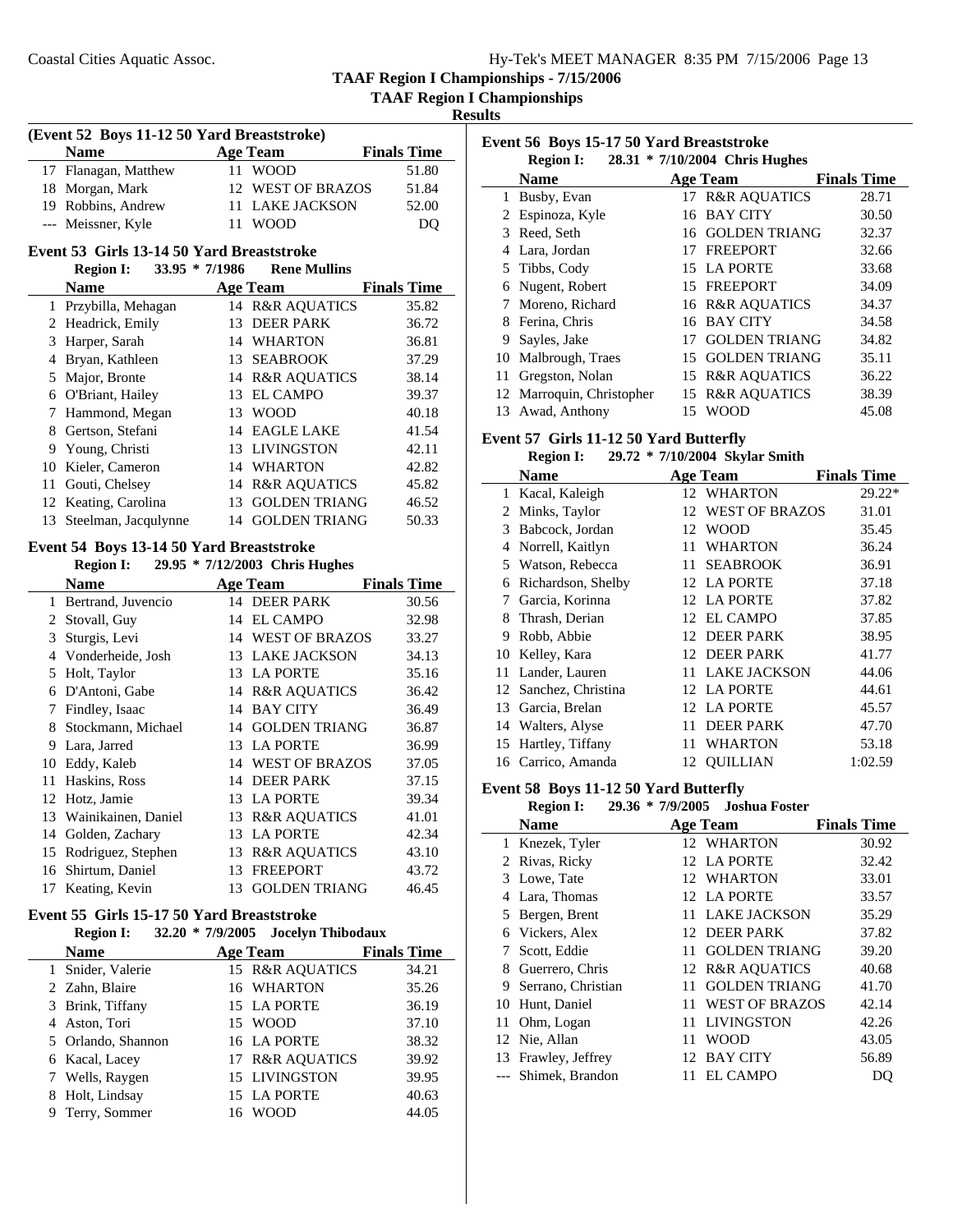**TAAF Region I Championships**

## **Results**

|    | Event 59 Girls 13-14 50 Yard Butterfly |    |                                              |                    |
|----|----------------------------------------|----|----------------------------------------------|--------------------|
|    | <b>Region I:</b><br><b>Name</b>        |    | 28.82 * 7/9/2005 Hillary Johnson<br>Age Team | <b>Finals Time</b> |
|    | 1 Zamora, Courtney                     |    | 13 R&R AQUATICS                              | 29.32              |
| 2  | Griffith, Kara                         | 14 | <b>BAY CITY</b>                              | 29.48              |
| 3  | O'Briant, Hailey                       | 13 | <b>EL CAMPO</b>                              | 30.27              |
| 4  | Jones, Taylor                          | 14 | <b>ALVIN</b>                                 | 30.75              |
| 5  | Chilton, Alyssa                        | 14 | <b>LIVINGSTON</b>                            | 31.81              |
| 6  | Diephouse, Hillary                     | 14 | <b>LAKE JACKSON</b>                          | 32.89              |
| 7  | Dunnigan, Jessica                      | 14 | <b>GOLDEN TRIANG</b>                         | 32.94              |
| 8  | Thompson, Kendall                      | 14 | <b>WHARTON</b>                               | 33.03              |
| 9  | Hammond, Megan                         | 13 | WOOD                                         | 33.25              |
| 10 | Hooper, Amy                            | 13 | <b>GOLDEN TRIANG</b>                         | 34.46              |
| 11 | Martinez, Julie                        | 13 | <b>FREEPORT</b>                              | 34.64              |
|    | 12 Witt, Brittany                      | 13 | <b>LAKE JACKSON</b>                          | 35.28              |
| 13 | Watson, Amanda                         | 13 | <b>SEABROOK</b>                              | 35.70              |
| 14 | Rodriguez, Verenice                    | 14 | <b>WHARTON</b>                               | 38.20              |
| 15 | Ortiz, Hannah                          | 13 | <b>ALVIN</b>                                 | 40.07              |
|    | 16 Keating, Carolina                   | 13 | <b>GOLDEN TRIANG</b>                         | 46.87              |

#### **Event 60 Boys 13-14 50 Yard Butterfly**

L,

#### **Region I:** 25.52 \* 7/1995 Adam Main

| <b>Name</b>           |    | <b>Age Team</b>      | <b>Finals Time</b> |
|-----------------------|----|----------------------|--------------------|
| 1 Armstrong, Cody     |    | 13 LAKE JACKSON      | 26.85              |
| 2 Alford, Ryan        |    | 14 DEER PARK         | 28.25              |
| 3 Holt, Taylor        |    | 13 LA PORTE          | 28.96              |
| 4 Sturgis, Levi       |    | 14 WEST OF BRAZOS    | 29.12              |
| 5 Jacks, Jeremy       |    | 13 R&R AQUATICS      | 29.77              |
| 6 Curlee, Christopher |    | 13 WHARTON           | 31.02              |
| 7 Alexcee, Khary      |    | 14 GOLDEN TRIANG     | 31.84              |
| 8 Faries, Sean        |    | 13 GOLDEN TRIANG     | 32.74              |
| 9 Kyle, Clark         |    | 13 EL CAMPO          | 33.58              |
| 10 Stewart, Colin     |    | 13 GOLDEN TRIANG     | 33.61              |
| Darder, Bryce         | 13 | <b>GOLDEN TRIANG</b> | 37.15              |

#### **Event 61 Girls 15-17 50 Yard Butterfly Region I: 27.67 \* Harmony D'Antoni 7/10/2004**

|    | <b>Region I:</b>    |     | 27.67 * 7/10/2004 Harmony D'Antoni |                    |
|----|---------------------|-----|------------------------------------|--------------------|
|    | <b>Name</b>         |     | <b>Age Team</b>                    | <b>Finals Time</b> |
|    | 1 Leslie, Nikki     | 17  | <b>ALVIN</b>                       | 28.57              |
|    | 2 Norrell, Jessica  | 17  | <b>WHARTON</b>                     | 29.11              |
| 3  | Flynn, Shea         |     | 16 WHARTON                         | 30.21              |
| 4  | Martin, Kelly       |     | 15 R&R AQUATICS                    | 30.56              |
|    | 5 Minks, Madison    |     | 15 WEST OF BRAZOS                  | 31.42              |
|    | 6 Fedderke, Caitlin |     | <b>15 R&amp;R AOUATICS</b>         | 32.33              |
|    | Wells, Raygen       |     | 15 LIVINGSTON                      | 32.72              |
| 8  | Aston, Tori         |     | 15 WOOD                            | 32.81              |
| 9  | Gadberry, Sarah     |     | 15 LA PORTE                        | 34.11              |
|    | 10 Cymes, Kirsten   | 15. | <b>WOOD</b>                        | 34.30              |
| 11 | Walker, Shawna      | 15. | <b>GOLDEN TRIANG</b>               | 34.40              |
|    | 12 Dornak, Rebecca  | 16  | EL CAMPO                           | 34.59              |
| 13 | Boxleitner, Kristin | 17  | <b>R&amp;R AQUATICS</b>            | 35.27              |

#### **Event 62 Boys 15-17 50 Yard Butterfly**

#### **Region I:** 24.52 \* 7/2000 **M** Broussard

| <b>Name</b>    | Age Team        | <b>Finals Time</b> |
|----------------|-----------------|--------------------|
| 1 Rivera, Roel | 17 FREEPORT     | $24.00*$           |
| 2 Busby, Evan  | 17 R&R AOUATICS | 24.70              |
| 3 Major, Aijan | 16 R&R AOUATICS | 25.75              |

| 4 Mills, Kyle             | 16 GOLDEN TRIANG           | 26.58 |
|---------------------------|----------------------------|-------|
| 5 Moran, Shane            | 17 LA PORTE                | 27.42 |
| 6 Lara, Jordan            | 17 FREEPORT                | 27.94 |
| 7 Allison, Garrett        | 15 FREEPORT                | 28.09 |
| 8 Francis, Kyle           | 15 LA PORTE                | 28.26 |
| 9 Larralde, Nicolas       | 16 TEXAS CITY              | 28.58 |
| 10 Cobb, Bryan            | 17 LA PORTE                | 31.02 |
| 11 Rice, James            | 16 TEXAS CITY              | 34.57 |
| --- Wawrzynial, Caribbean | <b>15 R&amp;R AOUATICS</b> | DO    |

#### **Event 63 Girls 11-12 50 Yard Freestyle**

| <b>Region I:</b> | $26.73 * 7/2000$ | L Paul |
|------------------|------------------|--------|

|    | <b>Name</b>           |     | <b>Age Team</b>         | <b>Finals Time</b> |
|----|-----------------------|-----|-------------------------|--------------------|
| 1  | Guthrie, Gabby        |     | 12 SEABROOK             | 27.21              |
|    | 2 Skinner, Haley      | 11  | <b>BAY CITY</b>         | 27.67              |
|    | 3 O'Hearn, Becca      | 11  | <b>R&amp;R AQUATICS</b> | 29.73              |
|    | 4 Young, Allyssa      | 12  | <b>EAGLE LAKE</b>       | 30.30              |
|    | 5 Green, Paige        | 12  | <b>BAY CITY</b>         | 30.81              |
|    | 6 Minks, Taylor       |     | 12 WEST OF BRAZOS       | 31.12              |
|    | 7 Cline, Madison      | 11  | <b>WHARTON</b>          | 31.49              |
| 8  | Gunnerson, Jessica    | 12  | <b>WOOD</b>             | 31.59              |
|    | 9 Montanari, Madison  | 11  | <b>GOLDEN TRIANG</b>    | 31.94              |
|    | 10 Watson, Rebecca    | 11  | SEABROOK                | 32.38              |
| 11 | Clifton, Courtney     | 11  | <b>ALVIN</b>            | 32.52              |
|    | 12 Fey, Alex          | 12  | <b>GOLDEN TRIANG</b>    | 32.59              |
|    | 13 Van Winkle, Kara   |     | 12 ALVIN                | 32.61              |
|    | 14 Marroquin, Erika   |     | 12 R&R AQUATICS         | 33.40              |
|    | 15 Galow, Kristi      |     | 12 EL CAMPO             | 33.90              |
|    | 16 Diaz, Christiin    |     | 12 WEST OF BRAZOS       | 34.09              |
|    | 17 Creveling, Hayley  |     | 12 LAKE JACKSON         | 34.15              |
|    | 18 Garcia, Korinna    | 12  | <b>LA PORTE</b>         | 34.17              |
|    | 19 Gaona, Catherine   | 11- | <b>LAKE JACKSON</b>     | 34.75              |
|    | 20 Garcia, Brelan     |     | 12 LA PORTE             | 34.91              |
|    | 21 Chumchal, Tori     |     | 12 WHARTON              | 35.17              |
|    | 22 Lander, Lauren     | 11  | <b>LAKE JACKSON</b>     | 35.26              |
|    | 23 Kelley, Kara       |     | 12 DEER PARK            | 35.32              |
|    | 24 Sanchez, Christina |     | 12 LA PORTE             | 36.34              |
|    | 25 Cantu, Jessica     | 11  | <b>BAY CITY</b>         | 36.67              |
|    | 26 Acosta, Amanda     | 12  | <b>R&amp;R AQUATICS</b> | 36.89              |
|    | 27 Spain, Samantha    | 11  | <b>WOOD</b>             | 36.93              |
|    | 28 Quintero, Kirby    | 12  | <b>EL CAMPO</b>         | 36.96              |
|    | 29 Han, Sunny         | 11  | <b>LAKE JACKSON</b>     | 37.09              |
|    | 30 Perez, Keslie      | 11  | <b>EAGLE LAKE</b>       | 37.16              |
| 31 | Hlavinka, Marissa     | 12  | <b>WHARTON</b>          | 37.74              |
| 31 | Rosenstrauch, Kayla   | 11  | <b>WOOD</b>             | 37.74              |
| 33 | Allgeyer, Anneliese   | 11  | <b>BAY CITY</b>         | 38.28              |
|    | 34 Stockton, Savannah | 11  | <b>EL CAMPO</b>         | 40.41              |
| 35 | Hunt, Deanna          | 11  | <b>WEST OF BRAZOS</b>   | 40.48              |
|    | 36 Hartley, Tiffany   | 11  | <b>WHARTON</b>          | 40.74              |
| 37 | Daniel, Shelby        | 12  | <b>LA PORTE</b>         | 42.58              |
|    | 38 Goote, Alyson      | 11  | <b>R&amp;R AQUATICS</b> | 43.63              |
| 39 | Argo, Ashley          | 12  | <b>TEXAS CITY</b>       | 43.70              |
|    | 40 Alexander, Aubri   | 12  | <b>LIVINGSTON</b>       | 44.47              |
| 41 | Diaz, Kori            | 11  | <b>WEST OF BRAZOS</b>   | 45.05              |
|    | 42 Canizales, Marisa  | 11  | <b>LA PORTE</b>         | 52.56              |
|    | 43 Carrico, Amanda    | 12  | <b>QUILLIAN</b>         | 55.34              |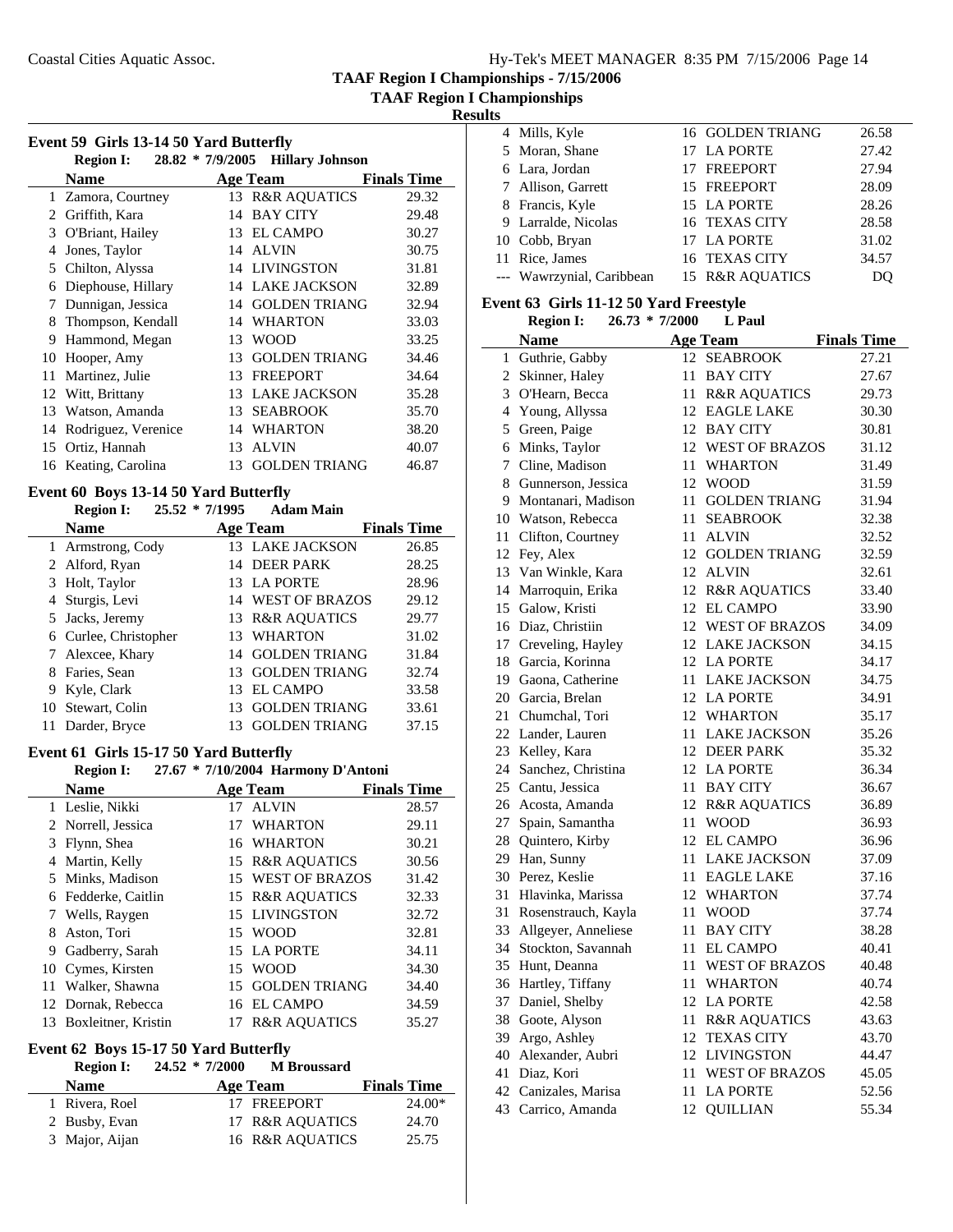**TAAF Region I Championships**

**Results**

|                | <b>Region I:</b>   | 25.32 * 7/9/2005 Cody Armstrong |                    |
|----------------|--------------------|---------------------------------|--------------------|
|                | <b>Name</b>        | <b>Age Team</b>                 | <b>Finals Time</b> |
| 1              | Humes, Cody        | 12 LIVINGSTON                   | 28.51              |
| 2              | Beard, Zacory      | 12 LA PORTE                     | 28.82              |
| 3              | Bergen, Brent      | <b>LAKE JACKSON</b><br>11       | 28.93              |
| $\overline{4}$ | Griffin, Jermel    | 12 WEST OF BRAZOS               | 29.22              |
| 5              | Rivas, Ricky       | 12 LA PORTE                     | 29.47              |
| 6              | Veedell, Nick      | 12 DEER PARK                    | 29.77              |
| 7              | Lara, Thomas       | 12 LA PORTE                     | 32.47              |
| 8              | Gardea, Erik       | 12 DEER PARK                    | 33.44              |
| 9              | Vickers, Alex      | <b>DEER PARK</b><br>12          | 33.47              |
| 10             | Mahoney, Sean      | <b>EL CAMPO</b><br>11           | 33.62              |
| 11             | Ohm, Logan         | <b>LIVINGSTON</b><br>11         | 34.40              |
| 12             | Guerrero, Chris    | 12 R&R AQUATICS                 | 34.42              |
| 13             | Robbins, Andrew    | <b>LAKE JACKSON</b><br>11       | 34.52              |
| 14             | Steelman, Michael  | <b>GOLDEN TRIANG</b><br>11      | 34.77              |
| 15             | Pool, Kyle-Zachary | 12 EL CAMPO                     | 35.20              |
| 16             | Shimek, Marvin     | <b>EL CAMPO</b><br>11           | 35.73              |
| 17             | Schiurring, Slade  | 12 EL CAMPO                     | 37.10              |
| 17             | Ousley, Parkes     | 12 WHARTON                      | 37.10              |
| 19             | Haas, Benjamine    | <b>EL CAMPO</b><br>11           | 37.14              |
| 20             | Meissner, Kyle     | <b>WOOD</b><br>11               | 37.39              |
| 21             | Flanagan, Matthew  | <b>WOOD</b><br>11               | 37.53              |
| 22             | Kieler, Aaron      | <b>WHARTON</b><br>12            | 37.85              |
| 23             | Lara, Nicholas     | 11<br><b>LA PORTE</b>           | 38.92              |
| 24             | Fattig, Casey      | <b>LAKE JACKSON</b><br>12       | 39.98              |
|                | 25 Shimek, Brandon | <b>EL CAMPO</b><br>11           | 53.71              |

#### **Event 65 Girls 13-14 50 Yard Freestyle**

|    | <b>Region I:</b>     | 25.92 * 7/2002 | N Melenric              |                    |
|----|----------------------|----------------|-------------------------|--------------------|
|    | <b>Name</b>          |                | <b>Age Team</b>         | <b>Finals Time</b> |
| 1  | Bard, Meredith       |                | 14 EL CAMPO             | 26.31              |
| 2  | Griffith, Kara       | 14             | <b>BAY CITY</b>         | 26.35              |
| 3  | Jones, Taylor        | 14             | <b>ALVIN</b>            | 27.08              |
| 4  | Watson, Amanda       | 13             | <b>SEABROOK</b>         | 28.55              |
| 5  | Diephouse, Hillary   | 14             | <b>LAKE JACKSON</b>     | 28.88              |
| 6  | Dunstan, Courtney    | 13             | <b>R&amp;R AQUATICS</b> | 29.53              |
| 7  | Sanchez, Jennifer    | 13             | <b>WHARTON</b>          | 29.93              |
| 8  | Young, Christi       | 13             | <b>LIVINGSTON</b>       | 30.06              |
| 9  | Dunnigan, Jessica    | 14             | <b>GOLDEN TRIANG</b>    | 30.19              |
| 10 | Castro, Cassie       | 14             | <b>ALVIN</b>            | 30.46              |
| 11 | Hooper, Amy          | 13             | <b>GOLDEN TRIANG</b>    | 30.57              |
| 12 | Hammond, Megan       | 13             | <b>WOOD</b>             | 30.86              |
| 13 | Witt, Brittany       | 13             | <b>LAKE JACKSON</b>     | 31.87              |
| 14 | Bryan, Kathleen      | 13             | <b>SEABROOK</b>         | 32.67              |
| 15 | Gertson, Stefani     | 14             | <b>EAGLE LAKE</b>       | 32.86              |
| 16 | Mendoza, Monica      | 13             | <b>LAKE JACKSON</b>     | 34.04              |
| 17 | Gouti, Chelsey       | 14             | <b>R&amp;R AQUATICS</b> | 35.38              |
| 18 | Davis, Jennifer      | 13             | <b>FREEPORT</b>         | 35.98              |
| 19 | Keating, Carolina    | 13             | <b>GOLDEN TRIANG</b>    | 37.26              |
| 20 | Steelman, Jacqulynne | 14             | <b>GOLDEN TRIANG</b>    | 37.31              |
| 21 | Rowland, Sarah       | 14             | <b>EL CAMPO</b>         | 37.67              |
| 22 | Jex, Meghan          | 13             | <b>BAY CITY</b>         | 39.72              |
| 23 | Dorsten, Sharon      | 14             | <b>ALVIN</b>            | 39.98              |
|    |                      |                |                         |                    |

| Event 66 Boys 13-14 50 Yard Freestyle |                      |     |                                |                    |  |
|---------------------------------------|----------------------|-----|--------------------------------|--------------------|--|
|                                       | <b>Region I:</b>     |     | 24.10 * 7/1997 Daniel Atkinson |                    |  |
|                                       | <b>Name</b>          |     | Age Team                       | <b>Finals Time</b> |  |
|                                       | Armstrong, Cody      |     | 13 LAKE JACKSON                | 23.93*             |  |
|                                       | 2 Bertrand, Juvencio | 14  | <b>DEER PARK</b>               | 24.39              |  |
|                                       | 3 Ward, Nathan       |     | 14 R&R AQUATICS                | 24.48              |  |
| 4                                     | Sayles, Drew         |     | 14 GOLDEN TRIANG               | 25.26              |  |
|                                       | 5 Alexcee, Khary     |     | 14 GOLDEN TRIANG               | 27.84              |  |
| 6                                     | Hulbert, Zachary     |     | 14 BAY CITY                    | 28.03              |  |
| 7                                     | Stockmann, Michael   | 14  | <b>GOLDEN TRIANG</b>           | 28.36              |  |
|                                       | 8 Kyle, Clark        | 13. | <b>EL CAMPO</b>                | 29.76              |  |
| 9                                     | Leslie, Billy        |     | 14 ALVIN                       | 29.88              |  |
| 10                                    | Golden, Zachary      | 13  | <b>LA PORTE</b>                | 32.17              |  |
| 11                                    | Shirtum, Daniel      | 13  | <b>FREEPORT</b>                | 33.71              |  |
|                                       | 12 Keating, Kevin    | 13  | <b>GOLDEN TRIANG</b>           | 34.11              |  |
|                                       | 13 Perez, Aaron      | 13  | <b>FREEPORT</b>                | 35.50              |  |
|                                       | 14 Hicks, Cameron    |     | 13 EL CAMPO                    | 38.43              |  |

#### **Event 67 Girls 15-17 50 Yard Freestyle**

| <b>Region I:</b> | $25.84 * 7/1986$ | <b>Patty Traweek</b> |
|------------------|------------------|----------------------|
|------------------|------------------|----------------------|

|    | Name                |    | <b>Age Team</b>         | <b>Finals Time</b> |
|----|---------------------|----|-------------------------|--------------------|
|    | 1 Leslie, Nikki     |    | 17 ALVIN                | 25.48*             |
| 2  | Snider, Valerie     | 15 | <b>R&amp;R AQUATICS</b> | 25.90              |
|    | 3 Teague, Jordan    | 15 | <b>R&amp;R AOUATICS</b> | 26.83              |
| 4  | Hlavaty, Lyndey     | 15 | <b>R&amp;R AQUATICS</b> | 27.55              |
| 5  | Flynn, Shea         | 16 | <b>WHARTON</b>          | 27.81              |
| 6  | Norrell, Jessica    | 17 | <b>WHARTON</b>          | 27.84              |
| 7  | Zahn, Blaire        |    | 16 WHARTON              | 28.79              |
| 8  | Jones, Lauren       |    | 16 R&R AQUATICS         | 29.47              |
| 9  | Gomez, Samantha     |    | 15 LA PORTE             | 30.03              |
|    | 10 Cymes, Kirsten   | 15 | <b>WOOD</b>             | 30.66              |
| 11 | Holt, Lindsay       | 15 | <b>LA PORTE</b>         | 31.22              |
|    | 12 Dornak, Rebecca  | 16 | <b>EL CAMPO</b>         | 31.35              |
| 13 | Haw, Sarah          | 15 | <b>LA PORTE</b>         | 31.83              |
| 14 | Ragan, Jennifer     | 17 | <b>ALVIN</b>            | 31.87              |
|    | 15 Huffman, Katelyn | 15 | <b>WEST OF BRAZOS</b>   | 32.17              |
| 16 | Gobert, Carrie      | 16 | EAGLE LAKE              | 32.83              |
|    | 17 Terry, Sommer    |    | 16 WOOD                 | 34.01              |

#### **Event 68 Boys 15-17 50 Yard Freestyle**

# **Region I:** 21.81 \* 7/9/2005 **Nicholas Ward**

|    | <b>Name</b>         |    | <b>Age Team</b>         | <b>Finals Time</b> |
|----|---------------------|----|-------------------------|--------------------|
| 1  | Haver, Jeff         |    | 16 R&R AQUATICS         | 22.73              |
| 2  | Major, Aijan        |    | 16 R&R AOUATICS         | 23.13              |
| 3  | Robinson, Jaryd     | 17 | <b>LA PORTE</b>         | 23.50              |
| 4  | Larralde, Nicolas   |    | 16 TEXAS CITY           | 23.95              |
|    | 5 Ewton, Ryan       | 16 | <b>BAY CITY</b>         | 24.50              |
| 6  | Hoelzer, Nicholas   | 15 | <b>GOLDEN TRIANG</b>    | 24.51              |
| 7  | Bustos, Mario       | 17 | <b>LA PORTE</b>         | 24.85              |
| 8  | Barnes, Joseph      |    | 16 ALVIN                | 24.92              |
| 9  | Harness, Michael    | 17 | <b>LA PORTE</b>         | 25.03              |
| 10 | Arnold, Jason       | 15 | <b>R&amp;R AQUATICS</b> | 25.14              |
| 11 | Sayles, Jake        | 17 | <b>GOLDEN TRIANG</b>    | 25.17              |
| 12 | Espinoza, Kyle      | 16 | <b>BAY CITY</b>         | 25.23              |
| 13 | Francis, Kyle       |    | 15 LA PORTE             | 25.79              |
| 14 | Tibbs, Cody         | 15 | <b>LA PORTE</b>         | 25.97              |
| 15 | Ferina, Chris       | 16 | <b>BAY CITY</b>         | 26.34              |
|    | 16 Malbrough, Traes | 15 | <b>GOLDEN TRIANG</b>    | 26.65              |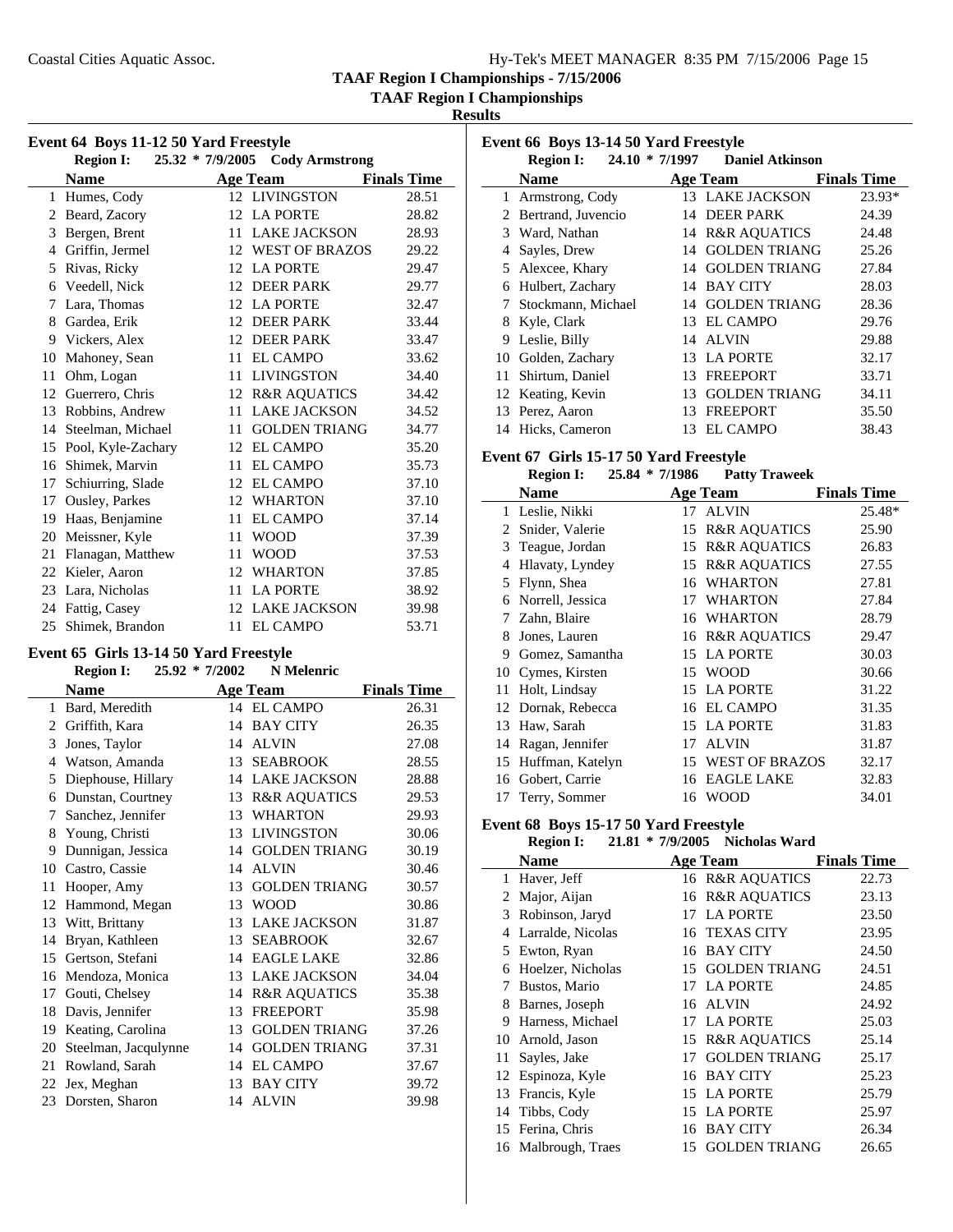**TAAF Region I Championships**

**Results**

| (Event 68 Boys 15-17 50 Yard Freestyle) |                                         |       |    |                     |                    |
|-----------------------------------------|-----------------------------------------|-------|----|---------------------|--------------------|
|                                         | Name Age Team                           |       |    |                     | <b>Finals Time</b> |
|                                         | 17 Rice, James                          |       |    | 16 TEXAS CITY       | 28.11              |
|                                         | 18 Becerra, Philip                      |       |    | 15 R&R AQUATICS     | 28.76              |
|                                         | 19 Wawrzynial, Caribbean                |       |    | 15 R&R AQUATICS     | 30.80              |
|                                         | 20 Awad, Anthony                        |       |    | 15 WOOD             | 34.96              |
|                                         | <b>Event 69 Girls 11-12 100 Yard IM</b> |       |    |                     |                    |
|                                         | Region I: 1:12.00 * 7/1995              |       |    | R. LaPointe         |                    |
|                                         | <b>Name</b>                             |       |    | <b>Age Team</b>     | <b>Finals Time</b> |
|                                         | 1 Guthrie, Gabby                        |       |    | 12 SEABROOK         | 1:10.94*           |
|                                         | 33.16                                   | 37.78 |    |                     |                    |
|                                         | 2 Noser, Kaitlin                        |       |    | 12 R&R AQUATICS     | 1:14.03            |
|                                         | 33.39                                   | 40.64 |    |                     |                    |
|                                         | 3 Griffith, Michelle                    |       |    | 12 WOOD             | 1:15.02            |
|                                         | 32.98                                   | 42.04 |    |                     |                    |
|                                         | 4 Stavinoha, Darci                      |       |    | 12 R&R AQUATICS     | 1:16.47            |
|                                         | 36.49                                   | 39.98 |    |                     |                    |
|                                         | 5 Young, Allyssa                        |       |    | 12 EAGLE LAKE       | 1:20.74            |
|                                         | 36.53                                   | 44.21 |    |                     |                    |
|                                         | 6 Ecuer, Gabriella                      |       |    | 12 ALVIN            | 1:22.08            |
|                                         | 42.27                                   | 39.81 |    |                     |                    |
|                                         | 7 Babcock, Jordan                       |       |    | 12 WOOD             | 1:22.63            |
|                                         | 39.41                                   | 43.22 |    |                     |                    |
|                                         | 8 Minks, Taylor                         |       |    | 12 WEST OF BRAZOS   | 1:23.08            |
|                                         | 36.35                                   | 46.73 |    |                     |                    |
|                                         | 9 Robb, Abbie<br>42.22                  |       | 12 | DEER PARK           | 1:28.54            |
|                                         | 10 Goff, Haley                          | 46.32 | 11 | <b>LAKE JACKSON</b> | 1:28.56            |
|                                         | 42.65                                   | 45.91 |    |                     |                    |
| 11                                      | Strouz, Krista                          |       |    | 12 ALVIN            | 1:29.89            |
|                                         | 41.85                                   | 48.04 |    |                     |                    |
|                                         | 12 Long, Erin                           |       |    | 12 WHARTON          | 1:30.30            |
|                                         | 42.11                                   | 48.19 |    |                     |                    |
|                                         | 13 Richardson, Shelby                   |       |    | 12 LA PORTE         | 1:30.80            |
|                                         | 40.20                                   | 50.60 |    |                     |                    |
|                                         | 14 Creveling, Hayley                    |       |    | 12 LAKE JACKSON     | 1:30.91            |
|                                         | 43.25                                   | 47.66 |    |                     |                    |
|                                         | 15 Walter, Shannon                      |       | 11 | <b>BAY CITY</b>     | 1:31.68            |
|                                         | 43.23                                   | 48.45 |    |                     |                    |
|                                         | 16 Kieler, Amber                        |       |    | 11 WHARTON          | 1:32.18            |
|                                         | 43.92                                   | 48.26 |    |                     |                    |
| 17                                      | Kelley, Kara                            |       | 12 | DEER PARK           | 1:34.63            |
|                                         | 41.49                                   | 53.14 |    |                     |                    |
|                                         | 18 Rougeou, Breckelle<br>45.10          | 51.64 |    | 12 LA PORTE         | 1:36.74            |
|                                         | 19 Chumchal, Tori                       |       | 12 | WHARTON             | 1:39.61            |
|                                         | 47.50                                   | 52.11 |    |                     |                    |
|                                         | 20 Hartley, Tiffany                     |       | 11 | <b>WHARTON</b>      | 1:50.10            |
|                                         | 55.23                                   | 54.87 |    |                     |                    |
| 21                                      | Stokes, Virginia                        |       | 12 | <b>ALVIN</b>        | 1:51.53            |
|                                         | 52.20                                   | 59.33 |    |                     |                    |
|                                         | Stovall, Megan                          |       | 11 | EL CAMPO            | DQ                 |
|                                         | 38.89                                   | 44.90 |    |                     |                    |
|                                         |                                         |       |    |                     |                    |

| Event 70 Boys 11-12 100 Yard IM |                          |       |    |                                            |                    |
|---------------------------------|--------------------------|-------|----|--------------------------------------------|--------------------|
|                                 |                          |       |    | Region I: 1:09.42 * 7/9/2005 Joshua Foster |                    |
|                                 | <b>Name</b>              |       |    | <b>Age Team</b>                            | <b>Finals Time</b> |
|                                 | 1 Knezek, Tyler          |       |    | 12 WHARTON                                 | 1:12.35            |
|                                 | 31.97                    | 40.38 |    |                                            |                    |
|                                 | 2 Rivas, Ricky           |       |    | 12 LA PORTE                                | 1:18.47            |
|                                 | 35.17                    | 43.30 |    |                                            |                    |
|                                 | 3 Beard, Zacory          |       |    | 12 LA PORTE                                | 1:18.92            |
|                                 | 35.35                    | 43.57 |    |                                            |                    |
|                                 | 4 Stockmann, Christopher |       |    | 12 GOLDEN TRIANG                           | 1:22.30            |
|                                 | 39.78                    | 42.52 |    |                                            |                    |
|                                 | 5 Lara, Thomas           |       |    | 12 LA PORTE                                | 1:26.04            |
|                                 | 38.40                    | 47.64 |    |                                            |                    |
|                                 | 6 Scott, Eddie           |       | 11 | <b>GOLDEN TRIANG</b>                       | 1:26.99            |
|                                 | 38.62                    | 48.37 |    |                                            |                    |
|                                 | 7 Johnson, Phillip       |       |    | 11 WHARTON                                 | 1:28.01            |
|                                 | 39.20                    | 48.81 |    |                                            |                    |
|                                 | 8 Alexcee, Damani        |       |    | 12 GOLDEN TRIANG                           | 1:28.72            |
|                                 | 42.02                    | 46.70 |    |                                            |                    |
|                                 | 9 Young, Logan           |       |    | 11 EAGLE LAKE                              | 1:29.04            |
|                                 | 41.57                    | 47.47 |    |                                            |                    |
|                                 | 10 Stockmann, Matthew    |       | 11 | <b>GOLDEN TRIANG</b>                       | 1:29.09            |
|                                 | 44.80                    | 44.29 |    |                                            |                    |
|                                 | 11 Ohm, Logan<br>45.30   | 47.04 |    | 11 LIVINGSTON                              | 1:32.34            |
|                                 | 12 Nie, Allan            |       |    | 11 WOOD                                    | 1:33.58            |
|                                 | 44.26                    | 49.32 |    |                                            |                    |
|                                 | 13 Nielsen, Chris        |       | 11 | <b>EL CAMPO</b>                            | 1:35.59            |
|                                 | 44.04                    | 51.55 |    |                                            |                    |
|                                 | 14 Flanagan, Matthew     |       |    | 11 WOOD                                    | 1:42.12            |
|                                 | 50.46                    | 51.66 |    |                                            |                    |
|                                 | 15 Robbins, Andrew       |       |    | 11 LAKE JACKSON                            | 1:42.82            |
|                                 | 49.05                    | 53.77 |    |                                            |                    |
|                                 |                          |       |    |                                            |                    |

# **Event 71 Girls 13-14 100 Yard IM**<br>**Region I:** 1:06.31 \* 7/1995 S. Salinas

**Region I:** 1:06.31 \* 7/1995

| $1.500001$ $1.50001$ $1.10000$ |       |    |                      |                    |
|--------------------------------|-------|----|----------------------|--------------------|
| <b>Name</b>                    |       |    | <b>Age Team</b>      | <b>Finals Time</b> |
| 1 Zamora, Courtney             |       |    | 13 R&R AQUATICS      | 1:09.54            |
| 31.27                          | 38.27 |    |                      |                    |
| 2 Billings, Amanda             |       |    | 14 WHARTON           | 1:11.09            |
| 31.63                          | 39.46 |    |                      |                    |
| 3 Pace, Stephanie              |       |    | 14 LIVINGSTON        | 1:14.17            |
| 33.33                          | 40.84 |    |                      |                    |
| 4 Chilton, Alyssa              |       |    | 14 LIVINGSTON        | 1:14.39            |
| 33.60                          | 40.79 |    |                      |                    |
| 5 O'Briant, Hailey             |       |    | 13 EL CAMPO          | 1:15.54            |
| 34.89                          | 40.65 |    |                      |                    |
| 6 Vrana, Samantha              |       |    | 14 R&R AQUATICS      | 1:17.39            |
| 35.49                          | 41.90 |    |                      |                    |
| 7 Roosevelt, Emily             |       |    | 14 ALVIN             | 1:18.21            |
| 34.93                          | 43.28 |    |                      |                    |
| 8 Bryan, Kathleen              |       |    | 13 SEABROOK          | 1:21.93            |
| 38.11                          | 43.82 |    |                      |                    |
| 9 Cutbirth, Hannah             |       |    | 13 R&R AQUATICS      | 1:22.84            |
| 37.70                          | 45.14 |    |                      |                    |
| 10 Hooper, Amy                 |       | 13 | <b>GOLDEN TRIANG</b> | 1:26.79            |
| 38.14                          | 48.65 |    |                      |                    |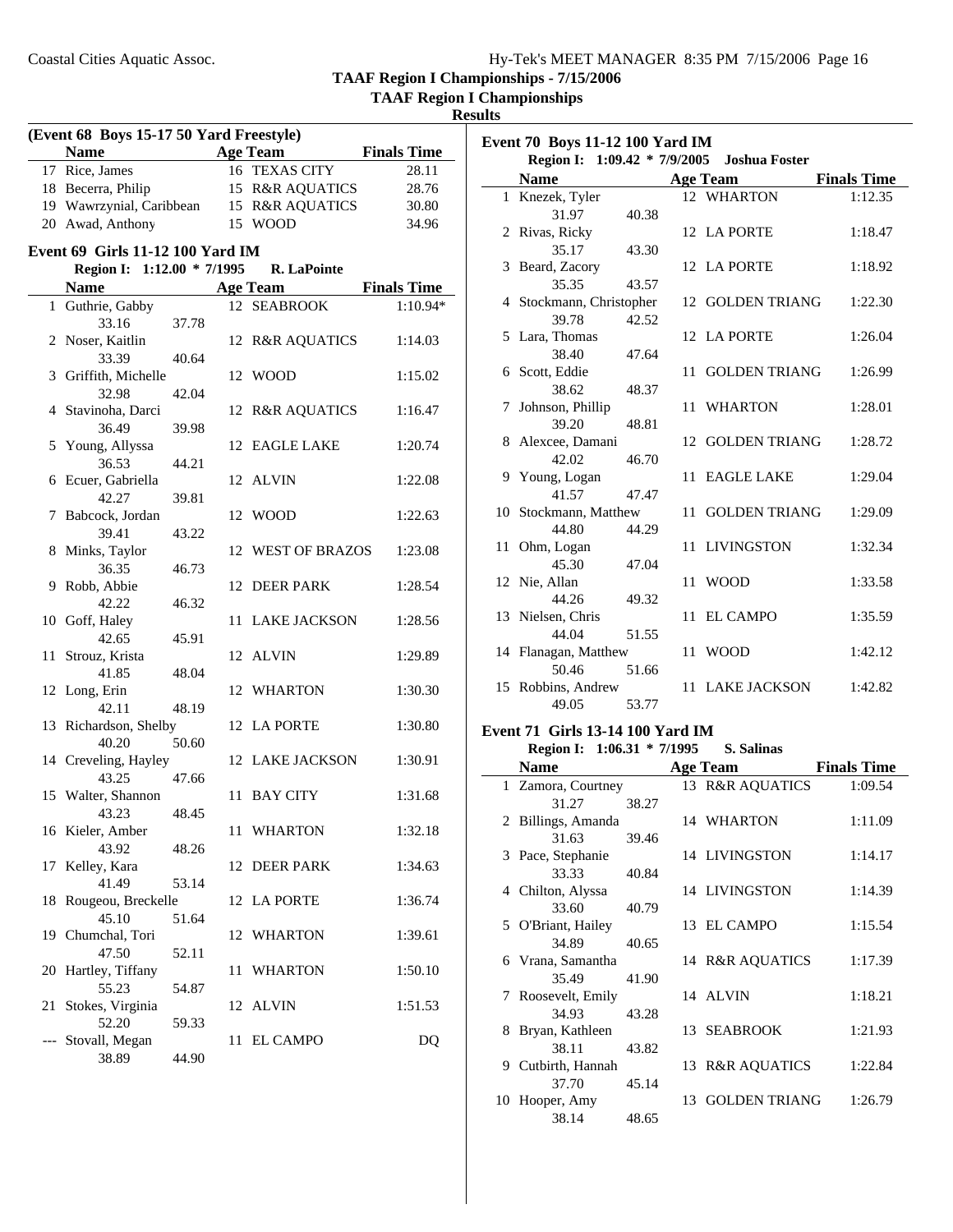**TAAF Region I Championships**

**Results**

 $\overline{\phantom{a}}$ 

 $\overline{\phantom{a}}$ 

| (Event 71 Girls 13-14 100 Yard IM) |                                  |       |    |                                               |                    |
|------------------------------------|----------------------------------|-------|----|-----------------------------------------------|--------------------|
|                                    | <b>Name</b>                      |       |    | <b>Age Team</b>                               | <b>Finals Time</b> |
|                                    | 11 Kieler, Cameron               |       |    | 14 WHARTON                                    | 1:29.39            |
|                                    | 40.01                            | 49.38 |    |                                               |                    |
|                                    | Event 72 Boys 13-14 100 Yard IM  |       |    |                                               |                    |
|                                    |                                  |       |    | Region I: 1:03.14 * 7/10/2004 Jeorge Jimenez  |                    |
|                                    | <b>Name</b>                      |       |    | Age Team                                      | <b>Finals Time</b> |
|                                    | 1 Bertrand, Juvencio             |       |    | 14 DEER PARK                                  | $1:02.60*$         |
|                                    | 29.55                            | 33.05 |    |                                               |                    |
|                                    | 2 Tomas, Luke                    |       |    | 14 R&R AQUATICS                               | 1:03.60            |
|                                    | 28.09                            | 35.51 |    |                                               |                    |
|                                    | 3 Sturgis, Levi                  |       |    | 14 WEST OF BRAZOS                             | 1:04.51            |
|                                    | 29.24                            | 35.27 |    |                                               |                    |
|                                    | 4 Alford, Ryan                   |       |    | 14 DEER PARK                                  | 1:05.49            |
|                                    | 30.42                            | 35.07 |    |                                               |                    |
|                                    | 5 Sayles, Drew                   |       |    | 14 GOLDEN TRIANG                              | 1:09.08            |
|                                    | 30.65                            | 38.43 |    |                                               |                    |
|                                    | 6 Stovall, Guy                   |       |    | 14 EL CAMPO                                   | 1:10.85            |
|                                    | 32.70                            | 38.15 |    | 13 LA PORTE                                   | 1:11.71            |
|                                    | 7 Holt, Taylor<br>32.15          | 39.56 |    |                                               |                    |
|                                    | 8 Vonderheide, Josh              |       |    | 13 LAKE JACKSON                               | 1:12.92            |
|                                    | 32.74                            | 40.18 |    |                                               |                    |
|                                    | 9 Haskins, Ross                  |       |    | 14 DEER PARK                                  | 1:13.86            |
|                                    | 33.18                            | 40.68 |    |                                               |                    |
|                                    | 10 Eddy, Kaleb                   |       |    | 14 WEST OF BRAZOS                             | 1:15.92            |
|                                    | 33.84                            | 42.08 |    |                                               |                    |
|                                    | 11 Leslie, Billy                 |       |    | 14 ALVIN                                      | 1:21.72            |
|                                    | 37.20                            | 44.52 |    |                                               |                    |
|                                    | 12 Rodriguez, Stephen            |       |    | 13 R&R AQUATICS                               | 1:24.49            |
|                                    | 39.48                            | 45.01 |    |                                               |                    |
|                                    | Event 73 Girls 15-17 100 Yard IM |       |    |                                               |                    |
|                                    |                                  |       |    | Region I: 1:04.23 * 7/12/2003 Jessica Louvier |                    |
|                                    | <b>Name</b>                      |       |    | Age Team                                      | <b>Finals Time</b> |
|                                    | 1 Gale, Marissa                  |       |    | 15 R&R AQUATICS                               | 1:05.85            |
|                                    | 30.70                            | 35.15 |    |                                               |                    |
|                                    | 2 Norrell, Jessica               |       |    | 17 WHARTON                                    | 1:12.42            |
|                                    | 31.92                            | 40.50 |    |                                               |                    |
|                                    | 3 Minks, Madison                 |       |    | 15 WEST OF BRAZOS                             | 1:15.03            |
|                                    | 33.73                            | 41.30 |    |                                               |                    |
|                                    | 4 Fedderke, Caitlin              |       |    | 15 R&R AQUATICS                               | 1:15.60            |
|                                    | 35.08                            | 40.52 |    |                                               |                    |
| 5                                  | Orlando, Shannon<br>35.16        |       |    | 16 LA PORTE                                   | 1:17.04            |
|                                    | 6 Kacal, Lacey                   | 41.88 |    | 17 R&R AQUATICS                               | 1:17.08            |
|                                    | 36.19                            | 40.89 |    |                                               |                    |
| 7                                  | Lawrence, Sonjia                 |       | 17 | <b>LIVINGSTON</b>                             | 1:21.65            |
|                                    | 37.19                            | 44.46 |    |                                               |                    |
|                                    | 8 Holt, Lindsay                  |       |    | 15 LA PORTE                                   | 1:25.94            |
|                                    | 40.18                            | 45.76 |    |                                               |                    |
| 9                                  | Haw, Sarah                       |       |    | 15 LA PORTE                                   | 1:27.77            |
|                                    | 38.99                            | 48.78 |    |                                               |                    |
|                                    | Zahn, Blaire                     |       |    | 16 WHARTON                                    | DQ                 |
|                                    | 33.76                            | 39.02 |    |                                               |                    |

|   | <b>Event 74 Boys 15-17 100 Yard IM</b> |                  |  |                      |                    |  |
|---|----------------------------------------|------------------|--|----------------------|--------------------|--|
|   | <b>Region I:</b>                       | $56.24 * 7/2002$ |  | <b>D</b> Slingerland |                    |  |
|   | Name                                   |                  |  | Age Team             | <b>Finals Time</b> |  |
| 1 | Mills, Kyle                            |                  |  | 16 GOLDEN TRIANG     | 1:03.02            |  |
|   | 28.19                                  | 34.83            |  |                      |                    |  |
|   | 2 Moran, Shane                         |                  |  | 17 LA PORTE          | 1:04.37            |  |
|   | 29.50                                  | 34.87            |  |                      |                    |  |
|   | 3 Nugent, Robert                       |                  |  | 15 FREEPORT          | 1:06.17            |  |
|   | 30.78                                  | 35.39            |  |                      |                    |  |
|   | 4 Allison, Garrett                     |                  |  | 15 FREEPORT          | 1:07.58            |  |
|   | 31.05                                  | 36.53            |  |                      |                    |  |
| 5 | Barnes, Joseph                         |                  |  | 16 ALVIN             | 1:07.97            |  |
|   | 30.73                                  | 37.24            |  |                      |                    |  |
|   | 6 Moreno, Richard                      |                  |  | 16 R&R AQUATICS      | 1:08.48            |  |
|   | 31.67                                  | 36.81            |  |                      |                    |  |
| 7 | Francis, Kyle                          |                  |  | 15 LA PORTE          | 1:08.56            |  |
|   | 30.76                                  | 37.80            |  |                      |                    |  |
| 8 | Marroquin, Christopher                 |                  |  | 15 R&R AQUATICS      | 1:18.52            |  |
|   | 37.91                                  | 40.61            |  |                      |                    |  |

#### **Event 75 Girls 13-14 200 Yard Freestyle Region I:** 2:06.96 \* 7/1997 **Jessica Lovorn**

| <b>Name</b>          |       | <b>Age Team</b> |       | <b>Finals Time</b> |
|----------------------|-------|-----------------|-------|--------------------|
| 1 Bard, Meredith     |       | 14 EL CAMPO     |       | 2:11.54            |
| 29.46                | 33.02 | 34.83           | 34.23 |                    |
| 2 Lansford, Lauren   |       | 14 ALVIN        |       | 2:23.20            |
| 31.83                | 35.99 | 37.31           | 38.07 |                    |
| 3 Martinez, Julie    |       | 13 FREEPORT     |       | 2:23.30            |
| 32.58                | 35.87 | 37.66           | 37.19 |                    |
| 4 Nava, Blythe       |       | 13 EAGLE LAKE   |       | 2:27.11            |
| 34.32                | 38.25 | 39.54           | 35.00 |                    |
| 5 Buede, Adelle      |       | 13 R&R AOUATICS |       | 2:42.99            |
| 34.68                | 41.27 | 43.56           | 43.48 |                    |
| 6 Wilkerson, Caitlin |       | 14 R&R AOUATICS |       | 2:51.03            |
| 35.61                | 42.26 | 47.66           | 45.50 |                    |
| Dorsten, Sharon      |       | 14 ALVIN        |       | 3:20.66            |
| 43.32                | 52.35 | 53.56           | 51.43 |                    |

#### **Event 76 Boys 13-14 200 Yard Freestyle Region I:** 1:54.40 \* 7/1995 **Adam Main**

| <b>Name</b>           |       | <b>Age Team</b>             |       | <b>Finals Time</b> |
|-----------------------|-------|-----------------------------|-------|--------------------|
| 1 Attaway, Tyler      |       | 14 BAY CITY                 |       | 2:06.87            |
| 30.58                 | 32.35 | 33.10                       | 30.84 |                    |
| 2 Cline, Taylor       |       | 14 WHARTON                  |       | 2:27.65            |
| 31.90                 | 37.29 | 39.40                       | 39.06 |                    |
| 3 Faries, Sean        |       | <b>GOLDEN TRIANG</b><br>13. |       | 2:32.57            |
| 33.02                 | 38.52 | 41.97                       | 39.06 |                    |
| 4 Roque, Alex         |       | 13 EAGLE LAKE               |       | 2:40.24            |
| 34.50                 | 40.24 | 43.68                       | 41.82 |                    |
| 5 Wainikainen, Daniel |       | 13 R&R AOUATICS             |       | 2:54.81            |
| 38.13                 | 46.75 | 46.06                       | 43.87 |                    |

# **Event 77 Girls 15-17 200 Yard Freestyle**

|                       |       | Region I: 2:01.05 * 7/10/2004 Emily Floyd |       |                    |
|-----------------------|-------|-------------------------------------------|-------|--------------------|
| <b>Name</b>           |       | Age Team                                  |       | <b>Finals Time</b> |
| 1 Boxleitner, Kristin |       | 17 R&R AOUATICS                           |       | 2:19.22            |
| 31.10                 | 34.87 | 36.62                                     | 36.63 |                    |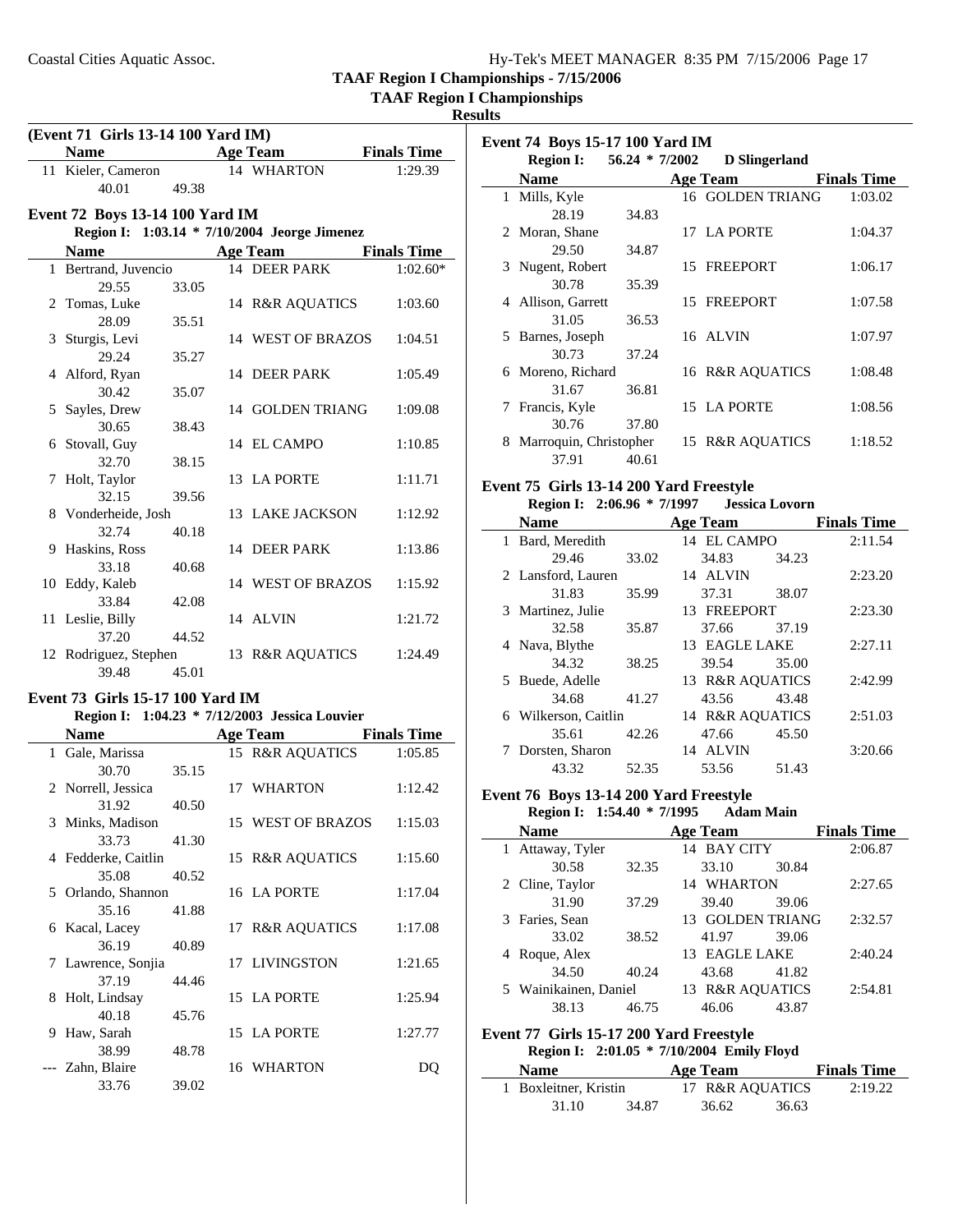**TAAF Region I Championships**

**Results**

÷

|  | (Event 77 Girls 15-17 200 Yard Freestyle) |  |  |
|--|-------------------------------------------|--|--|
|--|-------------------------------------------|--|--|

|    | <b>Name</b>        |       | <b>Age Team</b>      |       | <b>Finals Time</b> |
|----|--------------------|-------|----------------------|-------|--------------------|
|    | 2 Flynn, Shea      |       | 16 WHARTON           |       | 2:23.86            |
|    | 32.37              | 36.24 | 38.44                | 36.81 |                    |
| 3  | Brink, Tiffany     |       | 15 LA PORTE          |       | 2:26.86            |
|    | 33.03              | 37.47 | 38.28                | 38.08 |                    |
| 4  | Orlando, Shannon   |       | 16 LA PORTE          |       | 2:35.44            |
|    | 33.99              | 37.92 | 41.01                | 42.52 |                    |
| 5. | Gomez, Samantha    |       | 15 LA PORTE          |       | 2:35.99            |
|    | 34.63              | 39.58 | 43.57                | 38.21 |                    |
|    | 6 Walker, Shawna   |       | 15 GOLDEN TRIANG     |       | 2:39.86            |
|    | 35.64              | 40.18 | 42.82                | 41.22 |                    |
|    | 7 Lawrence, Sonjia |       | 17 LIVINGSTON        |       | 2:42.39            |
|    | 35.26              | 40.95 | 42.73                | 43.45 |                    |
| 8  | Ragan, Jennifer    |       | <b>ALVIN</b><br>17   |       | 2:42.85            |
|    | 36.36              | 41.14 | 43.64                | 41.71 |                    |
|    | Gobert, Carrie     |       | <b>16 EAGLE LAKE</b> |       |                    |

# **Event 78 Boys 15-17 200 Yard Freestyle**

| Region I: 1:47.17 * 7/2002 |  |  | <b>M</b> Chamberlain |
|----------------------------|--|--|----------------------|
|----------------------------|--|--|----------------------|

| <b>Name</b>        |       | <b>Age Team</b>            | <b>Finals Time</b> |
|--------------------|-------|----------------------------|--------------------|
| 1 Tomas, Matt      |       | <b>15 R&amp;R AOUATICS</b> | 1:58.50            |
| 26.27              | 30.37 | 31.61                      | 30.25              |
| 2 Harness, Michael |       | 17 LA PORTE                | 2:06.44            |
| 29.08              | 31.93 | 32.85                      | 32.58              |
| 3 Arnold, Jason    |       | 15 R&R AOUATICS            | 2:07.59            |
| 28.07              | 32.88 | 34.31                      | 32.33              |
| Tibbs, Cody        |       | 15 LA PORTE                | 2:11.27            |
| 30.25              | 33.07 | 34.52                      | 33.43              |
| 5 Cobb, Bryan      |       | 17 LA PORTE                | 2:27.99            |
| 31.05              | 37.81 | 40.71                      | 38.42              |

#### **Event 79 Girls 11-12 200 Yard Freestyle Relay**

#### **Region I: 1:56.19 \* 7/10/2004 Richmond/Rosenberg Team C Zamora, M PRZYBILLA, L PITTS, S Smith**

| Team                   |       | <b>Relay</b> |                         | <b>Finals Time</b> |
|------------------------|-------|--------------|-------------------------|--------------------|
| 1 WHARTON              |       |              |                         | 2:00.16            |
| 1) Harper, Hannah 11   |       |              | 2) Cline, Madison 11    |                    |
| 3) Roades, Lizzie 12   |       |              | 4) Kacal, Kaleigh 12    |                    |
| 30.19                  | 30.91 | 30.67        | 28.39                   |                    |
| 2 R&R AQUATICS         |       |              |                         | 2:00.52            |
| 1) O'Hearn, Becca 11   |       |              | 2) Marroquin, Erika 12  |                    |
| 3) Noser, Kaitlin 12   |       |              | 4) Stavinoha, Darci 12  |                    |
| 30.11                  | 31.46 | 30.26        | 28.69                   |                    |
| 3 BAY CITY             |       |              |                         | 2:04.95            |
| 1) Green, Paige 12     |       |              | 2) Gorman, Bethany 11   |                    |
| 3) Attaway, Meagan 11  |       |              | 4) Skinner, Haley 11    |                    |
| 31.07                  | 34.40 | 31.65        | 27.83                   |                    |
| 4 ALVIN                |       |              |                         | 2:08.45            |
| 1) Ecuer, Gabriella 12 |       |              | 2) Van Winkle, Kara 12  |                    |
| 3) Strouz, Krista 12   |       |              | 4) Clifton, Courtney 11 |                    |
| 31.05                  | 33.31 | 34.78        | 29.31                   |                    |
| 5 R&R AQUATICS         |       | B            |                         | 2:15.05            |
| 1) Dunstan, Brandy 12  |       |              | 2) Nick, Amanda 12      |                    |
| 3) Acosta, Amanda 12   |       |              | 4) Fedderke, Aubrey 12  |                    |
| 32.70                  | 34.45 | 36.61        | 31.29                   |                    |
|                        |       |              |                         |                    |

|              | Event 80 Boys 11-12 200 Yard Freestyle Relay<br>Region I: 1:57.88 * 7/1995<br>Rosenberg |       |              |                          |                    |  |  |
|--------------|-----------------------------------------------------------------------------------------|-------|--------------|--------------------------|--------------------|--|--|
|              | <b>Team</b>                                                                             |       | <b>Relay</b> |                          | <b>Finals Time</b> |  |  |
| $\mathbf{1}$ | WHARTON                                                                                 |       |              |                          | 2:06.19            |  |  |
|              | 1) Lowe, Tate 12                                                                        |       |              | 2) Curlee, Colin 12      |                    |  |  |
|              | 3) Johnson, Phillip 11                                                                  |       |              | 4) Knezek, Tyler 12      |                    |  |  |
|              | 29.99                                                                                   | 35.09 | 33.88        | 27.23                    |                    |  |  |
|              | 2 DEER PARK                                                                             |       |              |                          | 2:06.90            |  |  |
|              | 1) Mayes, Will 12                                                                       |       |              | 2) Patrick, Cody 12      |                    |  |  |
|              | 3) Gardea, Erik 12                                                                      |       |              | 4) Veedell, Nick 12      |                    |  |  |
|              | 31.71                                                                                   | 31.36 | 34.55        | 29.28                    |                    |  |  |
|              | 3 EL CAMPO                                                                              |       |              |                          | 2:22.50            |  |  |
|              | 1) Shimek, Marvin 11                                                                    |       |              | 2) Pool, Kyle-Zachary 12 |                    |  |  |
|              | 3) Mahoney, Sean 11                                                                     |       |              | 4) Yackel, Derek 12      |                    |  |  |
|              | 35.23                                                                                   | 36.31 | 34.86        | 36.10                    |                    |  |  |
|              |                                                                                         |       |              |                          |                    |  |  |

#### **Event 81 Girls 13-14 200 Yard Freestyle Relay Region I:** 1:49.50 \* 7/2002 Alvin

**K Kelly, M Lostracco, L Nick, N Melenric**

|   | <b>Team</b>              | <b>Relay</b>             | <b>Finals Time</b> |
|---|--------------------------|--------------------------|--------------------|
|   | 1 R&R AQUATICS           |                          | 1:53.96            |
|   | 1) Zamora, Courtney 13   | 2) Dunstan, Courtney 13  |                    |
|   | 3) Cutbirth, Hannah 13   | 4) Przybilla, Mehagan 14 |                    |
|   | 27.82<br>29.07           | 29.03                    | 28.04              |
|   | 2 WHARTON                |                          | 1:54.04            |
|   | 1) Billings, Amanda 14   | 2) Sanchez, Jennifer 13  |                    |
|   | 3) Thompson, Kendall 14  | 4) Harper, Sarah 14      |                    |
|   | 28.23<br>31.80           | 27.28                    | 26.73              |
|   | 3 ALVIN                  |                          | 2:00.45            |
|   | 1) Canet, Misty 14       | 2) Castro, Cassie 14     |                    |
|   | 3) Lansford, Lauren 14   | 4) Ortiz, Hannah 13      |                    |
|   | 30.73<br>29.11           | 30.09                    | 30.52              |
| 4 | <b>R&amp;R AQUATICS</b>  | B                        | 2:14.81            |
|   | 1) Buede, Adelle 13      | 2) Gouti, Chelsey 14     |                    |
|   | 3) Wilkerson, Caitlin 14 | 4) Snider, Heather 13    |                    |
|   | 33.42<br>37.92           | 30.14                    | 33.33              |

#### **Event 82 Boys 13-14 200 Yard Freestyle Relay Region I:** 1:43.21 \* 7/1996

|   | <b>Team</b>              |       | <b>Relay</b>          |                           | <b>Finals Time</b> |
|---|--------------------------|-------|-----------------------|---------------------------|--------------------|
|   | 1 BAY CITY               |       |                       |                           | 1:45.53            |
|   | 1) Davis, Blake 14       |       |                       | 2) Hulbert, Zachary 14    |                    |
|   | 3) Findley, Isaac 14     |       |                       | 4) Attaway, Tyler 14      |                    |
|   | 26.93                    | 27.17 | 26.26                 | 25.17                     |                    |
|   | 2 GOLDEN TRIANGLE        |       | B                     |                           | 1:48.75            |
|   | 1) Stockmann, Michael 14 |       | 2) Stewart, Colin 13  |                           |                    |
|   | 3) Alexcee, Khary 14     |       | 4) Sayles, Drew 14    |                           |                    |
|   | 27.68                    | 28.66 | 26.38                 | 26.03                     |                    |
| 3 | <b>R&amp;R AQUATICS</b>  |       |                       |                           | 1:49.33            |
|   | 1) Jacks, Jeremy 13      |       |                       | 2) Mangel, Andrew 13      |                    |
|   | 3) D'Antoni, Gabe 14     |       | 4) Vasquez, Steven 14 |                           |                    |
|   | 27.08                    | 27.24 | 28.40                 | 26.61                     |                    |
|   | 4 WHARTON                |       |                       |                           | 1:50.47            |
|   | 1) Zahn, Matthew 13      |       | 2) Lee, Robert 13     |                           |                    |
|   | 3) Cline, Taylor 14      |       |                       | 4) Curlee, Christopher 13 |                    |
|   | 28.17                    | 27.96 | 27.28                 | 27.06                     |                    |